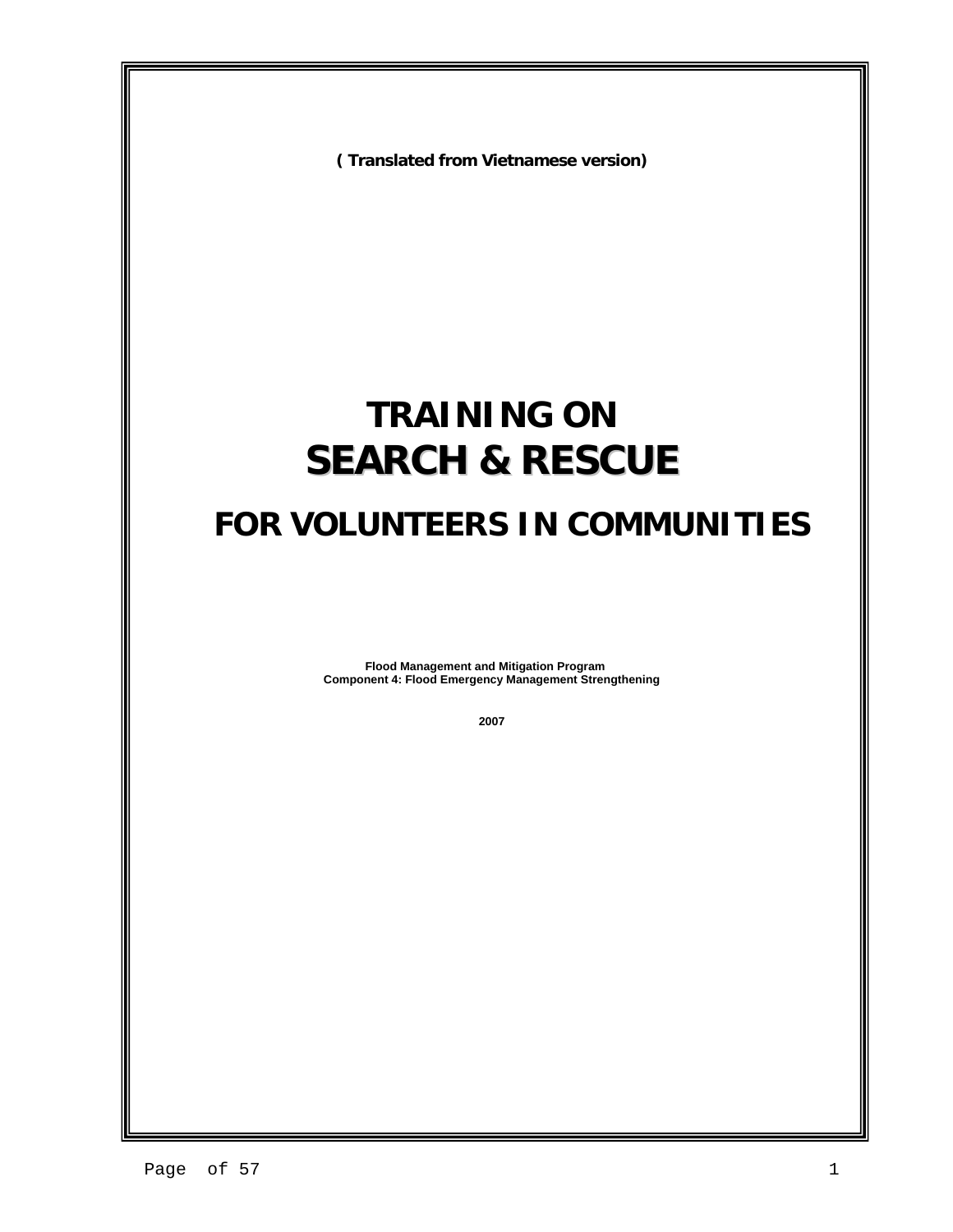## **CHAPTER I - SEARCH & RSECUE**

#### **1. AIM**

This chapter presents basic search and rescue methods for use in different emergency situations including: safe casualty evacuation, transporting injured and general First Aid methods**.** 

#### **2. LEARNING OBJECTIVES**

After reading this chapter, you will:

- Know the basic principles of organising search and rescue operations, while guarding the safety of the rescuers.
- Be introduced to some hazard-specific search and rescue methods
- Be able to identify immediate First-aid measures and the safest casualty evacuation and transportation techniques
- Recognise the need for local Red Cross volunteers and shock brigades to be prepared for search and rescue in emergencies.

## **A INTRODUCTION**

Every year in Viet Nam, disaster and accidents continue to occur, despite our attempts to control them, causing unnecessary deaths, tremendous human suffering and loss. The vast majority of casualties still rely on their local community, relatives, friends, neighbors and Red Cross shock brigades and volunteers for live saving and assistance.

Regardless of the availability of professional search and rescue workers, the local people will still carry out much of the rescue work. Because of this, it is extremely important that local communities are prepared they have to be trained. We have organized thousands of shock brigade effective short-term rescue work. We also need to institutionalise the ongoing training of these local Red Cross volunteer shock- brigades and volunteers is to yet to be developed. As such, it provides basic, practical information, rules and procedures about search and rescue work, which are within the scope and ability of shock brigades.

This chapter should be read in conjunction with the Vietnam Red Cross Society Community First aid and Health Manual (1998) below chapters

## **B SEARCH AND RESCUE ON LAND**

The following are basic rules and principles one should follow when engaged in a search & rescue operation:

> • Damaged buildings and facilities should only be approached from the least dangerous side or access.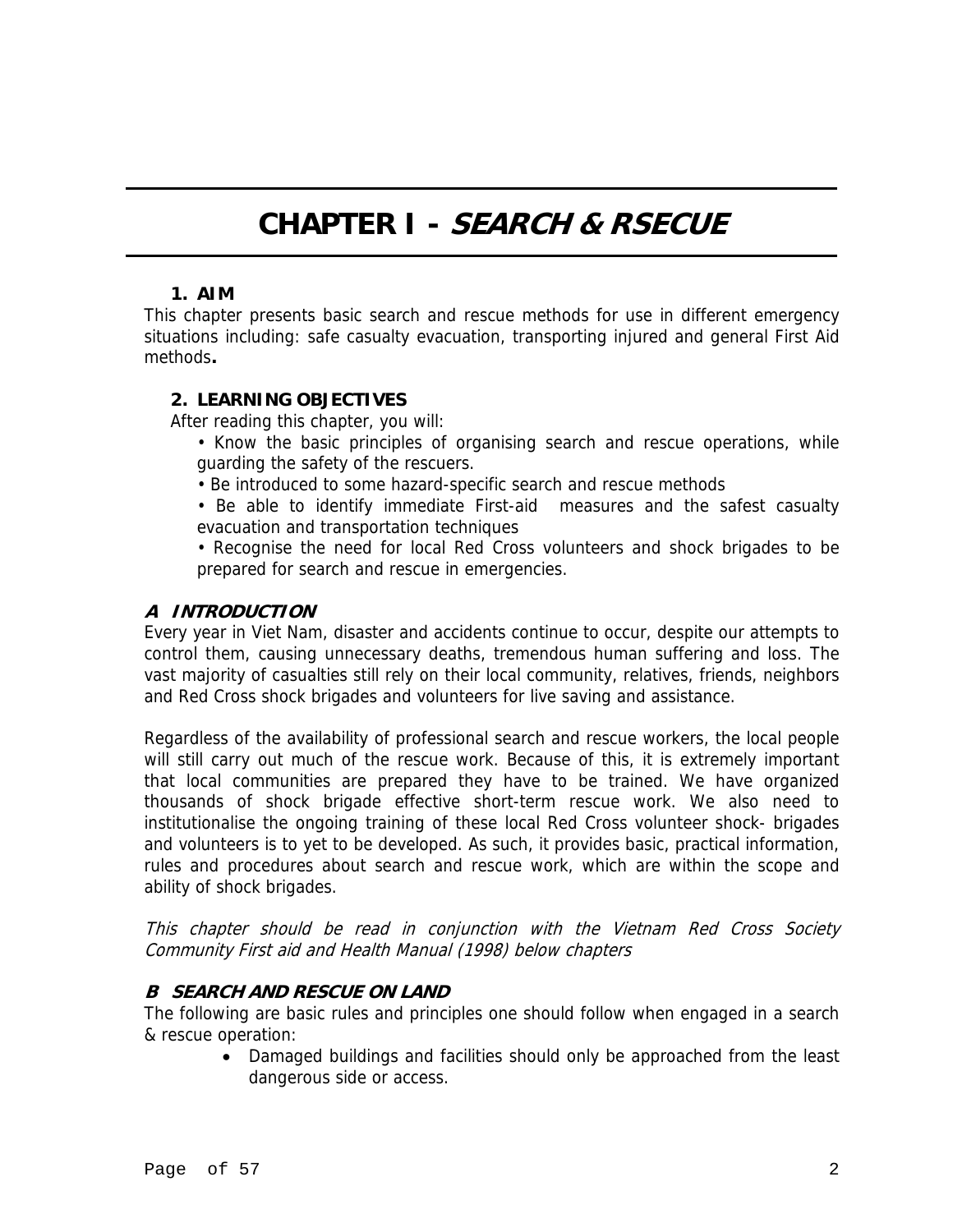- When searching for casualties do NOT walk over rubble if not necessary, do NOT enter collapsed buildings and facilities do NOT walk or stay near badly damaged and collapse-prone buildings.
- While surveying indoor space in buildings, do NOT use open fire (torches, kerosene lamps) for lighting.
- Do NOT allow many people to gather in one spot, in shafts, or floors.
- Do NOT go near collapse-prone walls or other constructions.
- Move very carefully over building ruins (only if it is necessary) as they are unstable heaps of unconnected fragments.
- When removing rubble from ruins do NOT permit abrupt jerks, shaking, or strong blows at the site.
- When dismantling or clearing ruins, first drag away or extinguish any smouldering or burning objects.
- Open doors to burning rooms very cautiously, be aware of possible flames or hot gas ejection.
- In burning spaces, move by bending low or else on your knees. Try to stay near windows, making it possible to get quickly out of the danger zone if need be
- Large concentrations of carbon monoxide gas are possible in the basements of burning buildings. Only enter these areas after a long period of ventilation.
- All piped service water in collapsed buildings should be shut off and electric lines - switched off.
- If there are electric power cables at the excavation site, use metal spades and picks very cautiously in order to avoid electrical shock.
- If an electrical cable is discovered, suspend it, in order to avoid further damage or tearing, do NOT step on cables.

## **C BASIC EQUPMENT NEEDS**

In most areas, communities will have to manage with equipment that is readily available locally. The list below, therefore, reflects the types of basic resourseces and equipment that can be used for Search and Rescue operations:

- Ladders Axes Heavy gloves
	-
- Ropes Steel tubes Thick pieces of cloth and blankets
- 
- Spades (shovels) Wooden planks Torches
- Picks Buckles First aid kits
- Crowbars Hose pipes …

Every Disaster preparedness center should have enough stock of such equipment to equip a 10 - 15 person shock brigades team.

Emergency Response Posts. ERPs, of which 26 were built in the Central Provinces during 2000, contain additional equipment for both land and water rescue (see annexes for details and below for further information on water rescue)

#### **REMEMBER!**

**To use hands only for rescue when possible and to handle spades and picks cautiously when they must be used to avoid inadvertently injuring a casualty further**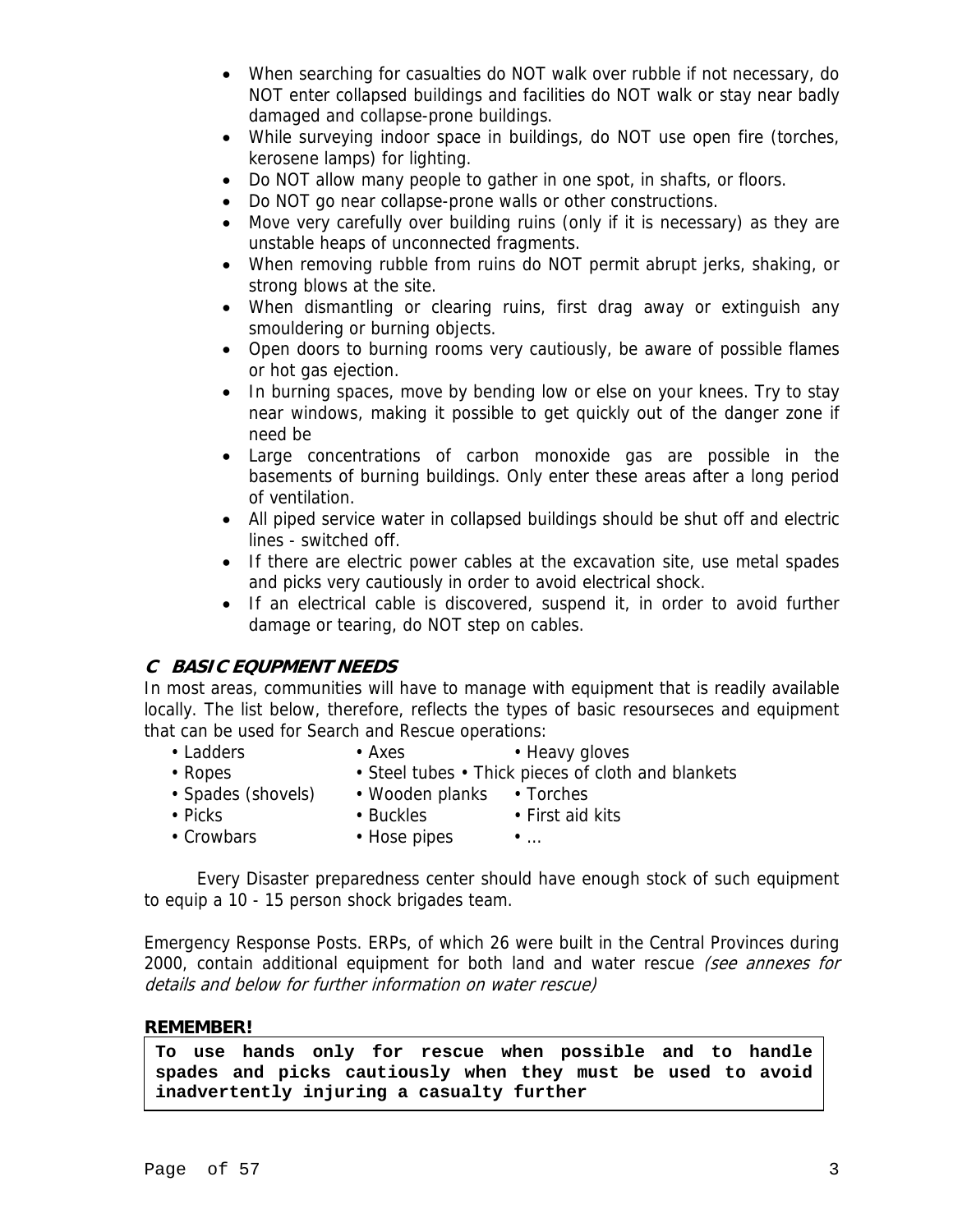## **D SEARCH AND RESCUE IN LANDSLIDES**

When there is a possibility for warning the local population about a landslide threat, evacuation of population, livestock and property to safe areas should be organised. The help of shock brigade volunteers is always necessary, especially for the elderly, children, disabled people, and for people who live far from others.

## **D.1 What should Red Cross shock brigade volunteer do?**

- Warn everyone in the area about a the danger
- Direct people to safe areas based on most probable landslide or mudflow location and direction, the safest places are determined as mountain stops and hills, which are not predisposed to landslides.
- When going uphill to safe places one should not follow valleys, gorges, or ditches, as these might become channels of the landslides.
- Help the ill, the elderly, the handicapped, children, and the weak along the way.

## **D.2 What to do if people are on a moving landslide?**

- Leave building and move down hill
- If the landslide slows down, be aware of rocks earthen masses, or other debris, still rolling down.
- Bear in mind that, at high speed, when the landslide finally stops, a strong jolt is possible.
- When landslides over, make sure there is no threat of second one and only after that, cautiously assist people back to their home.
- Immediately start search and rescue, draw casualties out, give them First Aid, and control possible secondary hazards such as fires.
- Send a message about what happened to alert authorities at the district level.

## **E CASUALTY TRANSPORTATION AND EVACUATION FROM DANGEROUS AREAS**

Casualties are often trapped in building rubble, on first floors, etc. Casualty evacuation is carried out after finding them and giving them First Aid.

## **E.1 What evacuation technique?**

The following indicators will determine the method for evacuation:

- Casualty condition, type and severity of injury
- Degree of threat to casualty and rescuer
- Transportation means available
- Evacuation distance
- Type of location and type of available techniques for reaching the casualty.

## **5.2 What a rescuer should do during an evacuation?**

- Be calm, rational, and cautious, and aware of immediate life hazards.
- Be skilled in different casualty evacuation techniques
- Be able to make improvised means of transportation.

#### **Remember!**

**Allocating or choosing the wrong means of transportation may worsen casualty condition, even leading to unnecessary death**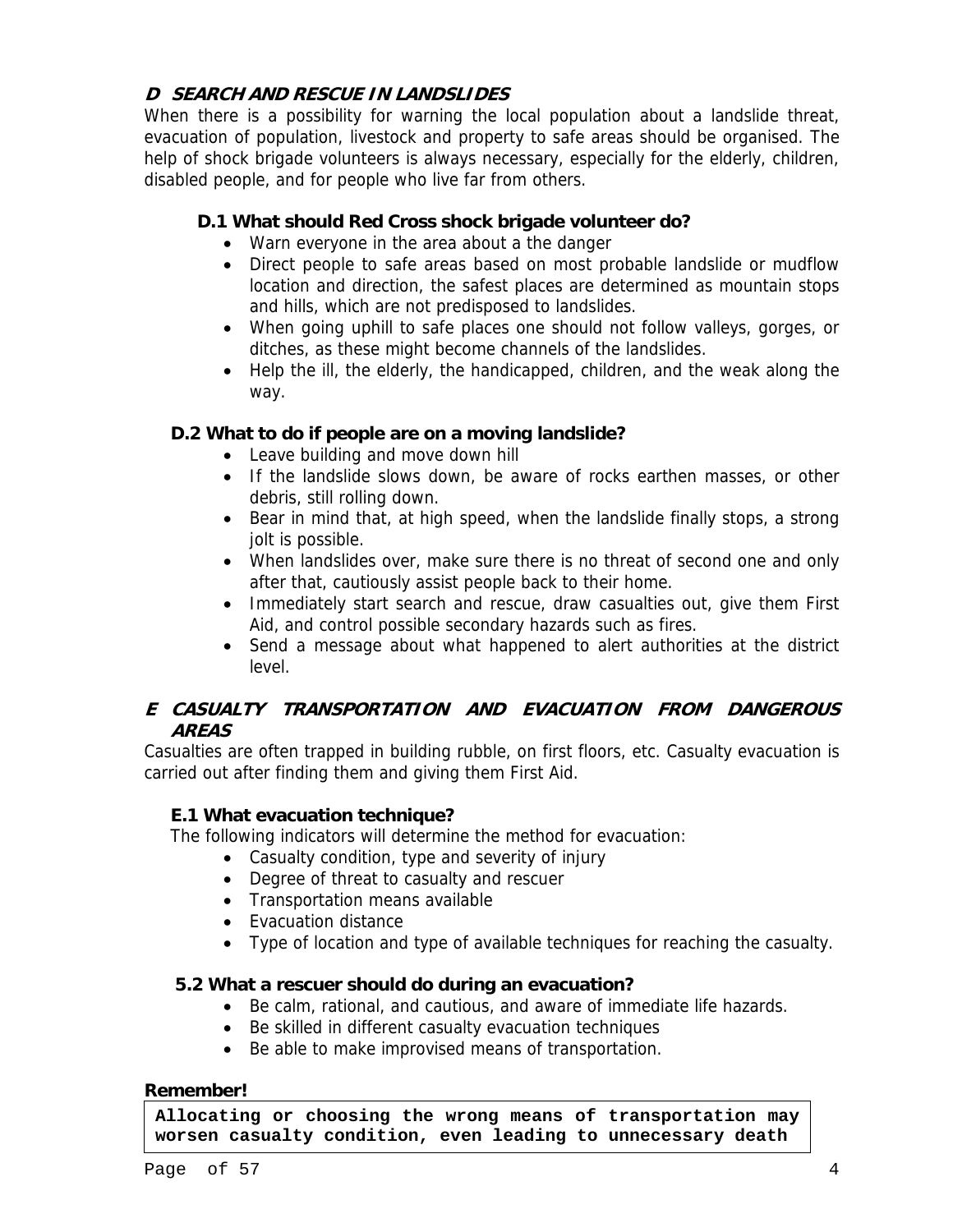Casualties may be evacuated with or without special means of carrying them but in all cases in such as away that they can see to where they are being carried. For transporting casualties rescuers would at least be provided with large pieces of cloth (woolen blankets or canvas); although it is advisable to have stretchers.

When casualties are evacuated on stretchers their feet should be turned to the direction of transportation. In this way the basic rule will be followed: the casualty looks forward along the path of movement and away from the danger zone. (Uphill evacuation is an exception, in which case the rule would be head first in order to keep the head elevated above than body). When carrying a casualty on stretchers rescuers walk small steps and not in step. Do not walk in synchronized steps (as it jolts the casualty too much).

## **F CASUALTY EVACUATION TECHNIQUES (See in chapter II – Safe move casualty)**

#### **G SEARCH AND RESCUE IN WATER**

Shock brigade volunteer rescuers should be aware that in floods, there are secondary hazards that may be as detrimental to the persons as the water it self:



## **When there is a flood threat, Red Cross shock brigades/volunteers are of great help to communities through implementation of the following measures:**

- Warning the population of the flood threat
- Evacuating people, livestock, things of material or cultural valuable, etc. from potentially flooded areas
- Taking valuable objects and furniture to upper floors of buildings
- Blocking first-floor windows and doors with, for example sand bags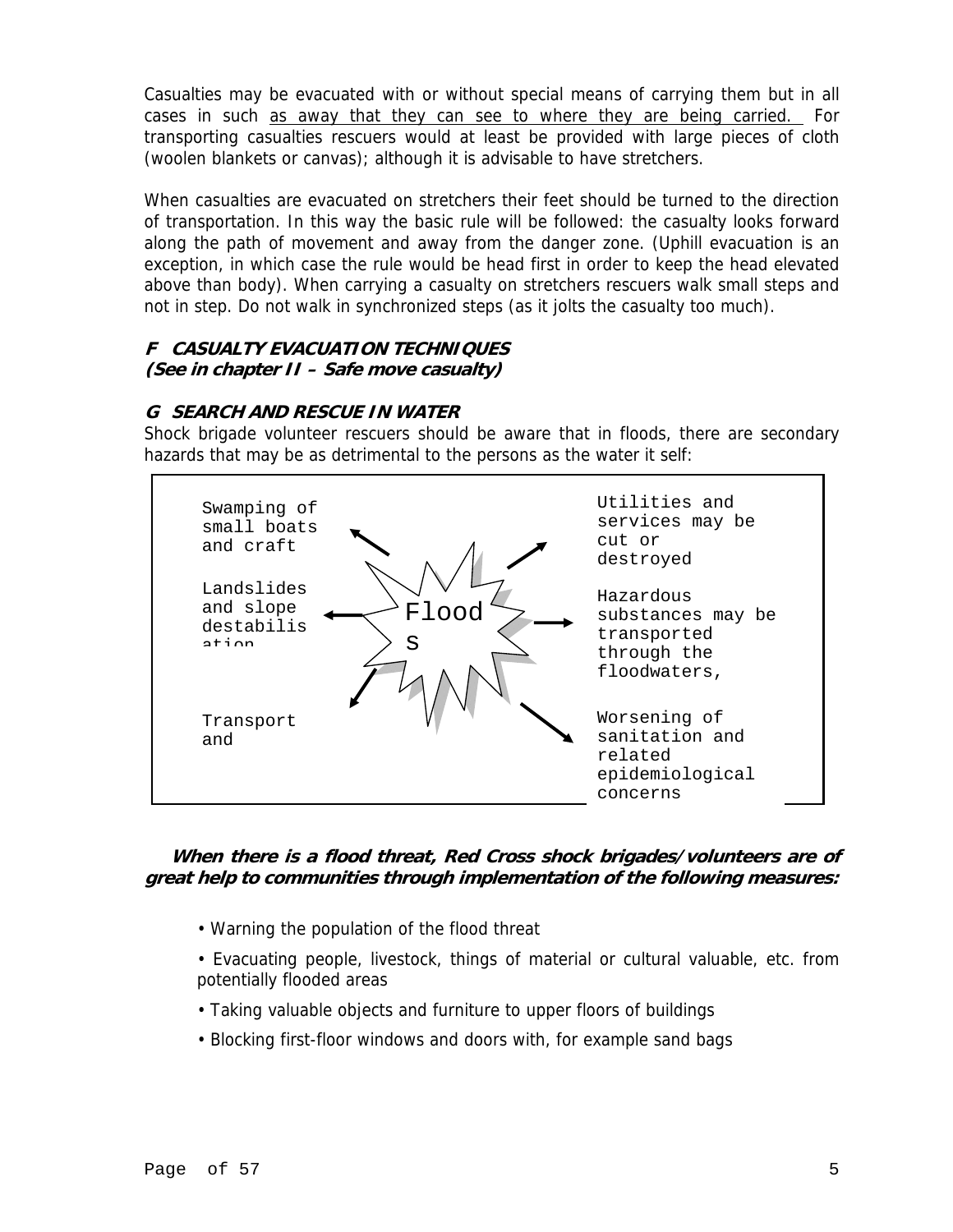

#### **G.1 Life-saving guidelines**

The first consideration in any rescue is self-preservation. The number of people who drown while attempting a rescue highlights the important of this factor.

Rescues that can be performed without getting wet are the safest. A reach or throw rescue should be considered first.

Wading and using available craft are next considerations. Only if none of these can be used should a lifesaver consider swimming to perform a rescue.

The following sequence outlines the order in which the methods of rescues should be considered, taking into account the maximum degree of safety for the rescuers:

| <b>GUIDE TO EMERGENCY PROCEDURE</b> |                  |  |  |  |  |  |
|-------------------------------------|------------------|--|--|--|--|--|
| <b>Action</b>                       | Degree of safety |  |  |  |  |  |
| Reach                               |                  |  |  |  |  |  |
| Throw                               |                  |  |  |  |  |  |
| Wade                                |                  |  |  |  |  |  |
| Row                                 |                  |  |  |  |  |  |
| Swim                                |                  |  |  |  |  |  |
| `OW                                 |                  |  |  |  |  |  |

This sequence should be fully understood by all potential lifesavers as it provides the basic for rescue attempts (see Figure)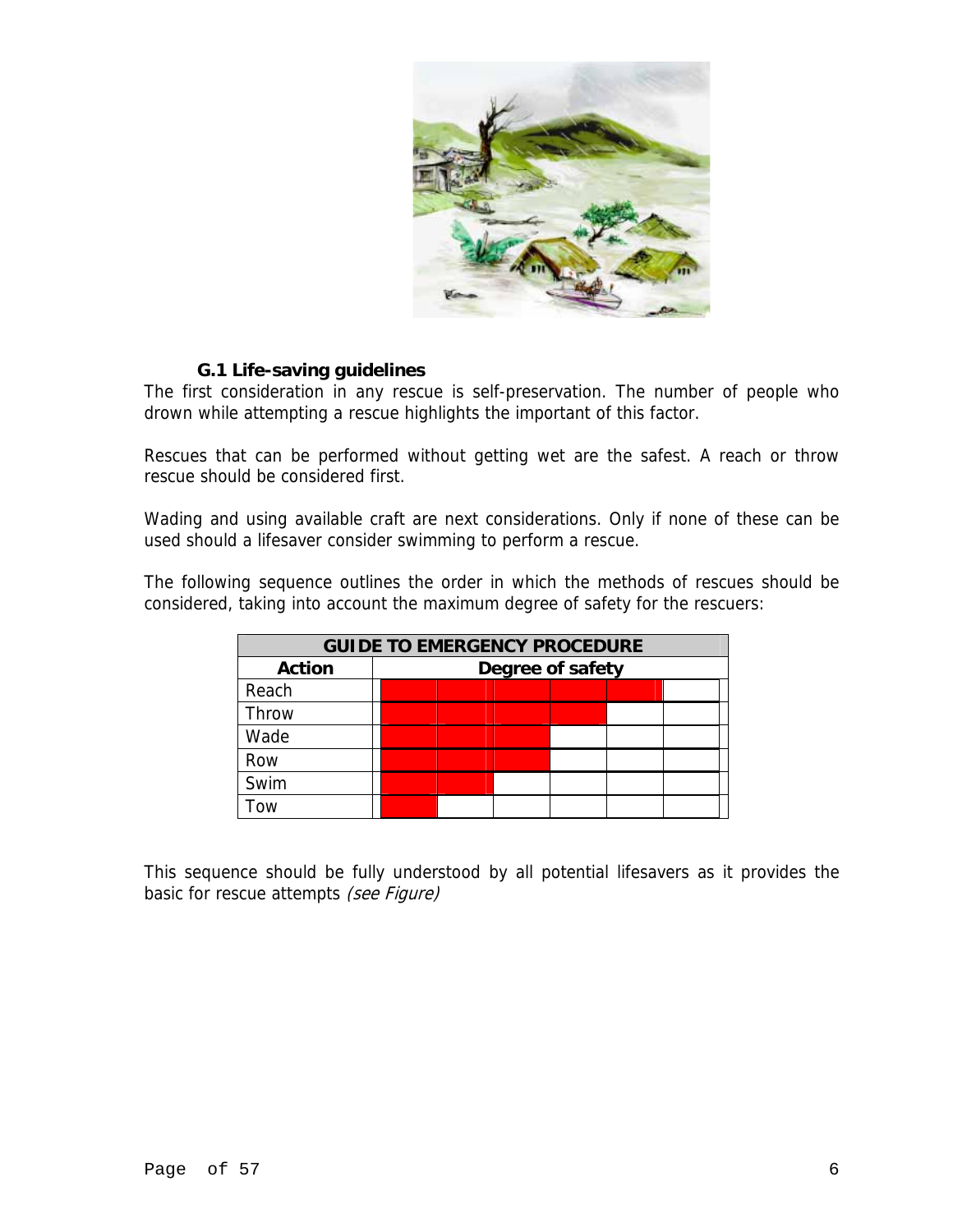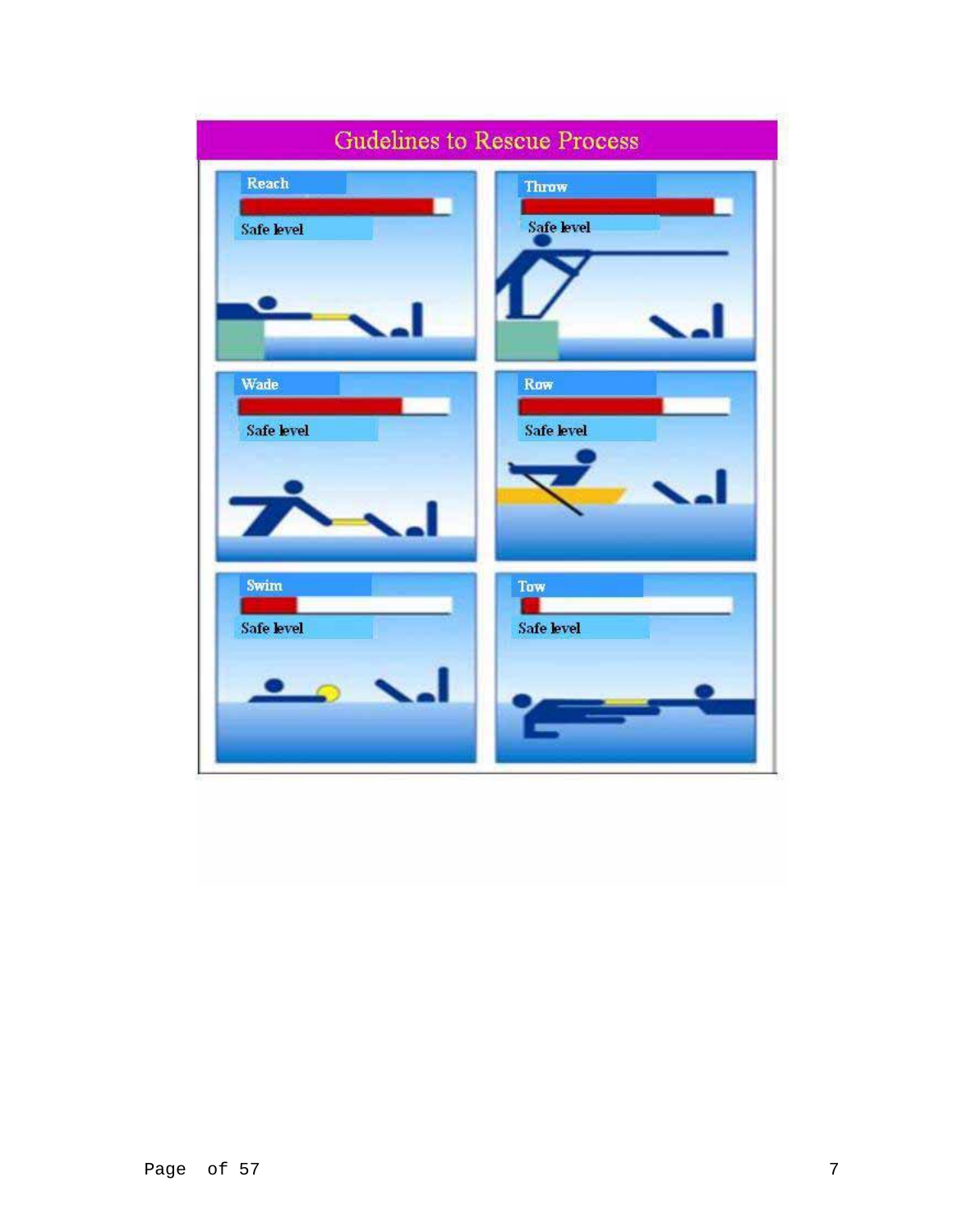## **CHAPTER II – FIRST AID** ٦

## **PRINCIPLES & IN ORDER ACTION Responding to emergencies**

## **A HOW TO IDENTIFY AN EMERGENCY SITUATION?**

## **1 Personal level :**

When a person in an emergency situation who needs caring immediate and get first aid, we can see they have signs and symptoms as follows:

- **Intense pain chest :** The Casualty will hug his chest and difficulty breath
- **Shock:** as a situation of green-white face sign, perspire, heart fast rhythm or weak.
- **Swoon, unconscious**: Casualty is laying not budge any body part, therefore breathing and circulation may be still maintained or stopped.
- **Bleeding:** there are injuries to skin or blood pulses.
- **Broken bone signs:** Casualty is feeling pain, swell, purple at bone fracture and there are dislocation at site, casualty's hand or leg is not normally, may be the bone is fracture or severe broken bone, which opening out of body.

## **2 Large level:**

- Loud noise/sound queer: Suddenly we can hear a sound queer/loud noise, they are sound of car brake, broken of glass or chairs/desks were fall …
- Noise sound/scream of people: in addition with above things, we can hear many people who are scream or children crying
- The scene is jumble: We can see an unusual scene, there are troublous on the scene of cars, motorcycles, objects, etc

## **B ORDER IN FIRST AID OPERATIONS :**

## **1 Survey the scene:**

## **a. For what?**

An emergency can be occur from a disaster or an accident, there are many damages as fires; objects fall, electric lines broken, chemical burning, level deep of rive… they will threat to any body at the scene such as rescuers, casualties and anyone. We should survey the scene for:

• What is happened, occurring and it happening in further. Rescuers do NOT entry in the scene of a disaster/accident occurring but they should be carefully round survey, above and floor at the scene for assessment what was happened, occurring and it going happen for make a specific decide.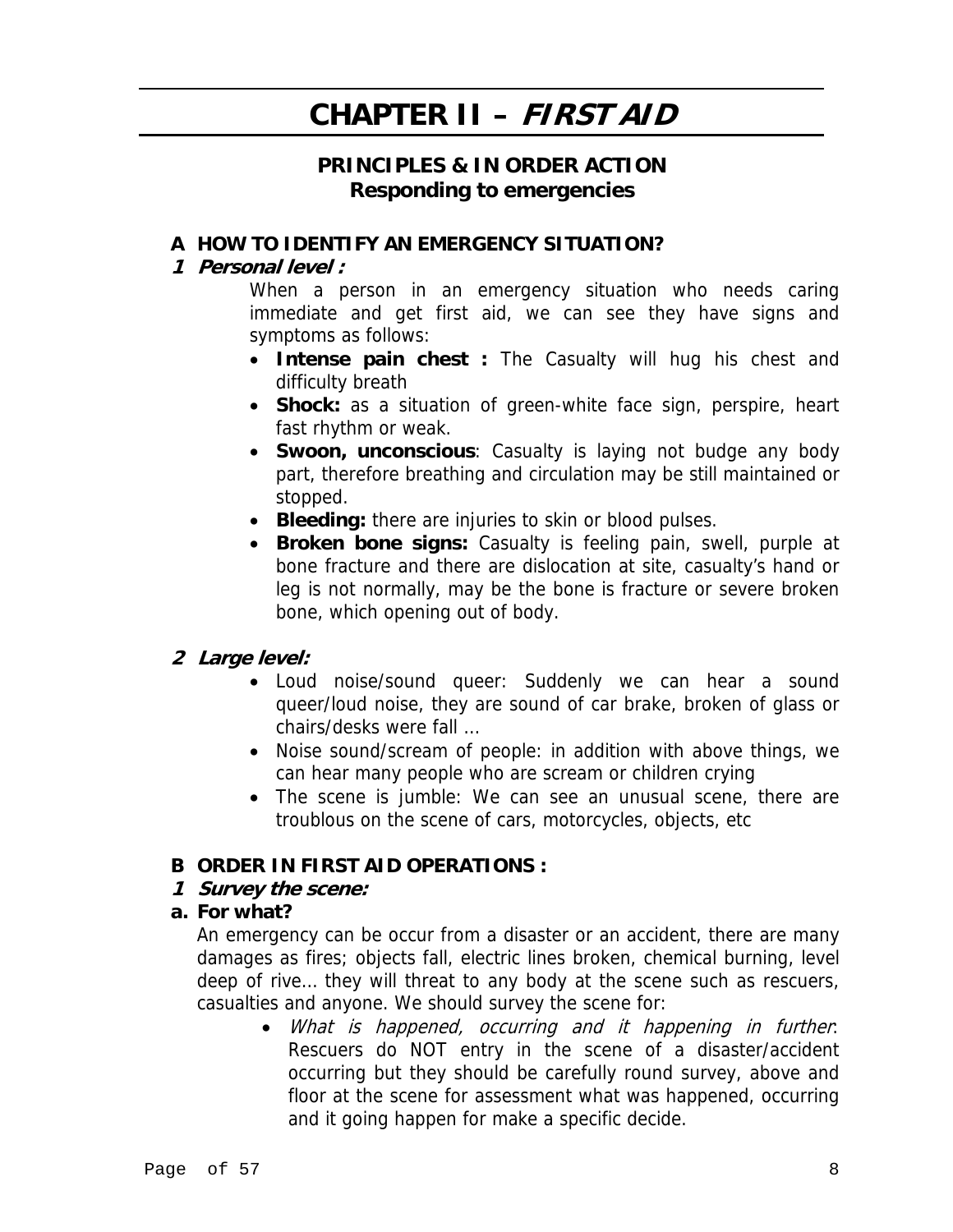- *Urgent level*: a disaster/accident level will depend on injury situation, amount of casualties, smouldering or powerful of disaster.
- Safety conditions: Which conditions may be help to casualties or the scene leaving to safe location for care of them and also safe for rescuers?
- How many casualties?. Disaster or accident situation occurred with large or small damages depend on time, address when it was happen within amount of people at the scene. Therefore the rescuer should careful survey and assess how many casualties at the scene and where are they trapped? Avoid do not miss out any casualties.
- Who can help to do? People stand at the scene will help rescuers to First Aid or take care for casualties, they can help to call for ambulance, Fire Department, Protection scene polices or find out any things available at the scene for rescue casualties.

## **b. How to survey the scene?**

- **Hear by ears:** lest hear any scream, moan of casualties and assess that where are people trapped?
- **Look by eyes**: Look at round of disaster/accident location occurs for disaster/accident assess situation and find out threatening dangerous. The people motionless lay not scream or moan they can get least damage because they get a choking or unconscious situation.
- **Judgment**: By own consider and judge through damage sings and injury situation casualty for assess that who will rescue urgent and who will next.
- **Use flashlight:** In any situations, the rescuer needs equipment flashlight for them in search & rescue work.
- **Look on ceiling, floor and around:** Objects fall, electric lines broken, column of a house or walls collapse, ruins, fires every where which are threatening to life casualties, persons in the scene and rescuers.
- **Listen attentively from call for help** such as scream, moan and cry of casualties.

## **2 To examine and assessment primary situation of the casualty:**

- **a. Check on conscious and response of casualty :** 
	- Do not smack to face of casualty, do not pull sideboards and draw for check on conscious casualty because it is not effect, casualty get a fracture of bone even it will make injury situations be severe.
	- Rescuer shake shoulders, at the same time scream to airs of the casualty and give a simple question and call them to do for assess conscious situation.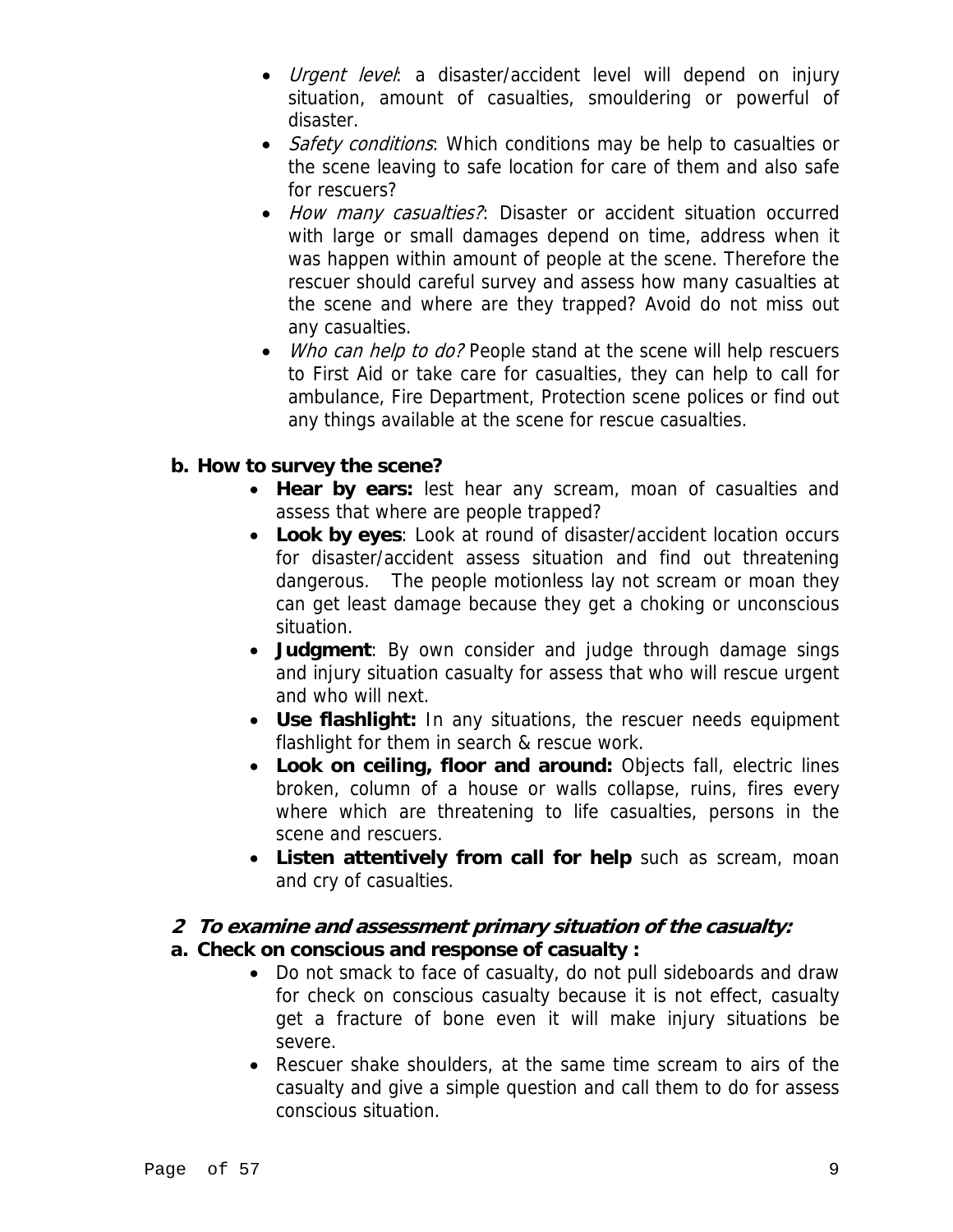• If you done every thing above but the casualty are not response or budge that means the casualty was unconscious, let's check ABC immediate.

### **b. Check the Airway :**

When an unconscious person is laying face-up, gravity lets the jaw drop back-wards. The mouth falls open but this tends to block rather than open the airway. Because the person is unconscious, the muscles are relaxed and the tongue falls against the back wall of the mouth and blocks air from entering and leaving the lungs. The soft palate, which is also made of muscle, may contribute to blockage of the air way. Turning the person on the side prevents this obstruction.

In addition to the tongue and soft palate, other causes of upper airway obstruction include:

- Solid or semi-solid material such as food, vomit, blood or a foreign body.
- Laryngeal spasm
- Swelling or injury of the way

When the person is positioned on the side, quickly clear the mouth of any visible foreign material, using your fingers

Remove dentures only if they are broken or are so loose that they may block the airway. Do not probe down the throat with your fingers if you do not see anything to remove as you may accidentally push material further into the airway or cause damage inside the mouth.

Tilt the head backward by placing one hand on the top of the head. Support the jaw at the point of the chin with the other hand, without using force. Turn the person's face slightly downwards to enable fluid or mucus to drain from the mouth.

Figure shows this process of positioning the person, clearing the mouth and tilting the head.

#### **Jaw Support**

You may need to support the person's jaw to keep an open airway when the person is on the side

Use a "pistol-grip" technique as follows:

- 1. Support the jaw at the point of the chin without putting any pressure on the soft tissues of the neck.
- 2. Support the point of the chin with the knuckle of your middle finger, with the little and ring fingers clear of the soft tissues of the neck. Keep your index finger along the line of the jaw.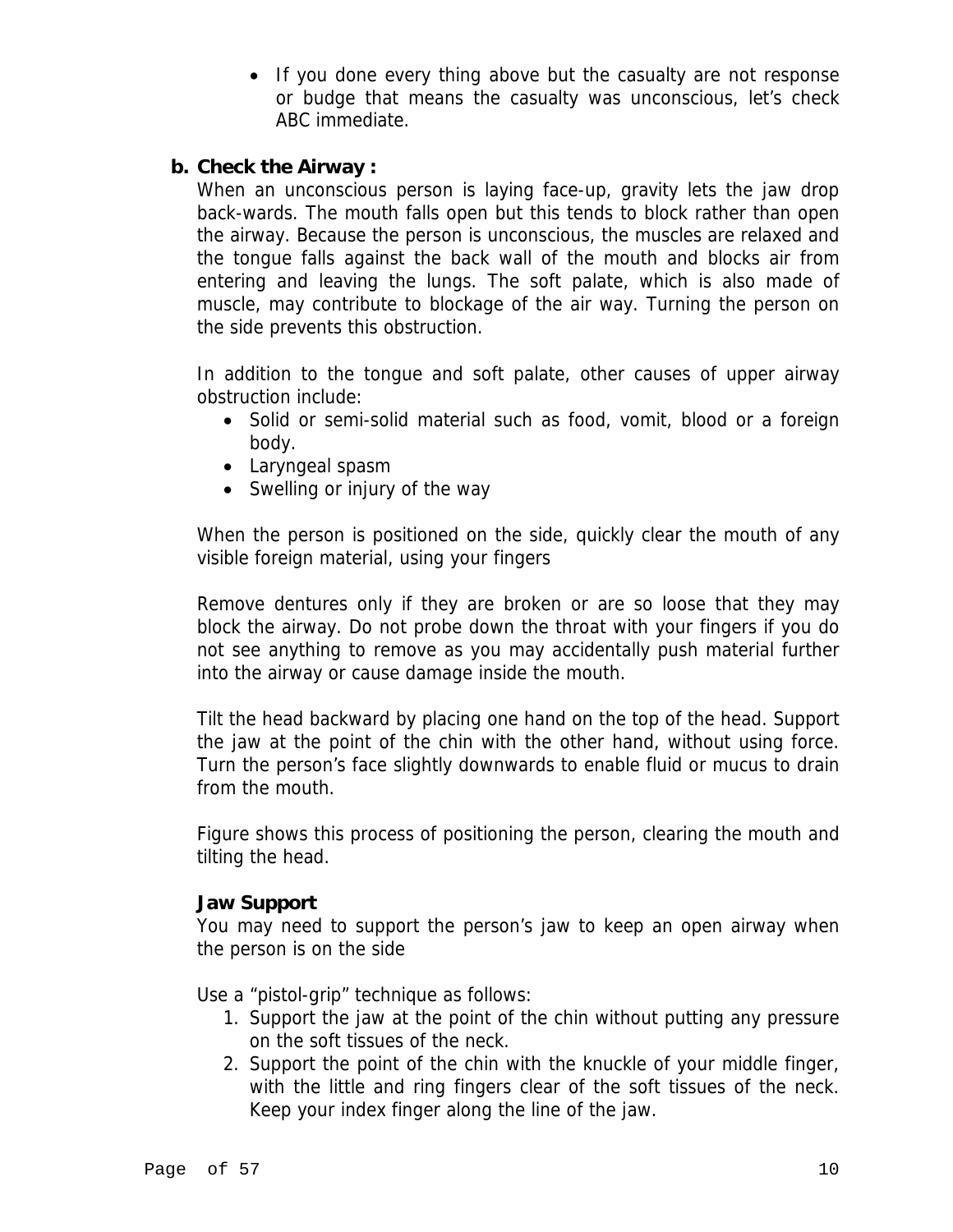3. Put your thumb along the front of the lower jaw between the lower lip and the point of the chin, using it to open the mouth slightly.



### c. **Check for Breathing :**

After opening the airway, check for breathing. A conscious person who can speck, cough or cry is breathing. However, you may not know if an unconscious person is breathing until you check



If the person is breathing, the chest will rise and fall. However, chest movement by itself does not mean air is reaching the lungs. You must also listen and feel for sings of breathing. Position yourself so you can hear and feel air as it escapes from the nose and mouth. At the same time, watch the rise and fall of the lower chest and upper abdomen. Take the time to look, listen and feel for breathing for a full 3 – 5 seconds.

If breathing normally, keep the person lying in a stable position on the side, with the head tilted backward, jaw supported and face pointed slightly downwards to keep the airway open. Ensure that someone calls for emergency help

If the person's breathing is noisy or difficult, check the airway carefully. Noisy breathing may indicate partial obstruction.

If the person is not breathing, you must quickly turn the person on the back and begin expired air resuscitation immediately. The longer a person goes without oxygen, the greater the risk of tissue damage and/or death.

## d. **Check Circulation:**

The last step in primary survey is checking for the circulation of blood. If the hear is stopped, blood will not circulated throughout the body. If this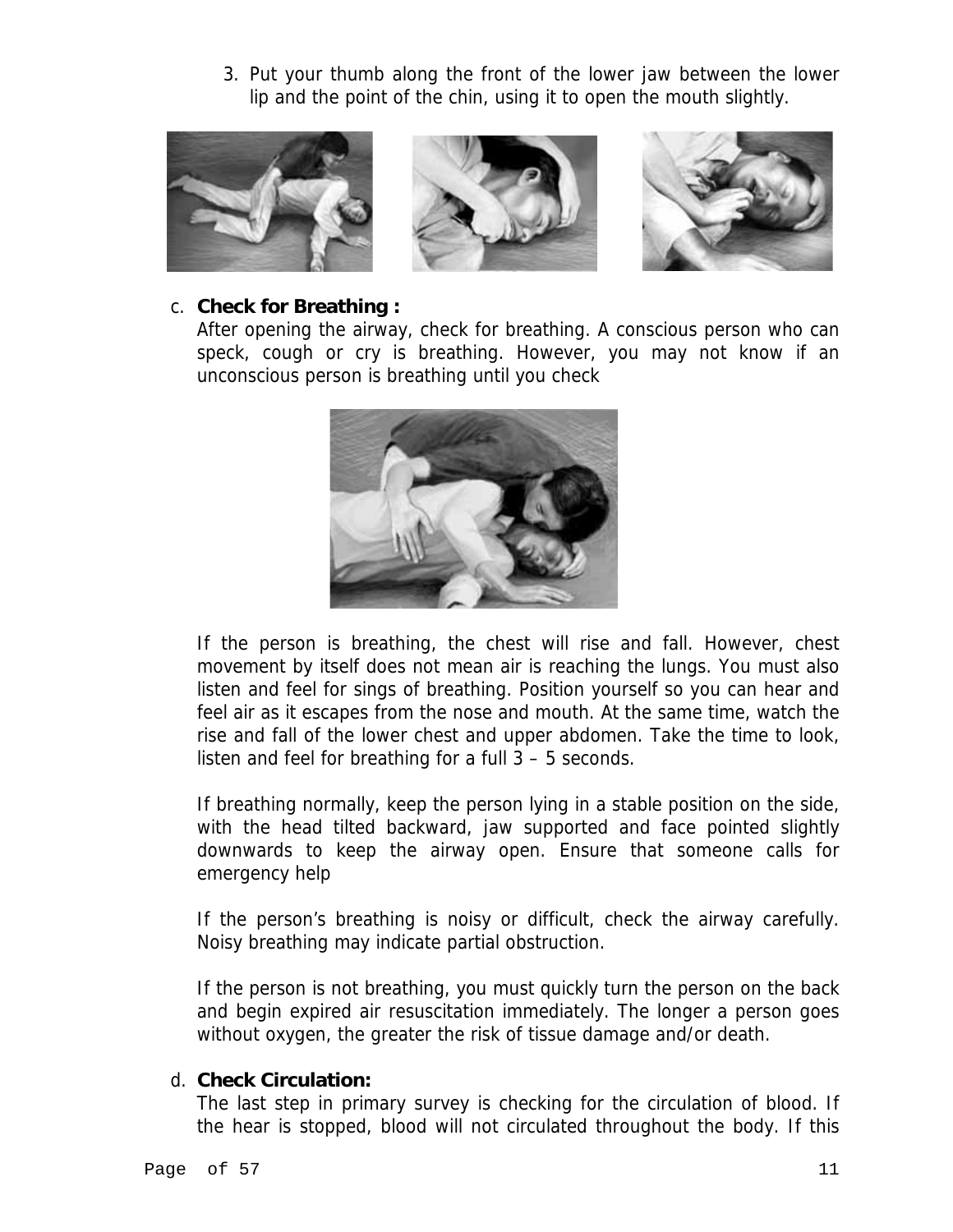happens, the person will die in just a few minutes because the brain is not getting any oxygen. The person will need cardiopulmonary resuscitation (CPR) to maintain life.

If a person is breathing, the heart is beating and is circulating blood. You determine the rate and rhythm of the heart by checking the radial pulse.

## **e. How to examine the casualty :**

- Look
- Listen
- Feel

## **3 Call Emergency Personnel :**

The third emergency action principle is to get professional help to person as soon as you can. The information you provide to doctors will help to ensure that the person receives proper medical care as quickly as possible.

## **DON'TS**

- Don't leave a casualty lying on their back (face up)
- Don't put a pillow, bag, or rolled clothes under casualty's head
- Don't carry or drag the casually unless there is an extremely urgent threat (fire, explosion, or collapse)
- Don't transport the casualty yourself if you can call for other rescuers with stretchers)

## **CALL TO:**

- • **113 for The Police**
- • **114 for The Fire Department**
- • **115 for The Ambulance**
- •

## •**And other calling, You can call everyone for helping**

- The information you provide to doctors will help to ensure that the person receives proper medical care as quickly as possible. What the information you will provide to them? You must provide some information as follows:
	- **What is your Phone number?**
	- **Disaster/accident happened location :** You must provide enough information of disaster/accident happened location, in addition it is popular site such as school's name, market's name, bridge's name and which ways their located, how kilo Mets far from there?
	- **Type of disaster/accident :** Boat to sink, fires, traffic accident, storm, whirlwind, explosion, etc
	- **How many casualties are there?** How many casualties are there? who is get severe injury, who is unconscious, and so on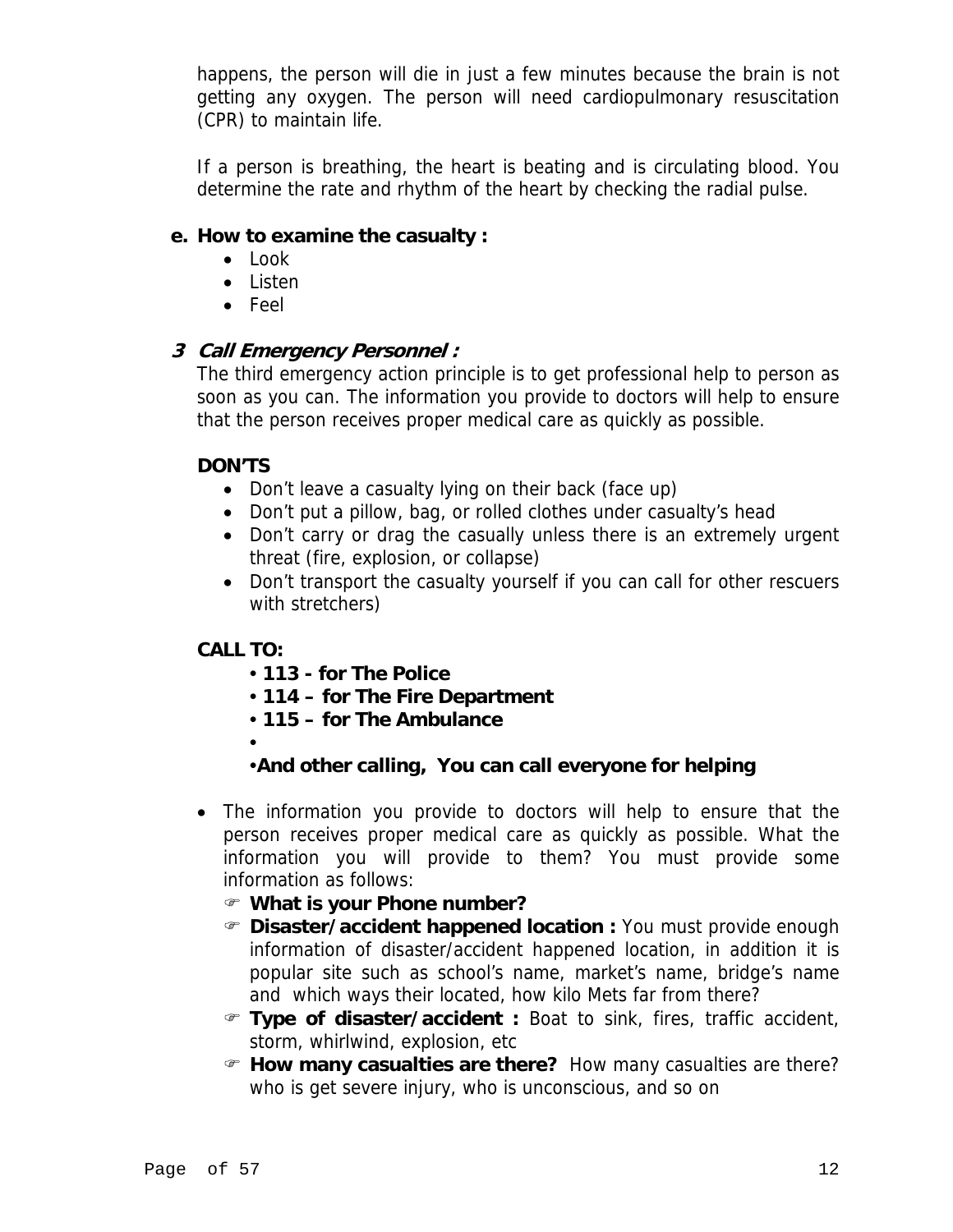- **What are casualties situation?** You should be talk on casualty's health, what are they get injuries, this is helping the rescuer take materials for first aid operations.
- **What are they needed to help?** The rescue can to require specific needs for helping from professional and fire police.
- **Which ways for quick the Ambulance come?** Let's clear talk which ways from hospital for the Ambulance quick come to accident site, the ambulance will be difficulty if there are has schools, markets on the way.

## **4 Give First aid and safe moving:**

This is fist aid operations, therefore every action there are simple works within any materials at the local so that will quickly resuscitation breathing, circulation, control bleeding, fixing bone fracture, care for casualty in shock and safe moving to hospital or health stations, the casualties will get a carefully take care. So that, casualties have severe injuries and dying they are need a care of professional.

First aid operations need chosen to urgent in order as follows:

- **Emergency situation:** Unconscious casualties, they need an urgent resuscitation for breathing and circulation.
- **The First urgent:** Casualties get severe bleeding of blood pulse; they need to bleeding control and dress to wound immediate.
- **The Second urgent :** 
	- o Burning casualty and severe shock casualty
	- o The casualty is bone fracture of spinal column, femur bone, opening fracture then other bone fracture need to fix.
- **The third urgent:** there is the casualty need to operation or dying this is out of rescuer's capacity because the casualty need monitoring, mind at rest and quickly moving to hospital.

**Safe moving:** Safe moving active also to do flow an order urgent, however, we choose the casualty for safe moving is difference to give FA urgent:

- o **Emergency urgent:** They are casualties need quickly moving to hospital for operation as casualty skull injured , internal bleeding, burn within large area and rate on body or dying casualty because that is out of rescuer's capacity
- o **The First urgent :** They are casualties get blood pulse injury, special those are artery or big blood pulse who are need quickly stopped the bleeding, make a tourniquet and bandage.
- o **The second urgent:** They are casualties get a spinal column fracture, femur bone fracture, opening bone fracture and other bone fracture need to fix.
- o **The Third urgent :** muscles injury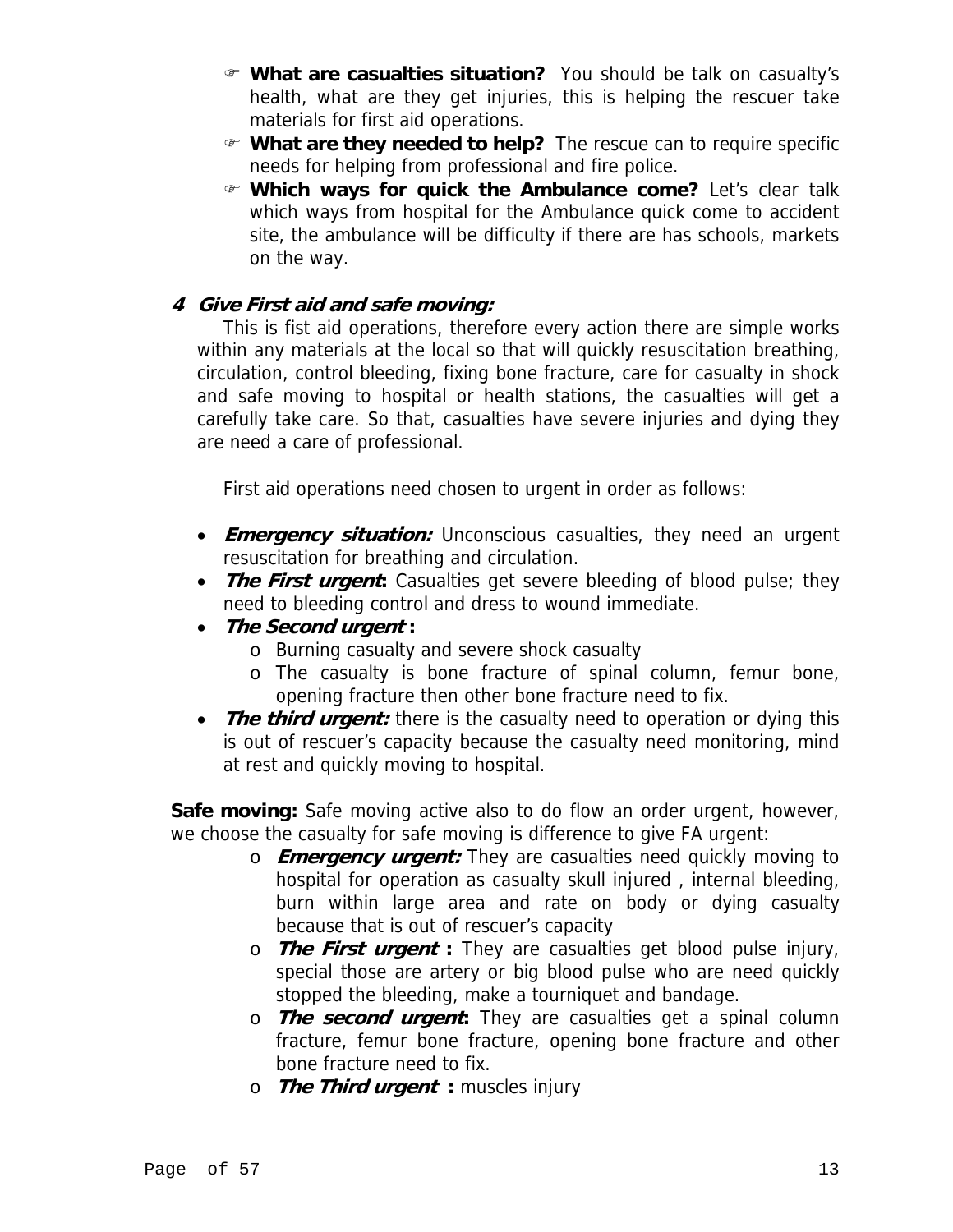**Remember!**

- **Safety for you and the standing scene**
- **Don't move the casualty when they are not yet get FA**
- **Calm and remember that the rescuer is always need to help**
- **Unite actions**
- **Avoid activities unnecessary**
- **Prevent communicable disease by ware glove.**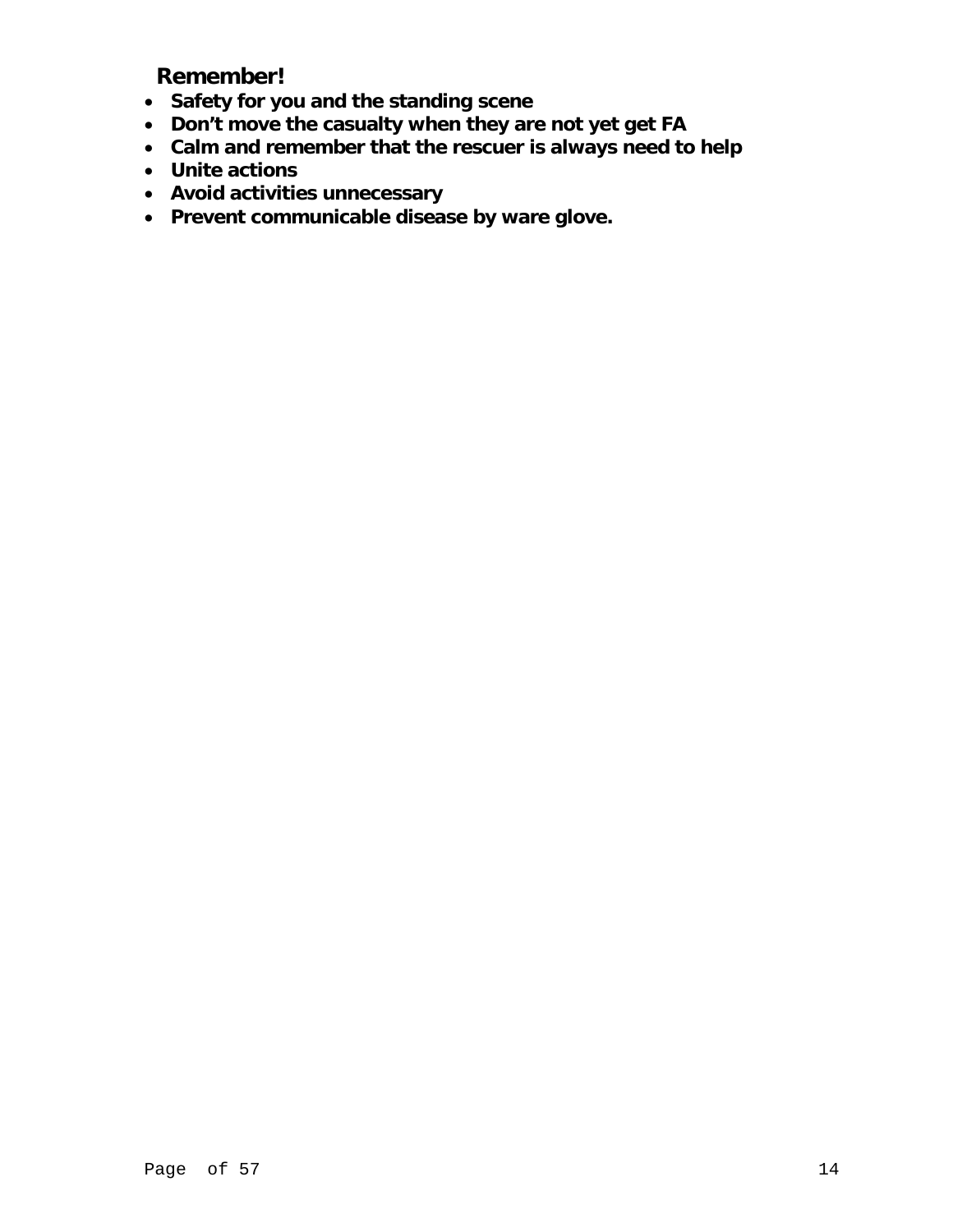## **UNCONSCIOUS**

#### **If you see an unconscious casualty, you need to do as follows:**

**1. Try to awake the casualty for conscious** by to shake casualty's shoulders and cream to casualty's ear. You can to pinch the casualty for the casualty's response. Carefully survey any moves of casualty's eyes, sound or other move of the casualty's body.



**2.** If the casualty not conscious, open casualty's mouth check for any materials those are blocked the airway,

**3. Cleaning the casualty's mouth,** if you see any materials those are blocked the casualty's airway, put the casualty is positioned on the side and remove any foreign materials such as food, vomit, broken teeth, dentures by your fingers.



**How to clean casualty's mouth:**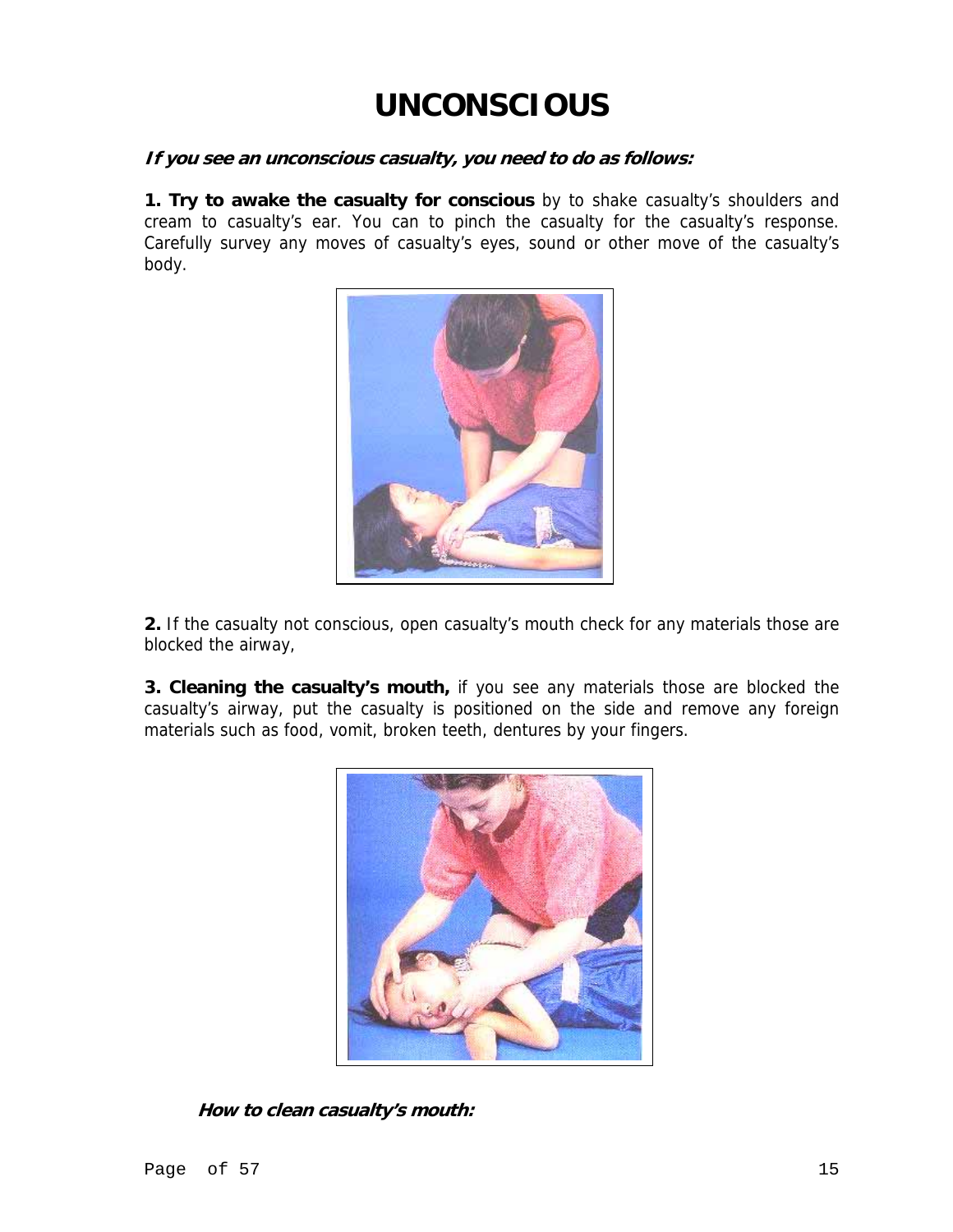When the person is positioned on the side, quickly clear the mouth of any visible foreign material, using your fingers

Keep backward casualty's head, using fingers clear the casualty's mouth of any visible foreign materials block the airway do choking. After done you must back position the casualty



**Note:** Do not keep the casualty positioned on the side if they get severe injury because that is become damage when we are moving the casualty.

## **4. CLEAR AIRWAY :**

**For the adult and children**: Tilt the head backward by placing one hand on the top of the head. Support the jaw at the point of the chin with the other hand, without using force. Turn the person's face slightly downwards to enable fluid or mucus to drain from the mouth. This position will help casualty easy breath.



For the baby: Slightly raise baby's chin for head backward. Use rolls clothes put under baby's shoulder for head to backward. Do not do same the adult.

## **5. CHECK FOR BREATHING:**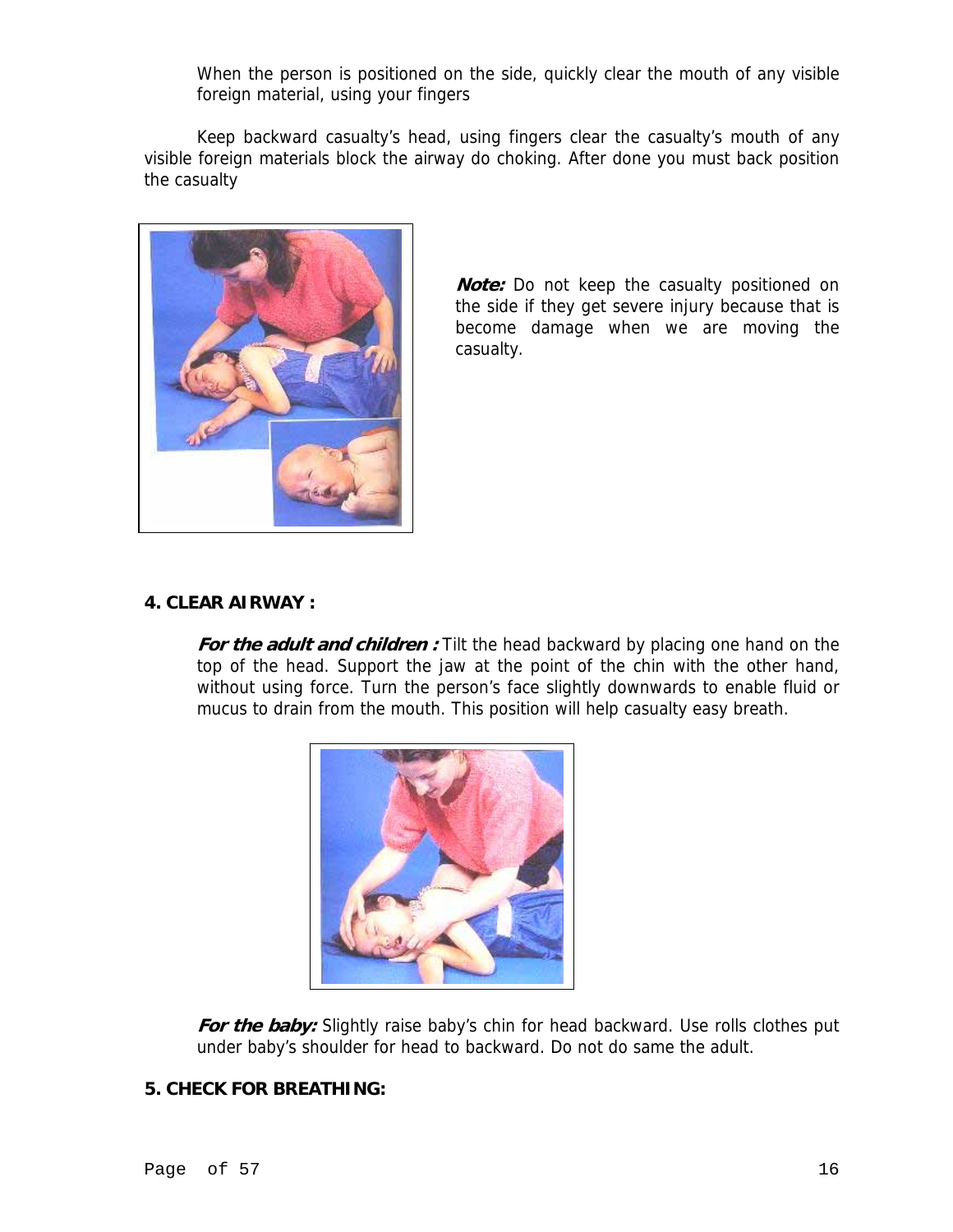If the person is breathing, the chest will rise and fall. However, chest movement by itself does not mean air is reaching the lungs. You must also listen and feel for sings of breathing. Position yourself so you can hear and feel air as it escapes from the nose and mouth. At the same time, watch the rise and fall of the lower chest and upper abdomen. Take the time to look, listen and feel for breathing for a full 3 – 5 seconds.

 If breathing normally, keeps the person lying in a stable position on the side, with the head tilted backward, jaw supported and face pointed slightly downwards to keep the airway open. Ensure that someone calls for emergency help

 If the person's breathing is noisy or difficult, check the airway carefully. Noisy breathing may indicate partial obstruction.

If the person is not breathing, you must quickly turn the person on the back and begin expired air resuscitation immediately. The longer a person goes without oxygen, the greater the risk of tissue damage and/or death.

Look at casualty's chest and feel for breathing with your ear over the stoma



#### **6. CHECK FOR CIRCULATION**

- o **For the Adult and Children:** Tilt head backward for open the casualty's airway, use 2 or 3 fingers check the carotid pulse
	- With index and middle finger, feel the casualty's windpipe and Adam's apple
	- Slide fingers down into the groove of the neck on the side of the casualty opposite you
	- Feel for the pulse for 5 seconds, using pads of your fingers.

#### o **For the Infant:**

- With index and middle finger, check the bronchial pulse.
- Feel for the pulse on the inside of the infant's arm, between the muscles.
- Feel for the pulse for 5 seconds, using pads of your fingers.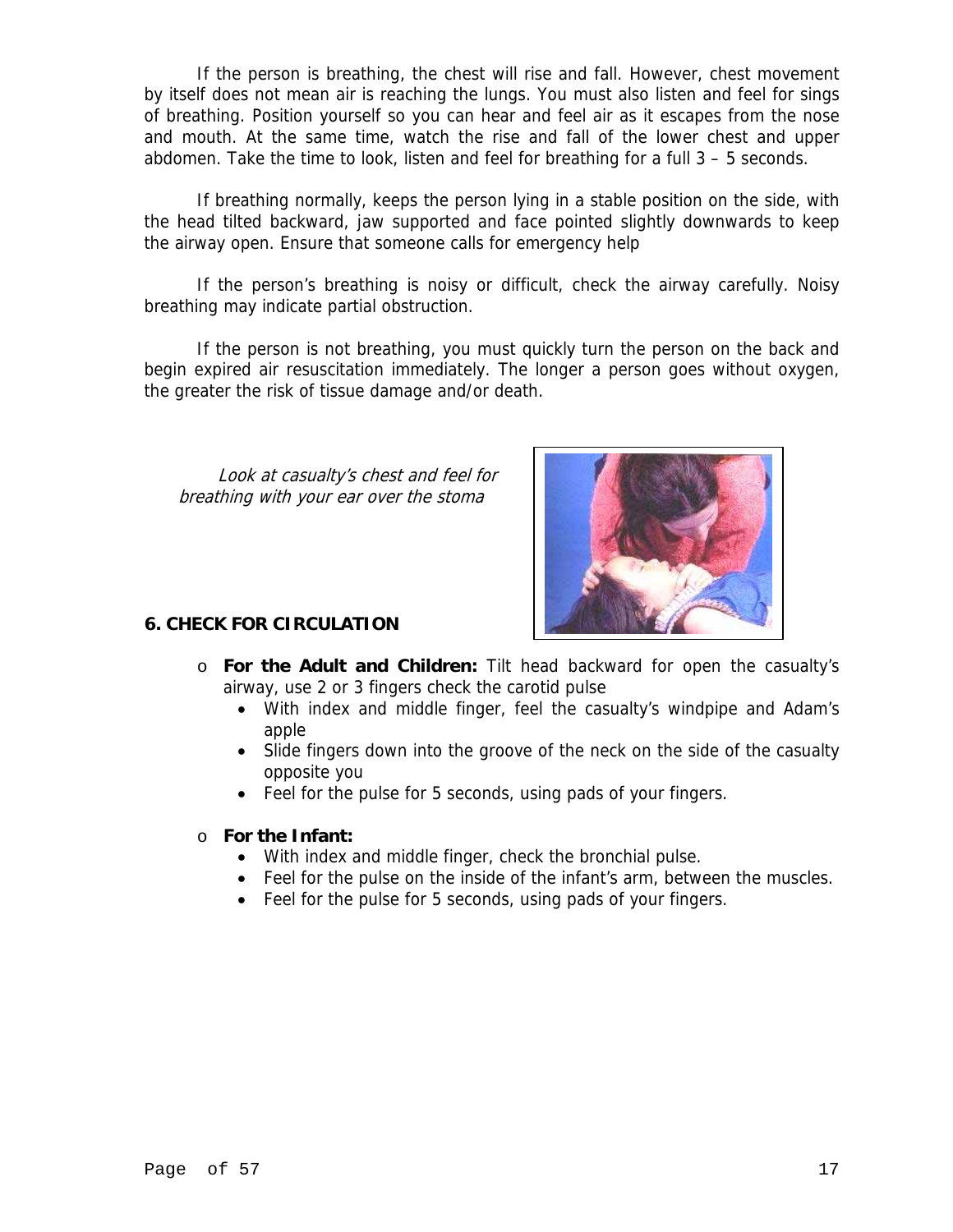

7. If casualty not breathing but still heartbeat – you must implement EAR (mouth to mouth):

## **EAR for An adult:**

- Tilt casualty's head backward, jaw support for open the airway and mouth.
- Press two nose hole between your forefinger and thumb
- You inhale a breath in to your lung then use your mouth get close to casualty's mouth and breath, at the same time your eyes look for rise/fall of casualty's chest.
- Breath to casualty's lung until you sees casualty's chest is rise, and then you unclose your mouth for casualty's chest is fall.
- Breath 10 times/minute, after 10 times to breath rest 5 seconds check for breathing of the casualty
- Check for a carotid pulse after giving the 5 full breaths. If the casualty has a pulse but not breathing, continue EAR by giving 1 breathe every 4 seconds. Take a breath yourself and breathe into the casualty.
- Do not stop EAR unless one of the following occurs:
	- o The casualty begins to breathe unaided
	- o The casualty has no pulse. Begin CPR
	- o Another first aider takes over for you
	- o Ambulance personnel arrive on the scene and take over
	- o You are physically unable to continue.

#### **EAR for Children:**

The technique of EAR varies somewhat for a child(1-8 years of age) to take into account the child's underdeveloped physique and slightly faster breathing and heart rates. Be sure to turn the unconscious child onto the side to clear the airway and then check for breathing. Follow the same sequence as for an adult, with the following exceptions :

- Check for breathing with the jaw supported and the head in a neutral position. If necessary, tilt the head back slightly to open the airway.
- Check breathing by looking for he movement of the chest and upper addomen while listening and feeling for air escaping from the nose and mouth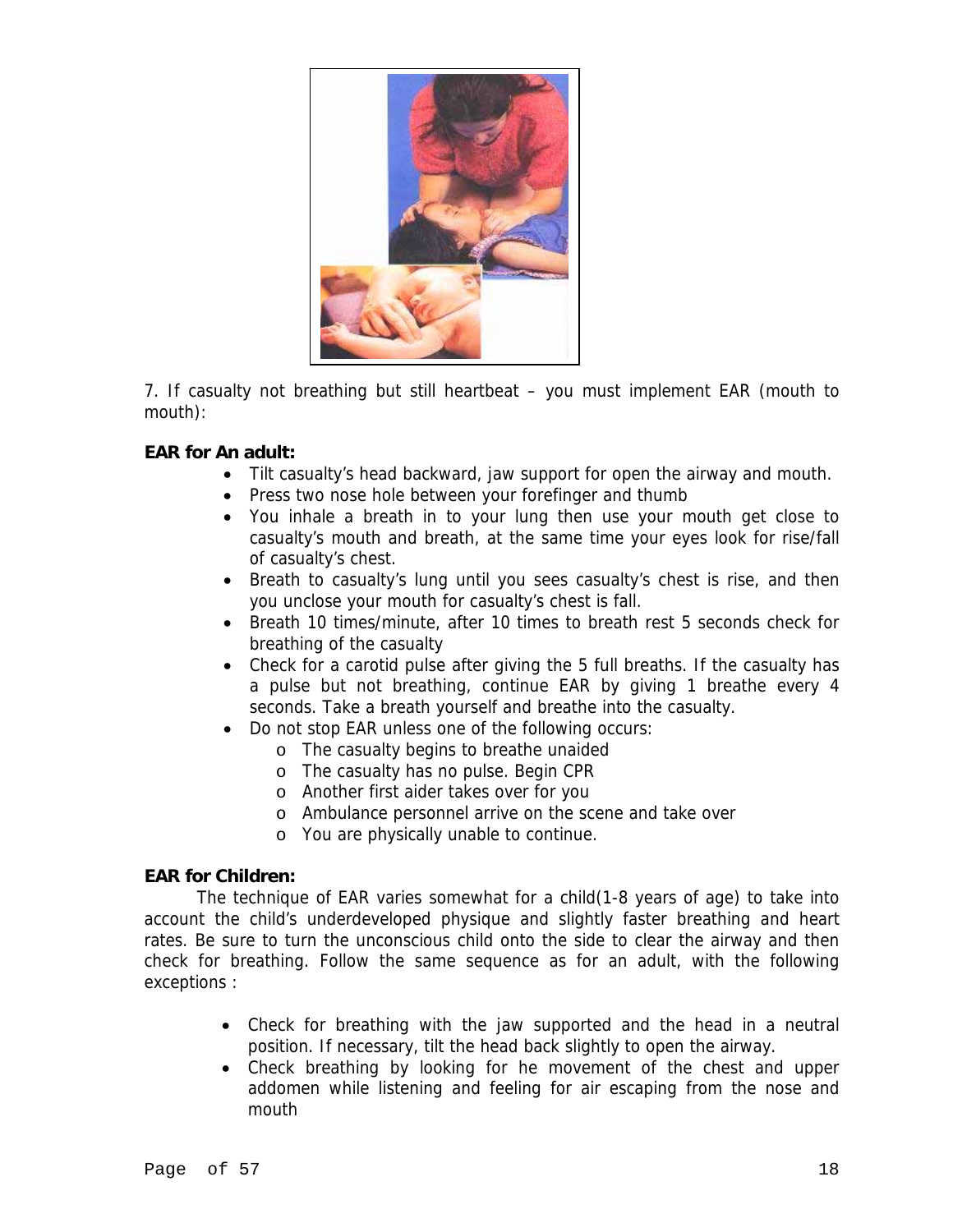- Gently puff air into the child, using just enough pressure to make the chest rise.
- If the breath does not go in, check that the airway is open. Sometimes gentle head tilt is needed to open the airway, The older the child, the more head tilt is needed to open the airway.
- Because children breathe faster than adults, give a small breath or puff of air every 3 seconds (20 per minute) for a child.

If the child bigins breathing unaided, turn the child onto the side and mantian an open airway



#### **EAR for the infants under 1 year old:**

An infant is defined as being under 1 year old. Because the infant's tongue is proportionally larger it is more likely to block the airway, so be sure the airway is open when you give EAR. The breathing rate is the same as for children: 1 puff every 3 seconds. The EAR technique is similar to that for children with the following differences:

- Steady the infant's head continuously because it is unstable
- Do not tilt back the head, but support the jaw
- Avoid putting any pressure on the soft tissues under infant's chin because this could obstruct the airway.
- For the EAR, cover both the infant's mouth and nose with your mouth.
- Use gentle puffs of air from your cheeks only. Use just enough pressure to make the chest rise to avoid distending the infant's stomach.
- After giving five puffs, check for the carotid pulse or the brachial pulse in the arm. Feel for the pulse on the in side of the infant's arm, between the muscles.
- Breathing 20 times on minute, after 20 times to breath take 5 second for the breathing rate of the infant.

#### **8. IF THE CASUALTY DOES NOT BREATHING AND NOT PULSE, GIVE AN EXTERNAL CARDIAC COMPRESSION (ECC) & EAR TECHNIQUE IMMEDIATELY:**

#### **ECC TECHNIQUE:**

For effective ECC, the casualty should be lying flat on a firm surface. The casualty's head should be kept on the same level as the heart. ECC is much less effective if the casualty is on a soft surface, like a mattress or reclined car seat.

#### **Finding the Correct Hand Position**

Using the correct hand position is important. It allows you to give the most effective compressions without causing injury. The correct position for your hand is over the lower half of the sternum (breastbone). At the lowest point of the sternum is an arrow-shaped pice of hard tissue called the xiphoid? You should avoid direct pressure on the xiphoid, which lies over the stomach, as pressure in this area can cause regurgitation and aspiration of stomach contents into the lungs.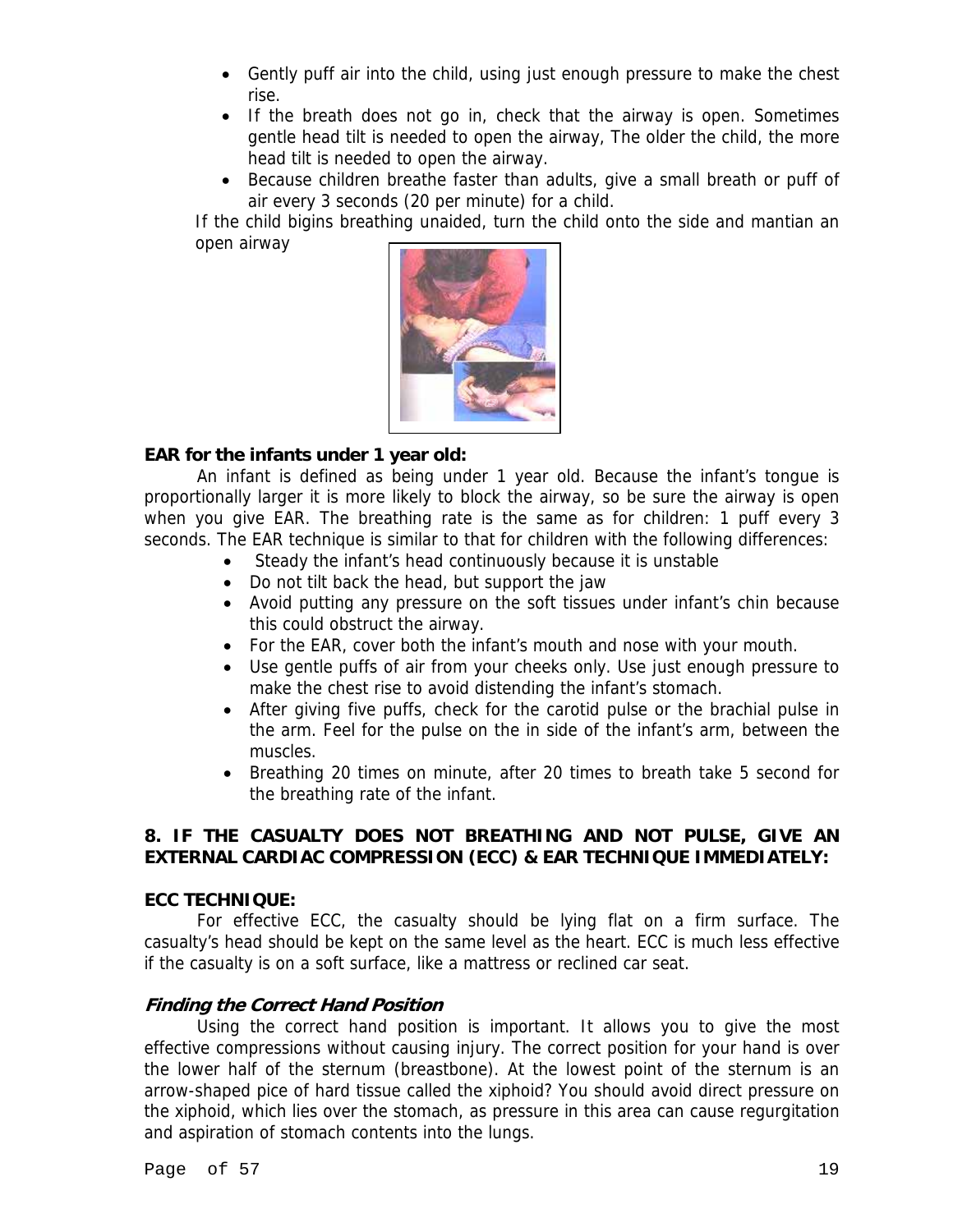Use the callipering method to locate the correct hand position for chest compressions

One the heel of your hand is in position on the sternum, with your other hand grapes the wrist of the hand on the chest.

Use the heel of your hand to apply pressure on the sternum. Try to keep your fingers off the chest by holding them upward. Applying pressure with your fingers can lead to inefficient chest compression or unnecessary damage to the chest wall.

The correct hand position provides the most effective compressions without the risk of complications.

#### **Position of the First Aider**

To give ECC, kneel beside the casualty. Position your-self is midway between the chest and the head in order to move easy between compressions and breaths.

Your body position is important when giving ECC. Compressing the chest straight down provides the best blood flow. The correct body position is also less tiring for you.

Kneel at the casualty's chest with your hands in the correct position. Keep your shoulders directly over your hands. When you press down in this position, you will be pushing straight down on to the sternum. If using the wrist grip technique, lock the elbow of the compressing arm. Locking the elbow keeps your arm straight and prevents you from tiring quickly. With the alternative hand grip, both elbows should be locked in a straight position.

Compressing the chest requires little effort in this position. When you press down, the weight of your upper body creates the force needed to compress the chest. Push the weight of your upper body, not with the muscles of your arm. Push straight down. Do not rock back and forth. Rocking results in less effective compression and wastes much needed energy. If your arms and shoulders tire quickly, you are not using the correct body position. After each compression, release the pressure on the chest without losing contact with it and allow the chest to return to its normal position before starting the next compression



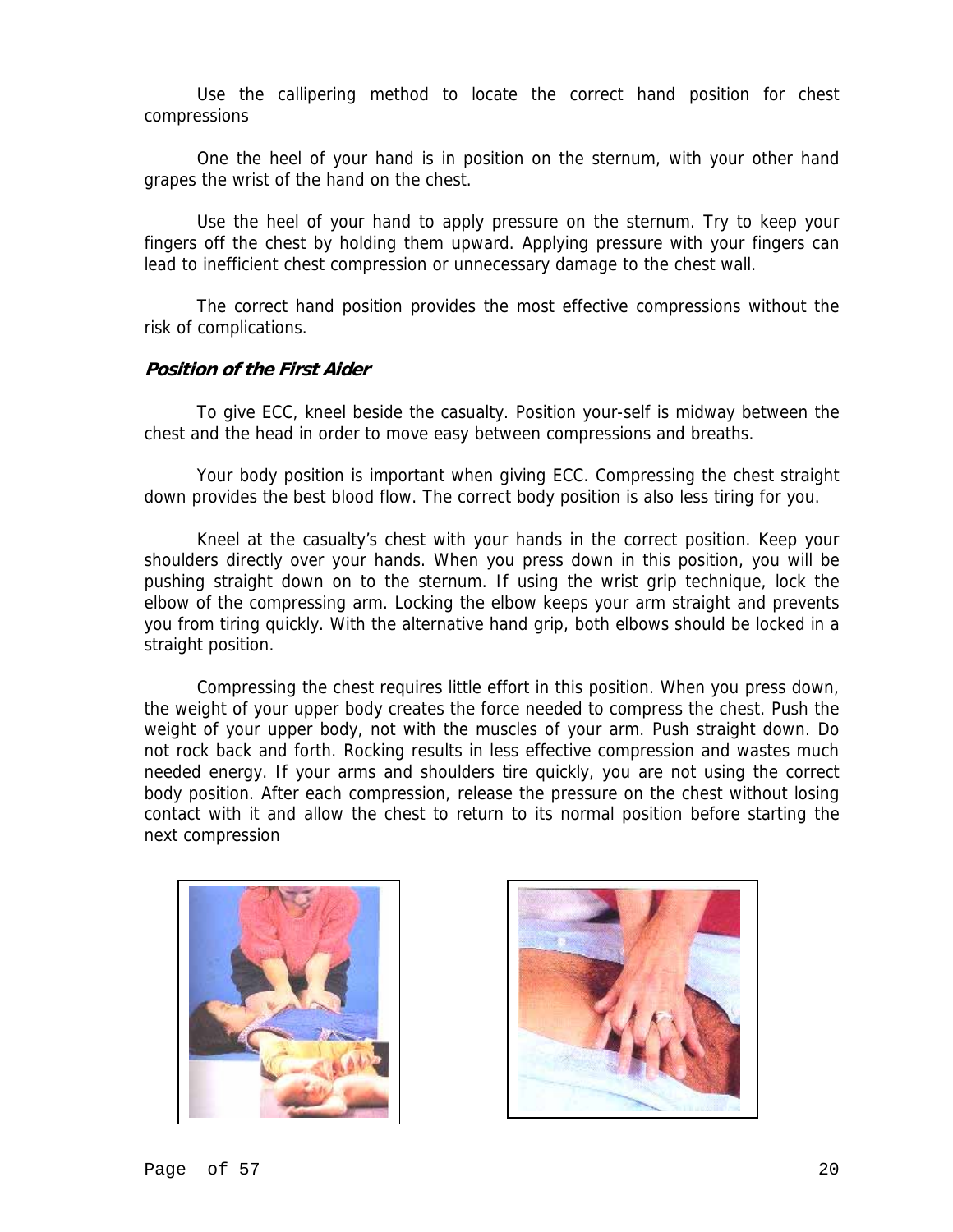| <b>Chest Compression Technique for Adults, Children, Infants</b> |                      |                      |                       |  |  |
|------------------------------------------------------------------|----------------------|----------------------|-----------------------|--|--|
|                                                                  | <b>ADULT</b>         | <b>CHILD</b>         | <b>INFANT</b>         |  |  |
| <b>HAND</b>                                                      | <b>Two hands</b>     | One hand             | <b>Two fingers</b>    |  |  |
| <b>POSITION</b>                                                  | On lower 1/2 of      | On lower 1/2 of      | On lower 1/2 of       |  |  |
|                                                                  | sternum              | sternum              | sternum               |  |  |
| <b>COMPRESS</b>                                                  | About $4-5$ cm       | About $2 - 3$ cm     | About $1 - 2$ cm      |  |  |
| <b>BREATHE</b>                                                   | Until chest raises   | Until chest raises   | Until chest raises    |  |  |
| <b>RATIO</b>                                                     | 15 compressions and  | 15 compressions and  | 15 compressions and   |  |  |
| <b>ONF</b>                                                       | 2 breaths in 15      | 2 breaths in 10      | 2 puffs in 10 seconds |  |  |
| <b>OPERATOR</b>                                                  | seconds              | seconds              |                       |  |  |
| <b>RATIO</b>                                                     | 5 compressions and 1 | 5 compressions and 1 | 5 compressions and 1  |  |  |
| <b>TWO</b>                                                       | breath (e.g. 60      | breath (e.g. $100$   | puff (e.g. 100        |  |  |
| <b>OPERATOR</b>                                                  | compressions and 12  | compressions and 20  | compressions and 20   |  |  |
|                                                                  | breaths per minute   | breaths per minute   | puffs per minute      |  |  |

## **If there is not another trained person takes over CPR for you:**

- Let's begin with you should be to give 5 breaths for the casualty's alive
- Give ECC 15 compressions then 2 breaths (a cycle includes 15 compressions and 2 breaths).
- To give 4 cycles, check for casualty's breathing and pulse in 5 seconds.

## **If you have the second trained first aider help you:**



- Let's begin with you should be to give 5 breaths for the casualty's alive;
- Then you should be to give EAR, other First Aider give ECC

A cycle is 5 ECC and 1 EAR, after 10 cycles check for the casualty's breathing and pulse in 5 seconds before you continue next cycles.

**9**. If the casualty's heartbeat returns but there is still no breathing, continue giving EAR. You should be stopping ECC.

**10.** If the casualty begins to breaths again, turn the casualty on the side, keep the airway open and check the vital signs closely until ambulance personnel arrive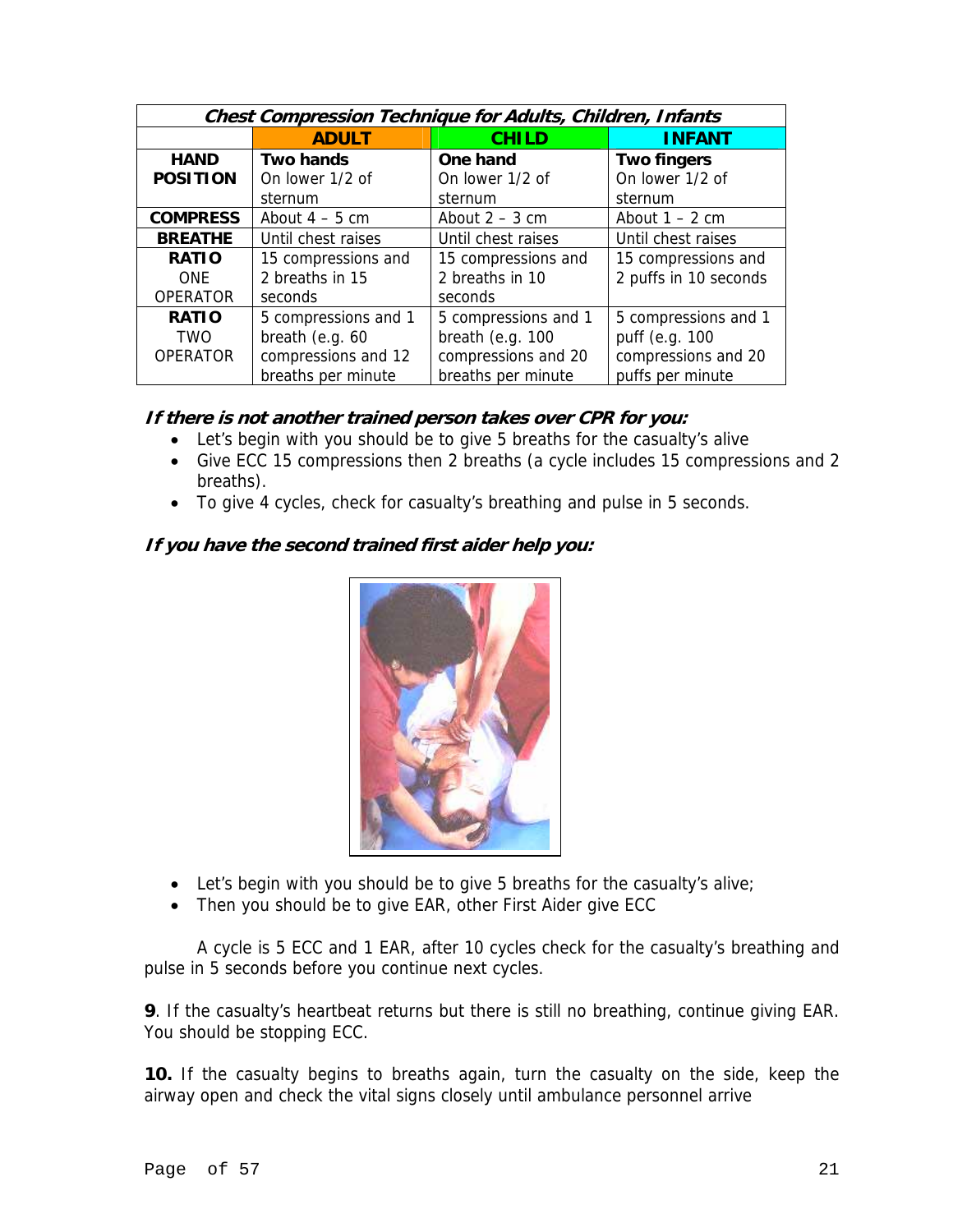#### **CPR ACTION CHECKLIST:**

- 1. Safety
- 2. Shout and tap
- 3. Call for help
- 4. Position casualty
- 5. Open airway
- 6. Look, listen and feel
- 7. 5 slow full breaths
- 8. Feel for pulse
- 9. Chest compressions
	- Landmark check
	- Node position
	- Rate :  $80 100$  per minute
	- Number 15
	- Smooth up and down pressure
- 10.Continue CPR with correct ratio 15:2
- 11.Re-check pulse after the first four cycles

#### **THE CASUALTY AS ALSO UNCONSCIOUS WHEN THEY ARE BIGINS TO BREAT AGAIN**

- Do not put the casualty alone on the scene; you should be sure open casualty's airway.
- An Unconscious needed protection.
- Transport the casualty going to hospital immediate

**IN A DEAD FAINT** – As a person became in a dead faint will be unconscious but he or she will conscious again in few minutes

**UNCONSCIOUS IS NOT CLEAR** – As a person can to be in a state anxious suspense and he or she does as a person get drunk too much before became unconscious in sleeping

**UNCONSCIOUS:** As a person get unconscious state is clearing unconscious.

#### **UNCONSCIOUS AND IN A DEAD FAINT CAUSE:**

Causes become unconscious and in a dead faint include bleeding, fracture bone, electric shock, and shock, convulsive, choking, drowning and poisoning cases.

## **FIRST AID TO UNCONSCIOUS APPROACH PERSON**

- 1. Help them site on the chair with head to fold up ahead-way, the casualty's head between their kneels
- 2. Talk them take deep breaths
- 3. Make sure clear in the room

#### **FIRST AID TO UNCONSCIOUS PERSON (IN A MOMENT)**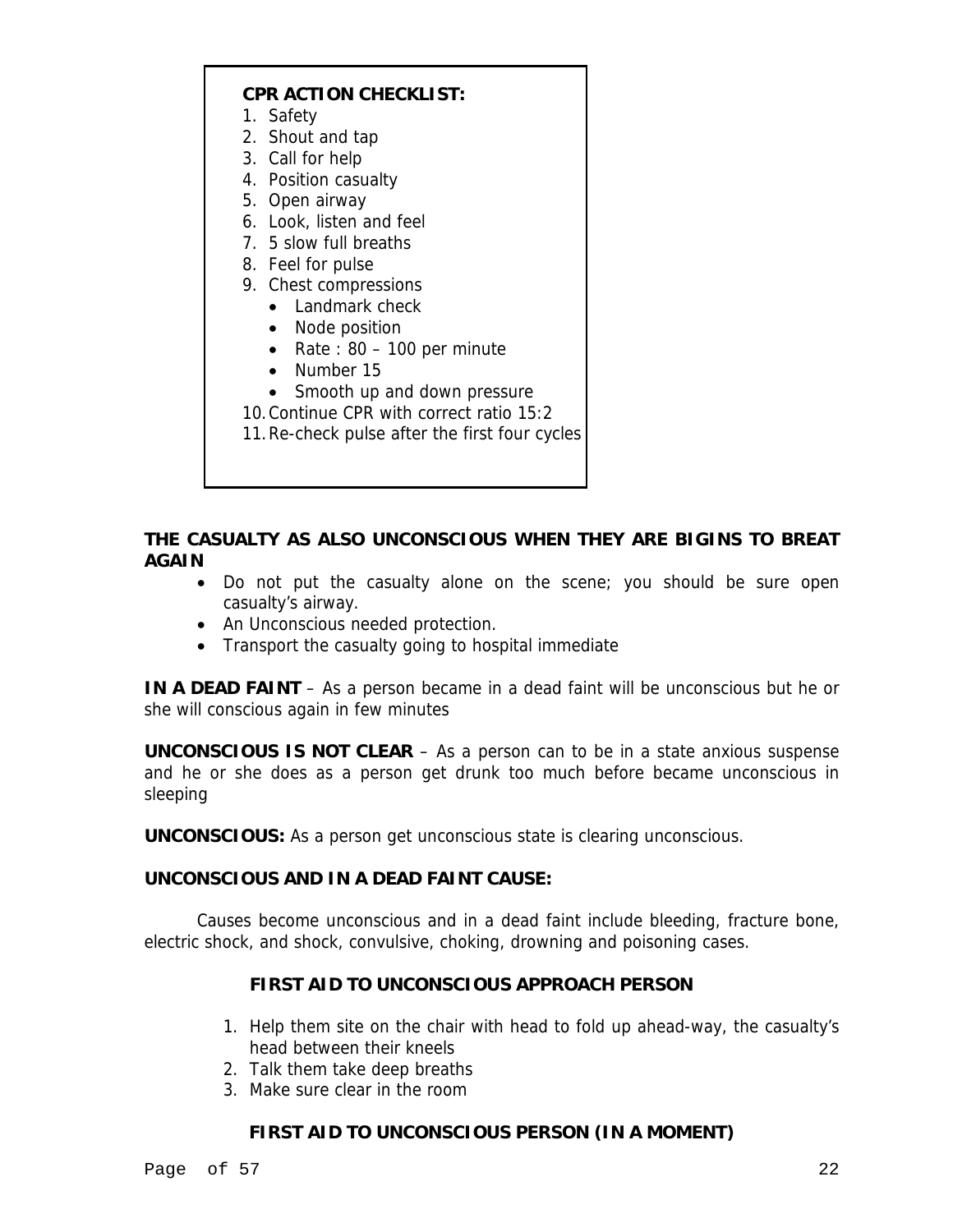- 1. Laying the casualty on the back with casualty's legs are rise
- 2. To enlarge casualty's clothes
- 3. Make sure clear in the room

#### **PREVENTION AND EDUCATION**

As a volunteer in community, you should be doing as follow:

- 1 Training for every body on knowledge how to first aid for the unconscious person.
- 2 Teach all people how to avoid be award get to electric shock, poisoning and accidents.

#### **When disaster/accident is happen:**

Prepare to give first aid for unconscious and injuries casualties

# **CHOKING**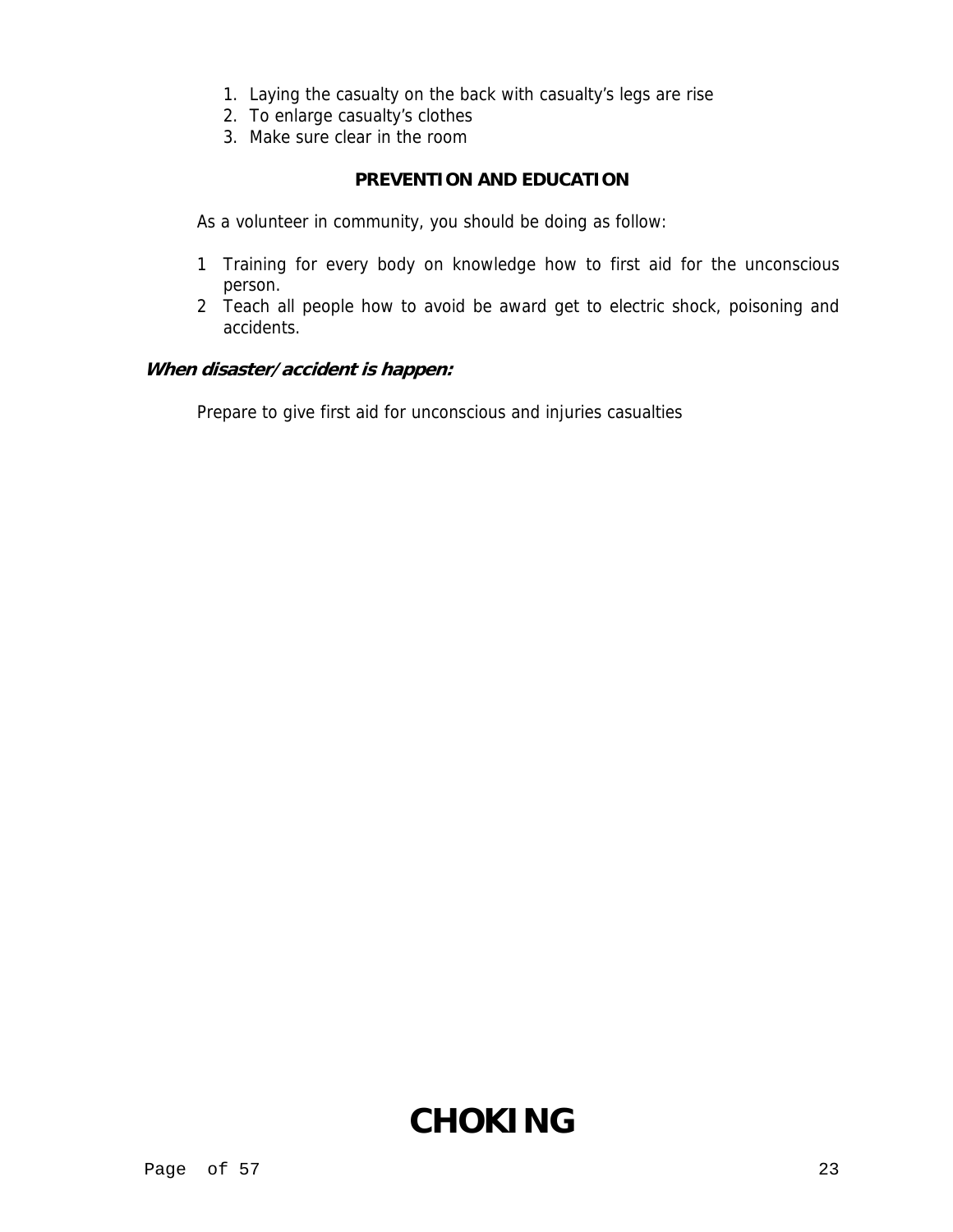Choking will be occurring when the casualty is not breathing easy because that has a foreign object to obstruct in the airway.

Signs always occur with the casualty get obstructed in the airway:

- Not talk any words or sound
- Casualty always take their hands cover on their neck by themselves
- Casualty's lips and tongue become livid

 Casualty will be unconscious if the obstruct object is not move out of their mouth.

Choking is always happen most of infants, because they like to take some thing in their mouth or these are to happen with the people do eat hard foods.

With the weak people and unconscious obstruct in the airway is also occur when they get vomit.

#### **GIVE FIRST AID**

There are some changes made to choking technique when dialing with children and infants. The major difference are outlined below

#### **Children:**

Do not use finger sweep. Use the mouth opening action, then if a foreign body is seen remove it; do not finger sweep if no foreign body is seen. Adjust pressure in abdominal thrusts to account for the size of the child.

You can do like the picture below:



If the child became unconscious you give CPR technique

#### **Infants**

The sequence for infants is quite different and is stated below: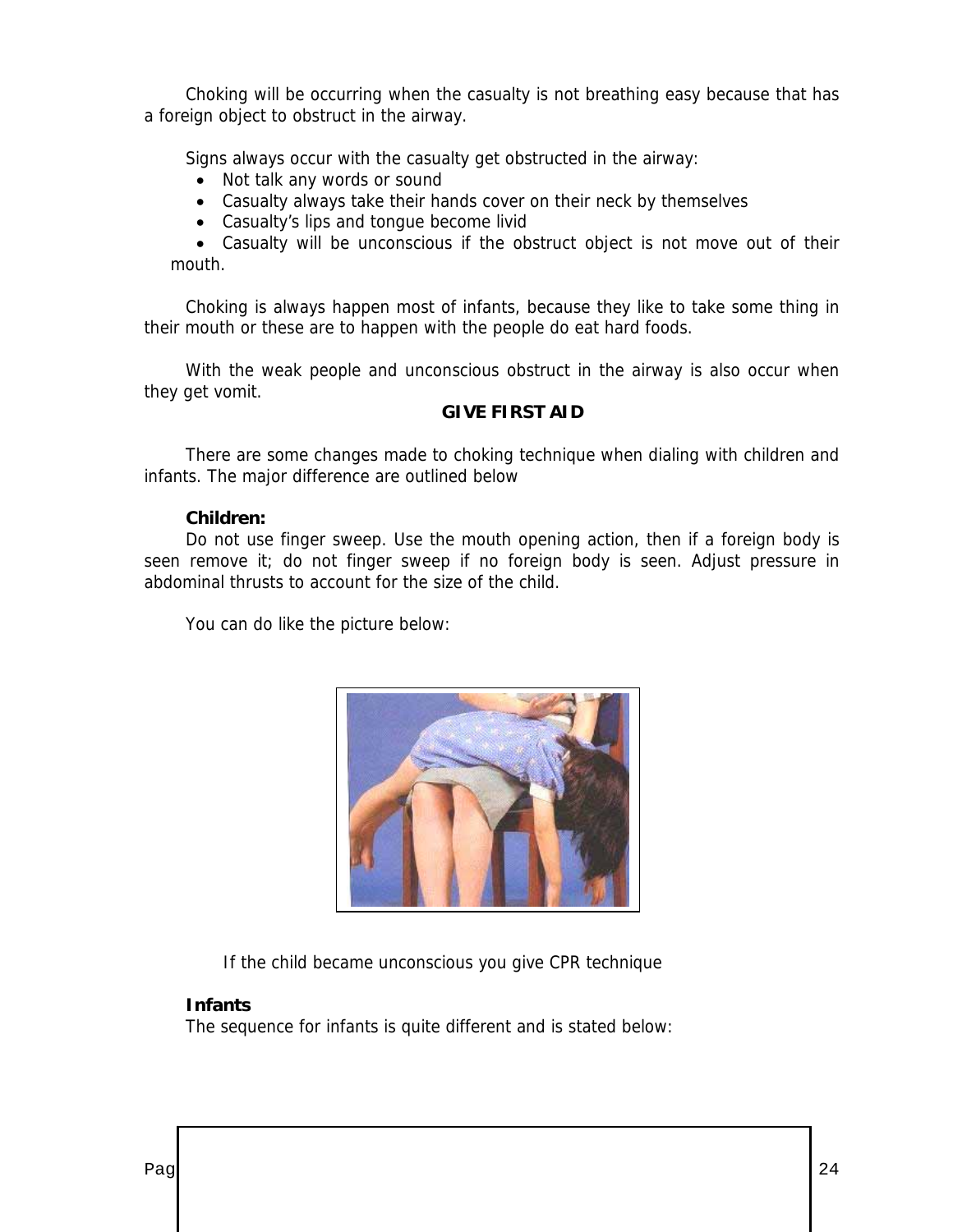- 1. Place the infant face down straddling your arm with the head lower than the trunk, and the head supported with the hand around the jaw. Support your arm on your thigh.
- 2. Deliver 5 back blows between the shoulder blades with the heel of the hand.
- 3. Sandwich the infant between your arms. Turn the infant over and deliver 5 chest thrusts using 2 gingers, just below the interhippie line.
- 4. Check the air way. If you see a foreign body hooks it out, but avoids blind finger sweeps.
- 5. Position the head in a neutral position.
- 6. Attempt rescue breathing
- 7. Reposition the head, and attempt rescue breathing
- 8. Give 5 back blows
- 9. Give 5 chest thrusts
- 10.Check airway, look for foreign bodies.
- 11.Continue from step 6 until the object is dislodged

#### **Adults:**

1. Tell them bend ahead their body with the head lower chest.

2. If they can not cough with obstruct airway, using your hand's hill hard flap on between casualty's should-blade, you can do it again if it is possible



- 3. If they are not breathing, you can use Heimlich technique.
- 4. If they are become unconscious, give ECC + EAR try to push foreign body out from mouth

**MOVE CASUALTY IMMEDIATE** GET A CARE OF MEDICAL ASSISTANCE if you can not move foreign body out the airway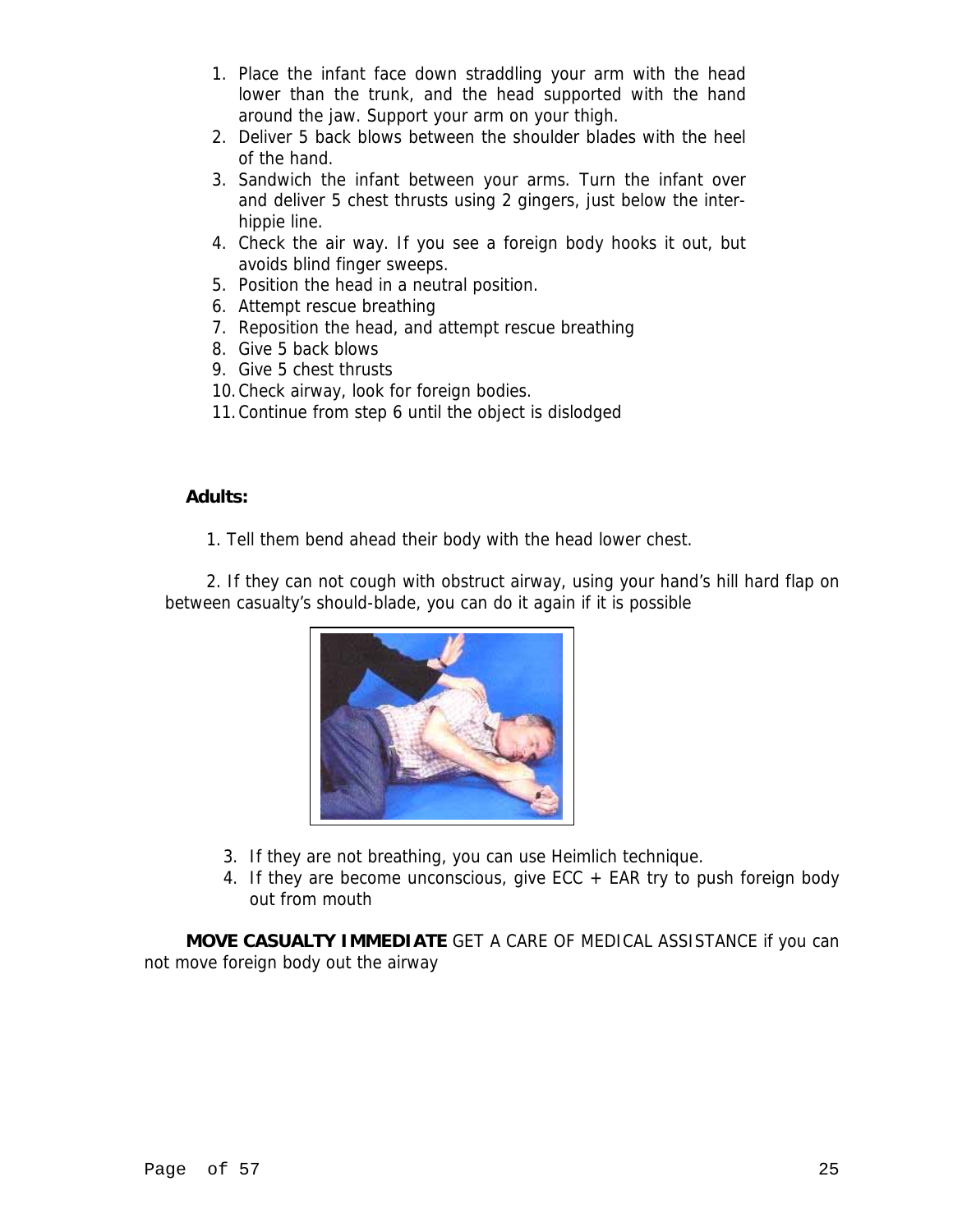### **PREVENTION AND EUCATION**

Let's keep safe your house!

## **Keep out small materials from children**

Pulverize food and small spoon when you spoon-feed for the child

Choking airway is also happen with a weak person and vomiting.

Train to mothers how to rescue choking, to child in schools and other volunteers

## **DROWNING**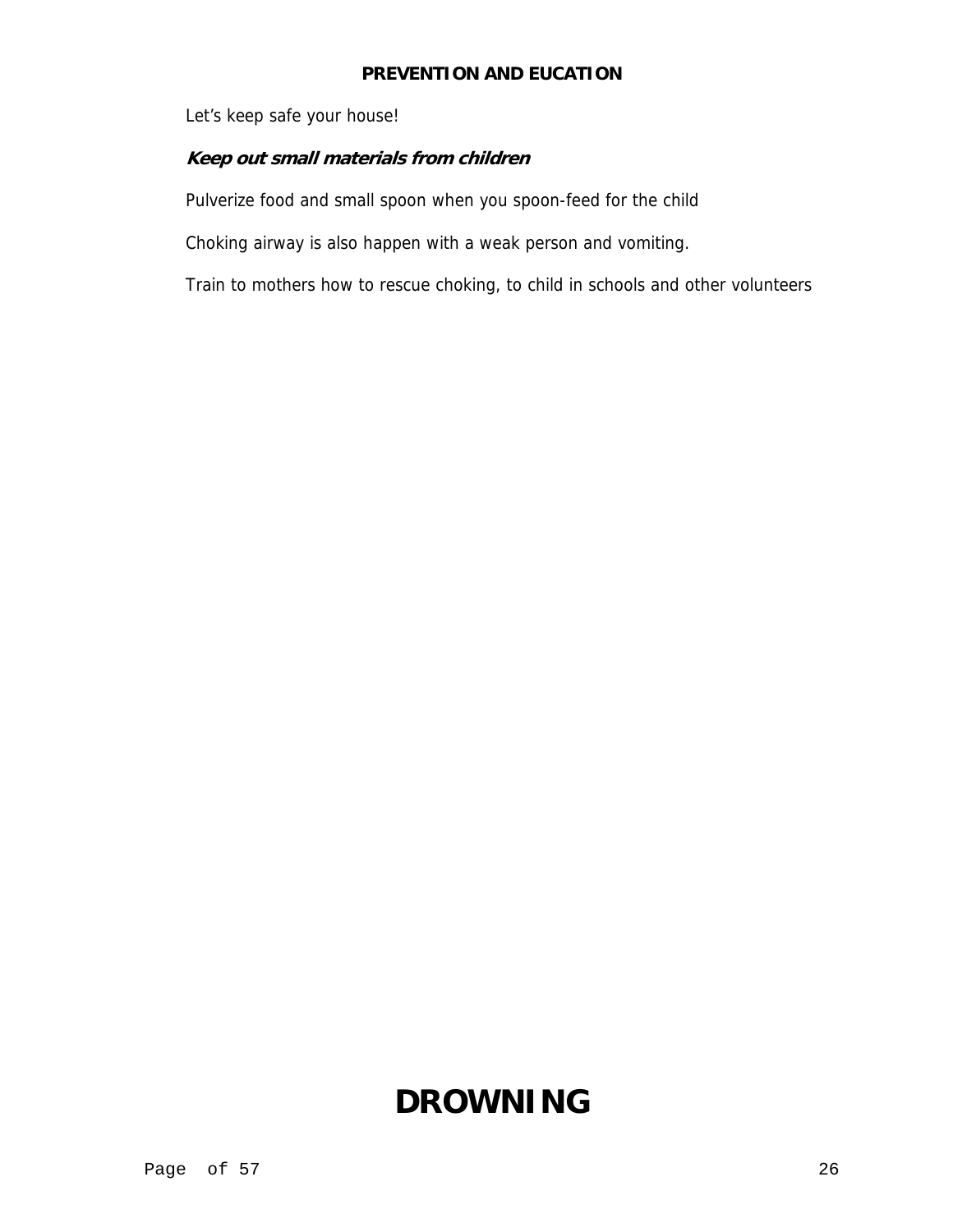Any body become drowning when they swallow a few water or liquid that is obstruct the air inhale casualty's lung.

We often think that drowning when the people depth in the water, however drowning as also the casualty's face be conceal hollow water

A people become drowning with any liquid so that is also happen with their vomit.

Children is easy get drowning risk because they can not to guess the water depth, on the other hand they can not swim and escape from difficulty situation.

#### **IF YOU SEE A DROWNING PERSON:**

- 1. Look around and be careful avoid damage form you.
- 2. Call for helping
- 3. If the casualty in **hollow depth water,** rise the casualty's head over water surface (liquid) then safety move the casualty



4. If the casualty get drowning in depth water

## **BE CAREFULLY BY YOUR SELF DO NOT GET DROWNING**

#### **DO NOT JUMP IN WATER TO RESCUE THE CASUALTY IF YOU CAN NOT SWIM**

• If the casualty drown near the bank, you take any thing bring to casualty then you pull them in a safety.



 You are also to throw a rope to them from the bank that is to help them catch it then you pull them going to bank, If they are far from the bank with unconscious situation :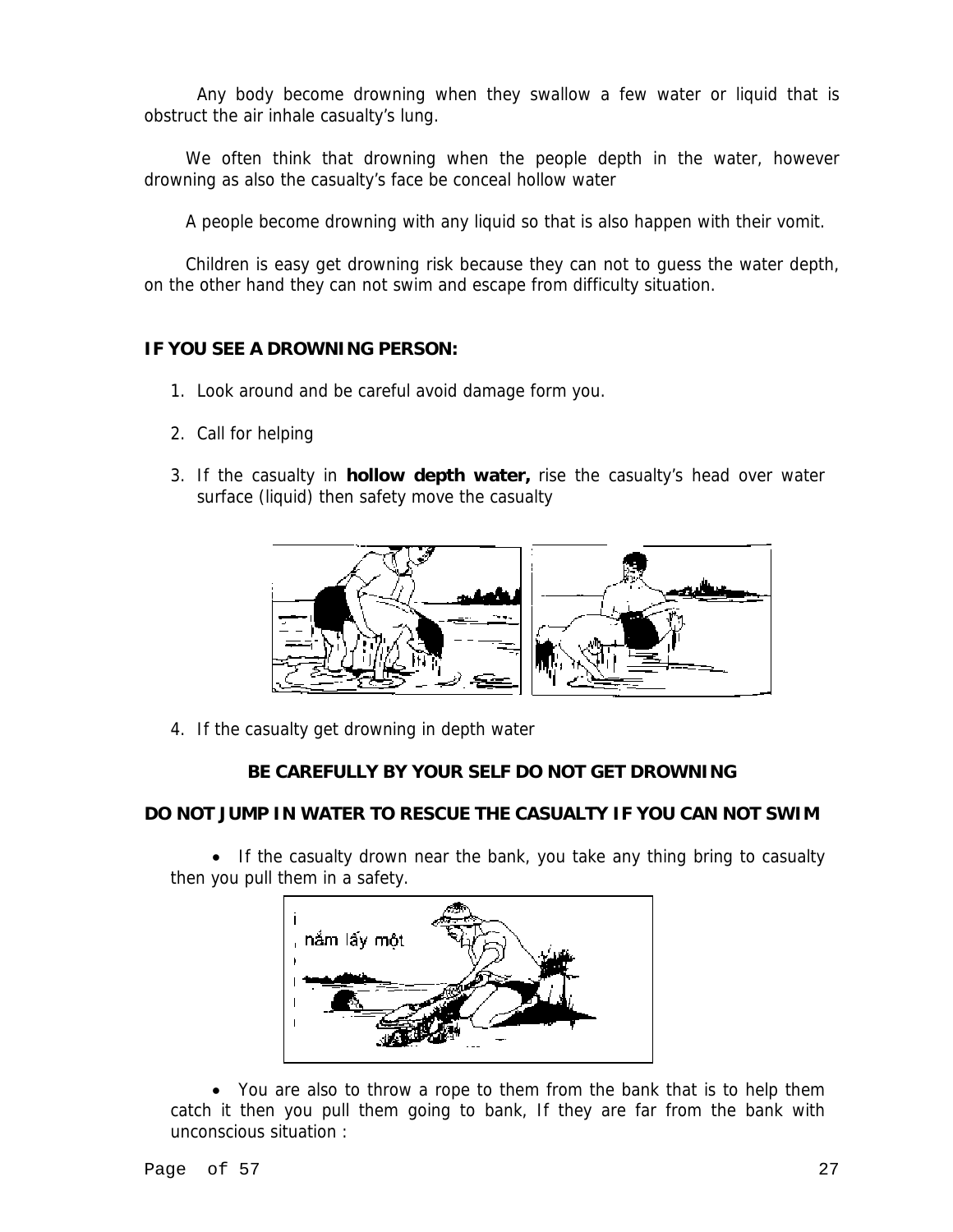Use a boat available rescue the casualty immediate.



• If the boat it is not available: you tie rope around your waist them swim to rescue with other one take other top rope standing the bank.



 You will swimming to casualty with around a rope ties your waist. Talk to them let's be calm, backward hold a casualty's hand and try to rise casualty's face higher than water surface. Try to pull casualty and you going to the bank in safety with a person standing on the bank

• If you have a lifebuoy, you will swim with a lifebuoy but you must tie a rope around your waist.

- 5. When the drowning casualty and rescuer has a safety near the bank the rescuer give first aid to unconscious casualty follow step by step :
	- Clear and opening the casualty's airway
	- Check for breath and circulation
	- Give EAR and ECC if you can not feel the casualty's pulse
	- **RECOVERY POSITION FOR CASUALTY** if the casualty have breathing return

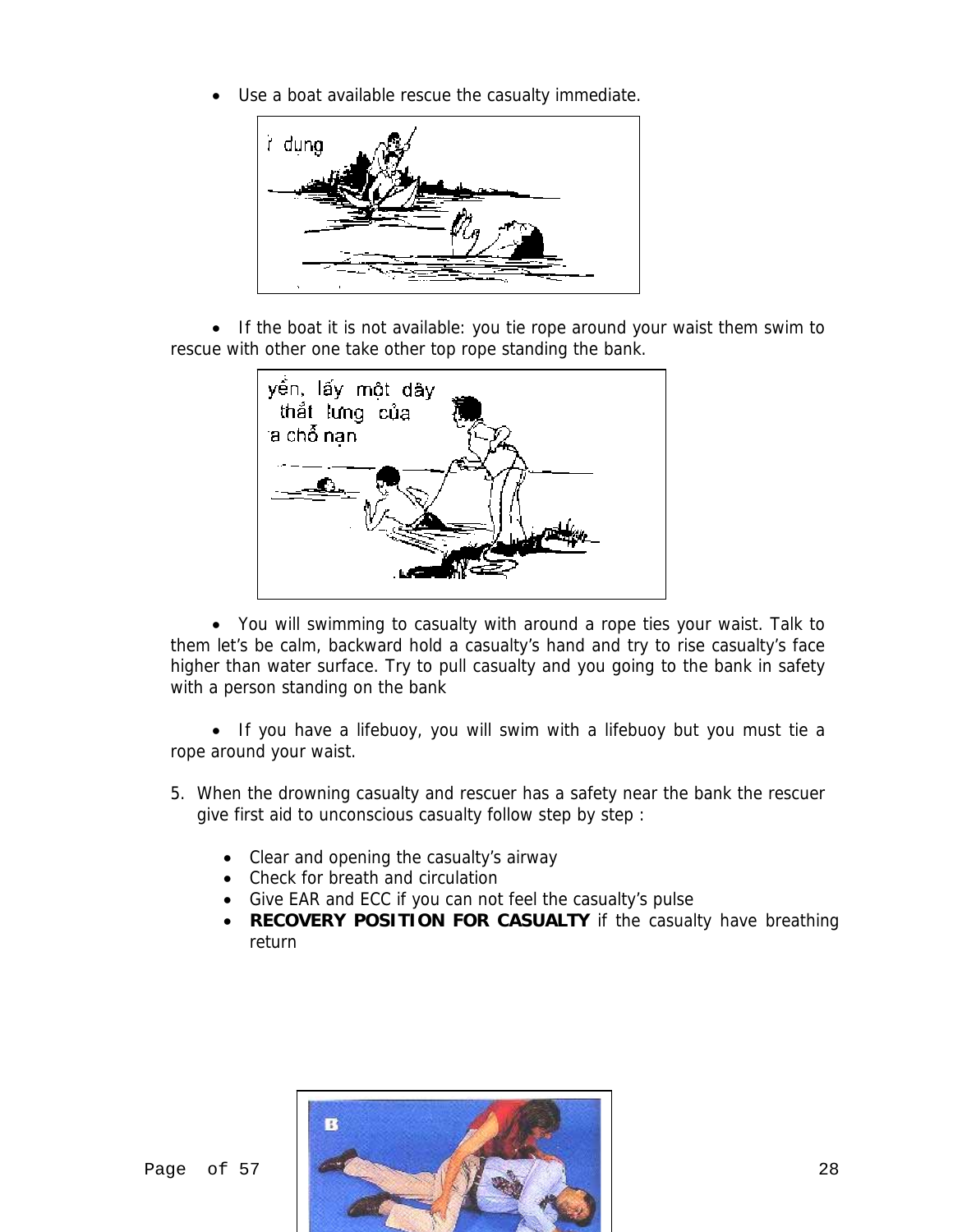- The casualty will be vomit when they have recovery; therefore, we must put recovery position for them that is preventing drowning again by their vomit.
- Keep casualty on recovery position until they are take strong health to wake up and walk. The casualty also needs maintain warm the body by a blanket.

**TRANSPORT** the casualty going to the health center (hospital) after you given first aid for them

#### **PREVENTION & HEALTH EDUCATION**

You can to prevent from drowning for your home by get around barrier turn pond and depth water area to protect the children.

- Always keep a close watch on children when they are playing or to bath with a water tap.
- Teach the children how to safe swim.
- Talk people do not swim alone.
- Note from dangerous location or depth water in communities. To mark "Dangerous location" on the community's map warning all teachers and pupils to know
- To instruct on first aid for fisherman, teachers, parents and other members in communities.
- To participate and support "Water safe movement"

#### **During disaster is happen**

Well prepared for drowning rescue action preparedness to storm, flood.

## **ELECTRIC SHOCK**

**Electric shocks will death cause with people!**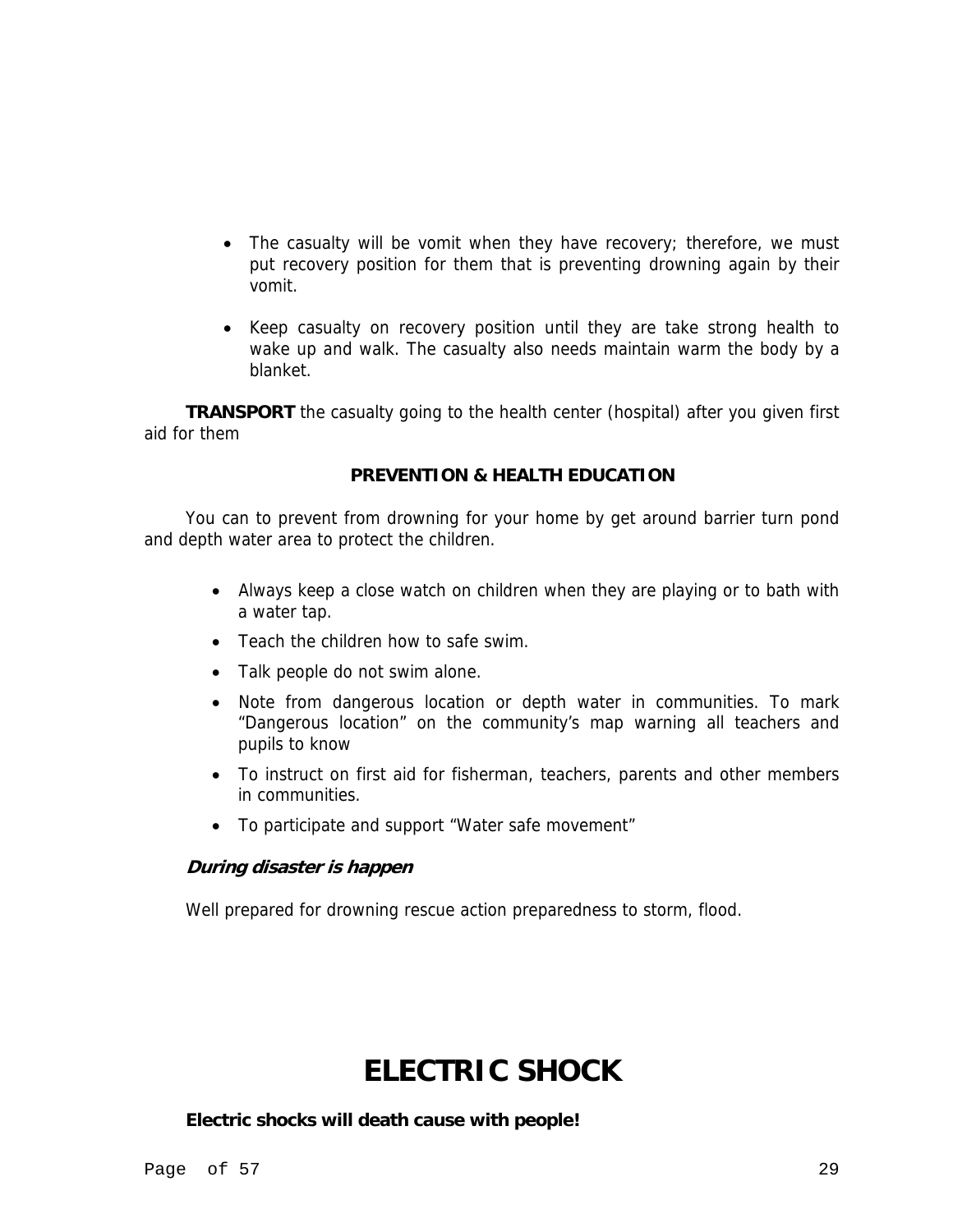Electric shock is a shock and burn caused

Before you give first aid, the first necessary we must turn off power or be carefully segregate electric out of the casualty (see figures below), If not do that, you will also become a casualty.

#### **1. DISCOVERY FROM DANGEROUS**



### **2. TURN OFF ELECTRIC POWER IMMEDIATE**

Pull a male plug out of electric-hole (just contact on plastic objects) or turn off at the main power.



**3. IF YOU CAN NOT TURN OFF ELECTRIC POWER, you must do this follow figure below :** 



**PUSH ELECTRIC WIRE OUT OF CASUALTY AS DOING FOLLOW:**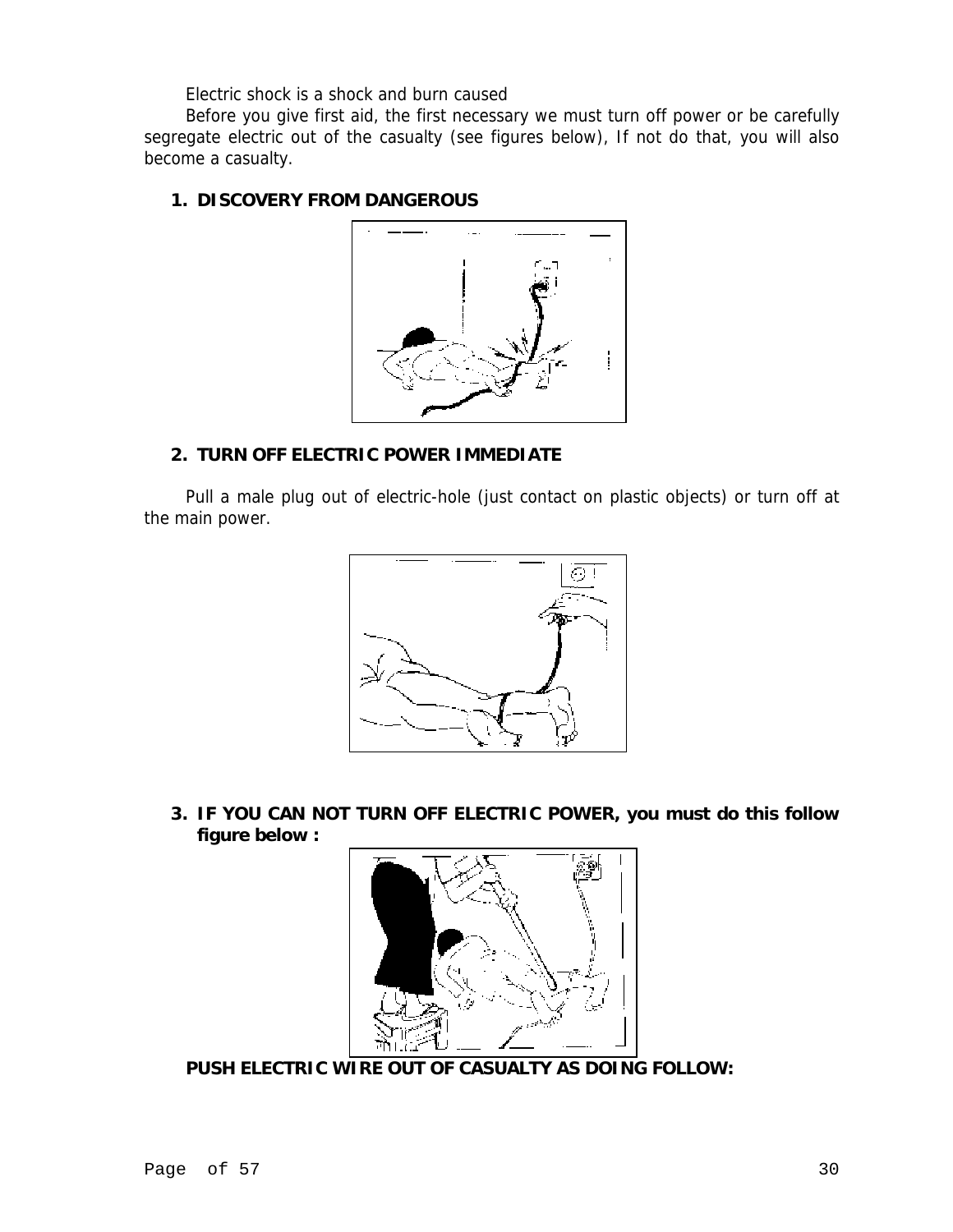You should stand on dried wood, thick papers or wear rubber shoe, use a dried sprig wood (e.g. broom-stick, bamboo shoulder pole or roll of papers) then push electric wires out of the casualty.

**DO NOT TOUCH** on casualty's body until they have isolate out of electric power then you must transport the casualty to safety location.

- If the casualty have gently shock  $-$  the casualty needs be console, check for burn and you site near them until they are safe feeling.
- If the casualty have burn from electric shock you doing care of the casualty
- $\bullet$  It the casualty have unconscious situation give first aid for them

#### **TRANSPORT CASUALTY IMMEDIATE** to health center when they get:

- Burn within a wound bigger than casualty's hand
- Unconscious
- Shock

#### **PREVENTATION & HEALTH EDUCATION**

- $\triangleright$  Make sure your house have safe in electric power
- $\triangleright$  Keep out electric power from children
- $\triangleright$  Using sticking plaster to covered on unnecessary electric holes.
- $\triangleright$  Guide for pupils, children, partner how to prevent electric shock and how to treat
- $\triangleright$  Help to mark "Dangerous location" any risk sites (e.g. high tension electric power, electric wires lower hang.
- $\triangleright$  Recall every one keep out from falling electric wires.
- $\triangleright$  Preparedness to treat all electric accidents

#### **REMEMBER!**

- **Always look for dangerous electric power around you**
- **Turn off or push electric power before you give first aid**
- **Do not become other casualty form you when you give first**

**aid** 

## **BLEEDING**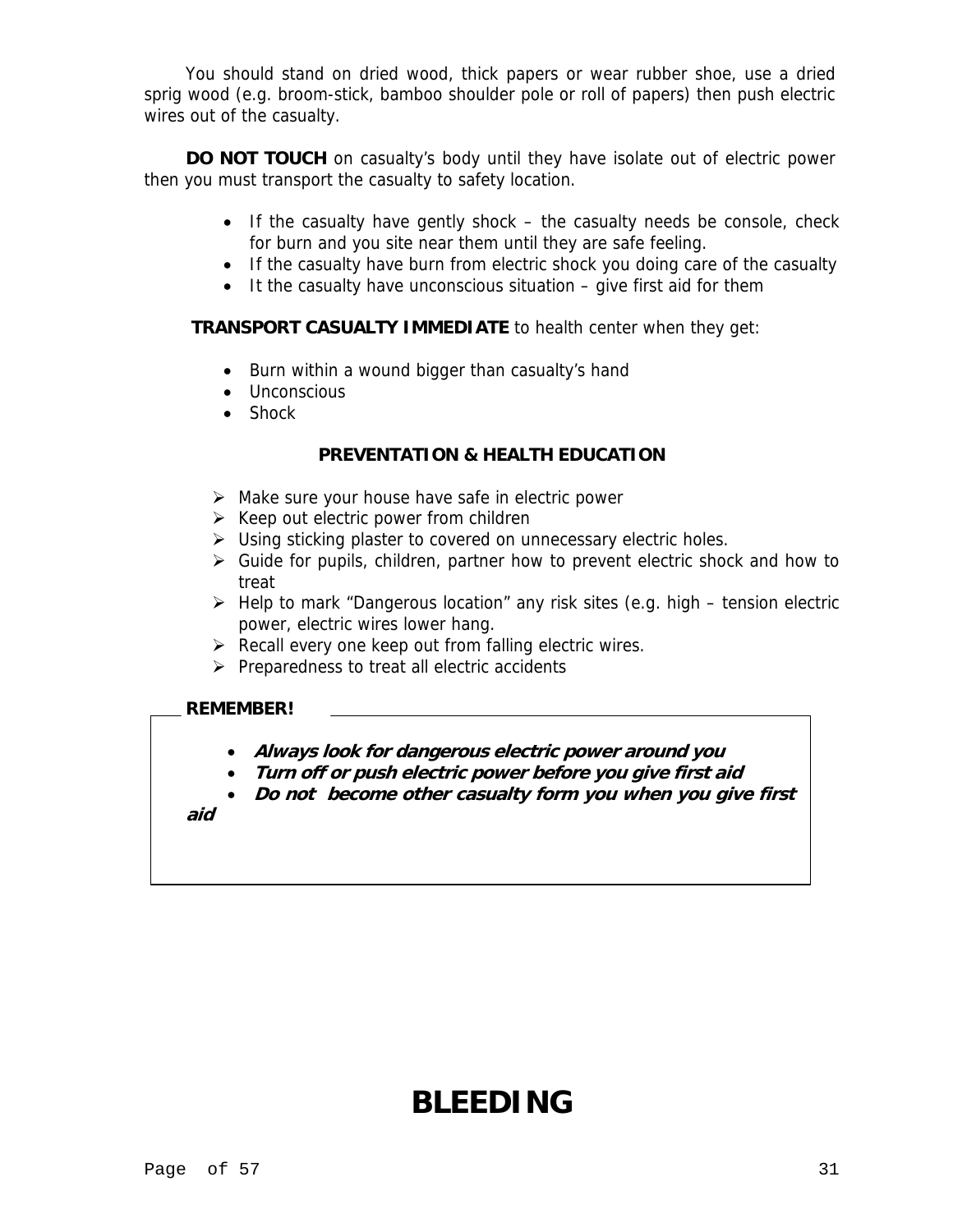- $\triangleright$  External bleeding occurs when a blood vessel is opened externally, such as through a tear in the skin
- $\triangleright$  Internal bleeding is the escape of blood from arteries, veins or capillaries into spaces in the body.

Several bleeding (external/internal bleeding) become shock, unconscious and die

### **Controlling external bleeding:**

- Wash your hands before/after you give first aid
- Always wear gloves / plastic bags protection from infectious disease when you contact casualty's blood

#### **v** A few blood flow from wound:

- 1. Clean the wound, gently clear on wound by cleaned water with soap
- 2. If it is a hollow wound such as graze, expose the wound.
- 3. Cover small compresses on wound prevent from infection.
- 4. Check for bleeding again
- 5. Look for other wounds.

#### **Severe bleeding from wound:**

**REMEMBER!** Protect yourself from infection by wearing gloves when blood is present (if gloves are not available, using plastic bags as makeshift gloves is a good alternative)

- 1. Press covers casual's injury by your fingers; where possible encourage the casualty to apply pressure using their own hand to limit your contact with blood least 10 minutes for stop bleeding.
- 2. If possible, lay the casualty down, and rest the injured area.
- 3. If an arm or leg is injured, elevate the affected limp and keep it raise for 5 minutes after bleeding stops.
- 4. Place a clean non-fluffy dressing pad over the wound and apply firm direct pressure for 10 minutes.
- 5. If there is a foreign object embedded in the wound, apply pressure around the object not direct over it.
- 6. If blood comes through the first dressing, place another pad over the first without removing the original pad.



7. Check for concurrent on the top of migust or toes. If it is not circulated loosen the dressing.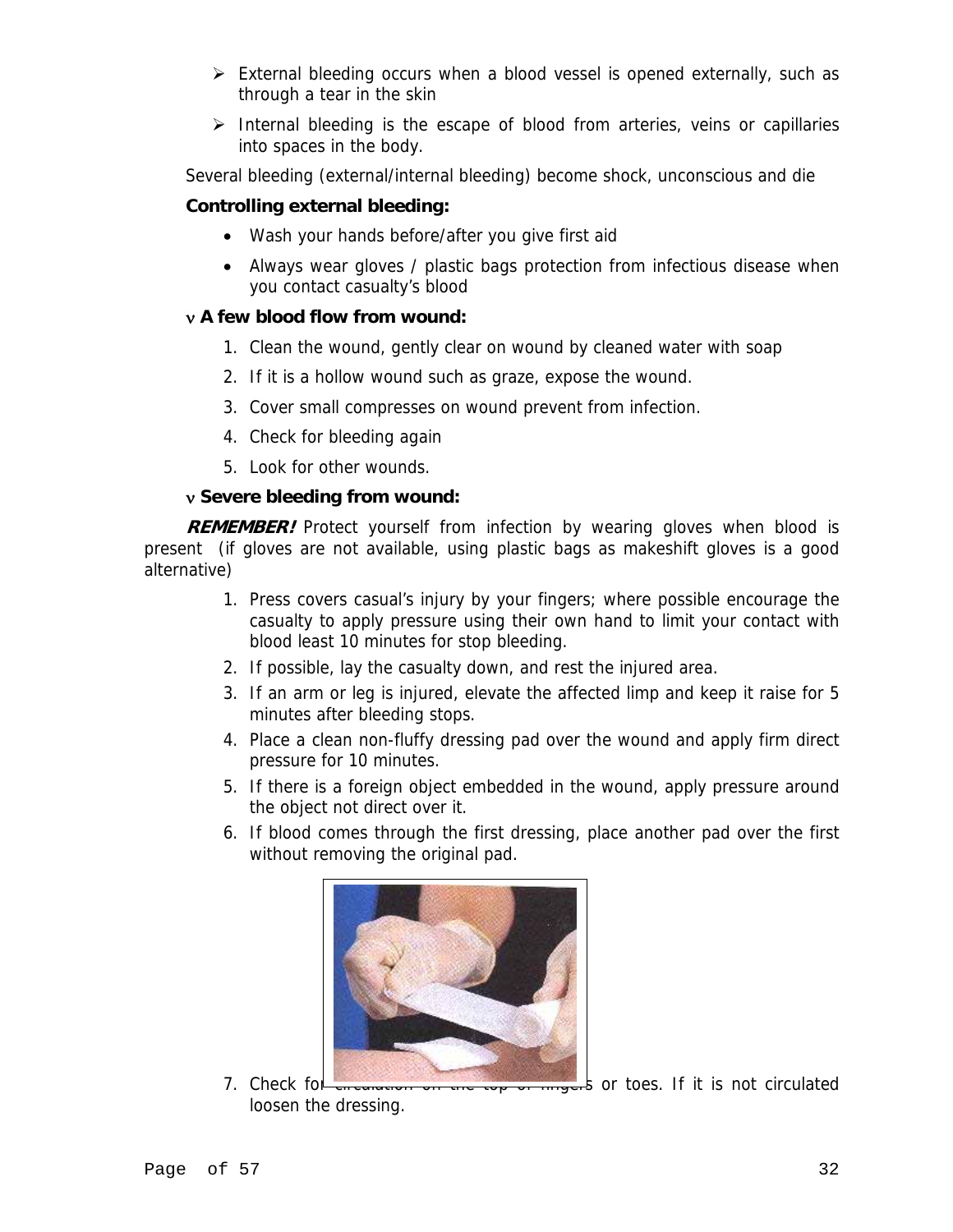8. Moving the casualty to health center (hospital, clinic, doctor…) for sew the wound and inject tetanus vaccine. Try to elevate legs or arms during moving the casualty.

### **The wound with opening fracture of bone:**

#### **REMEMBER! :**

Protect yourself from infection by wearing gloves when blood is present

- 1. Ask some one support keep fracture of leg (arm)
- 2. Place a clean non-fluffy dressing pad over the wound with opening fracture of bone, you can using by clean clothes.
- 3. Place around the wound with fracture of bone clean dressing then apply thin on that.
- 4. Fixing fracture area by splints
- 5. Check for circulation on the top of fingers/toes regular
- 6. Moving the casualty to Health Center

#### **Foreign bodies in wounds: see above**

#### **First aid internal bleeding:**

**Sometimes internal bleeding in the body, which will's flow external form natural orifices of the body. Sometimes it is clot internal of the body comes pain, shock; we also don't know how amount blood is lost.** 

- Should wash your hand before/after give first aid
- Always protect from infection when contact with blood by wears gloves, plastic bags or clean materials before give first aid.
- The Internal bleeding person if you see any signs below the casualty needs seek medical assistant :
	- **Blood have through from mouth/nose**
	- **Blood have through ears**
	- Shit in a jumble of blood
	- Piss in a jumble of blood
	- Red blood or dark brow blood in the vomit
	- Blood through from vagina after get injury or during pregnancy

Always remember or even you do not see any sign of bleeding but it is also maybe internal bleeding. If you see there are signs of shock but it is have not external injury, you must suspect that is an internal injury. When the casualty has an internal injury the skin becomes colorless.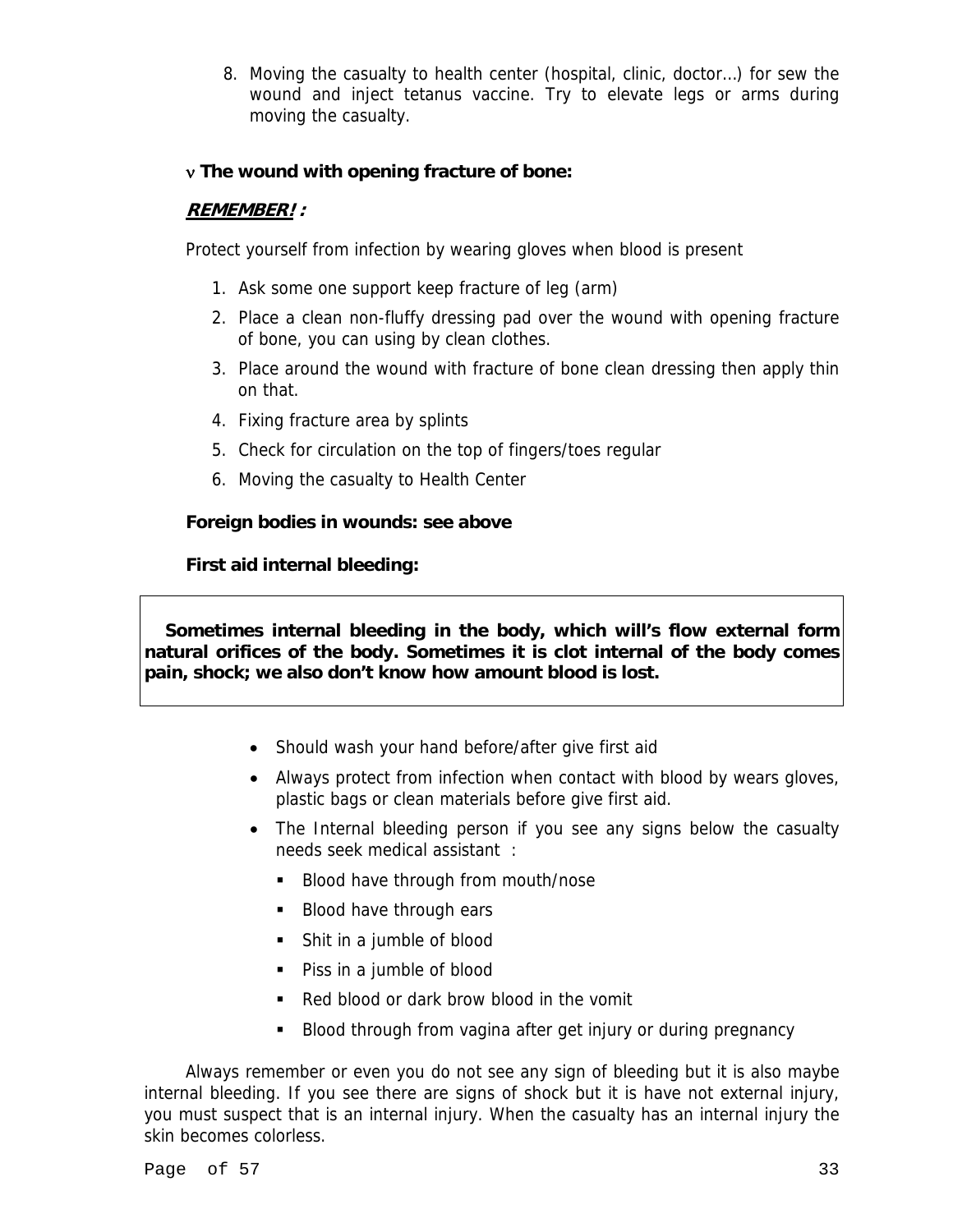#### **NOSEBLEEDS:**

- 1. Sit the casualty down, leaning forward.
- 2. Advise them to pinch the soft part of the nose, and breath through their mouth
- 3. Maintain pressure for 10 minutes.
- 4. Release pressure after 10 minutes. If bleeding is not controlled reapply pressure for a further 10 minutes
- 5. An ice pack applies to the nose area maybe useful.
- 6. When bleeding has stopped do not blow the nose for 4 hours.
- 7. If bleeding continues for more than 30 minutes, seek medical assistance.

#### **EARBLEEDS:**

- 1. Sit or lay casualty down, tilt head toward the side of the injury.
- 2. Wash your hands.
- 3. Loosely cover the ear with a sterile dressing, and bandage it gentle. Do not plug the ear wit a dressing or try to stop the flow of blood or fluid from the ear.
- 4. Continue to monitor the casualty's condition closely. Be prepared to treat the casualty for shock.
- 5. If the casualty have severe bleeding through from ears, seek medical assistance

Give first aid the casualties that will help them prevent all as follows:

- Lose the blood
- Infected
- Pains
- Shock

#### **Dangerous signs – need transport the casualty:**

- 1. Severe bleeding uninterrupted, blood still flow after you applied dressing over 10 – 15 minutes.
- 2. The wound has infected, around the wound becomes swell, fever, pain and red.
- 3. Frightfully pain.
- 4. Shock the casualty becomes dark brow, weak, cold, sweat, and shiver.
- 5. The casualty becomes listless, slack or unconscious.
- 6. Pregnant woman has bleeding through vagina.
- 7. Any bleeding through from nature holes of bodies such as: mouth, nose, ear, etc…

#### **PREVENTION & HEALTH EDUCATION**

**For Voluntary First Aiders:**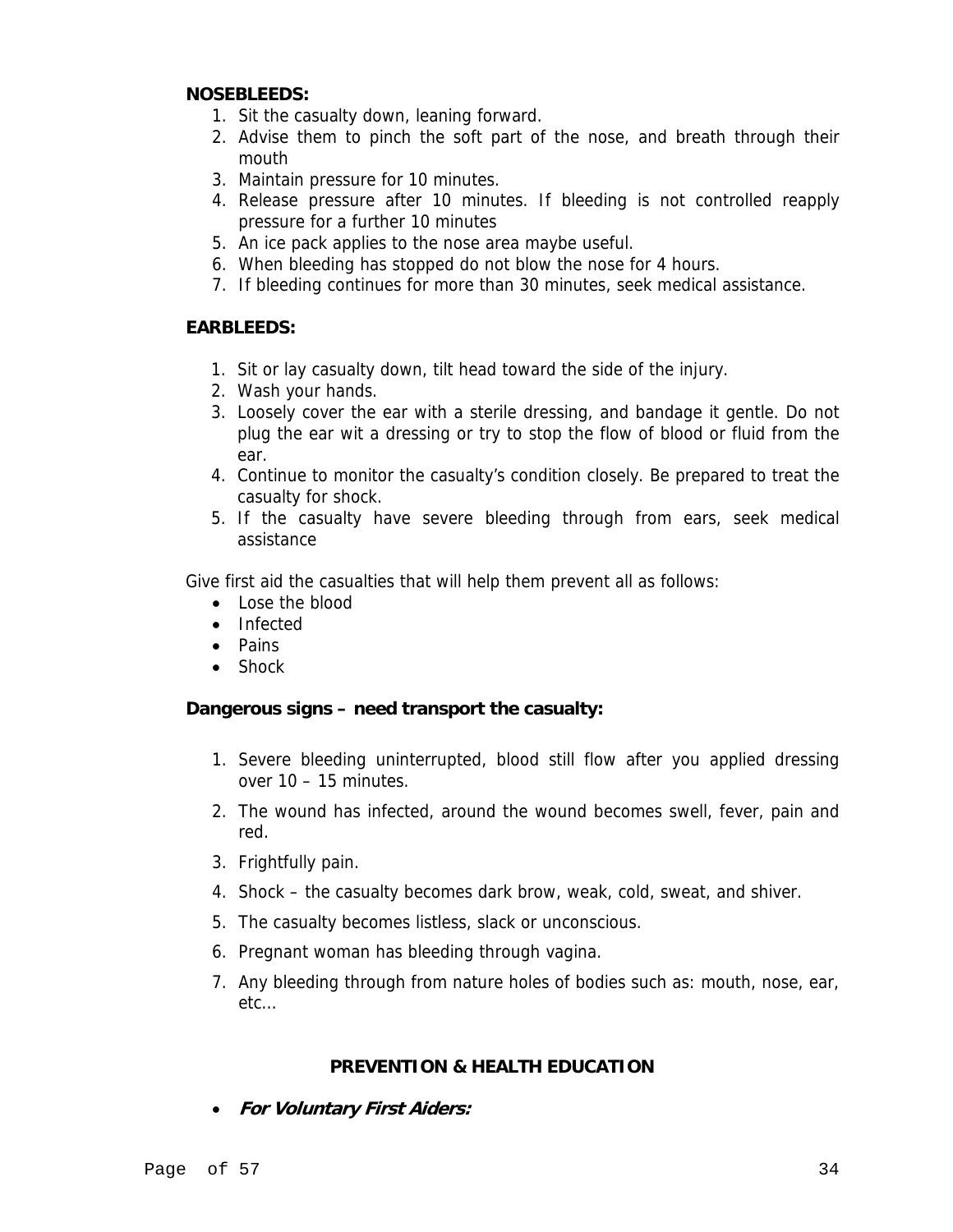Always wash your hands before/after give first aid. Remember! "Protect by yourself and another one when contact with blood"

#### **For the members in communities:**

Guide the pupils in the schools and another one in communities how to give first aid with common bleeding injuries.

Educate the people how to prevent from accidents in community

### **During disaster times:**

- Always prepare for responding to disaster.
- Prepare available first aid kits.
- Give first aid bleeding injuries follow medical professional workers.

## **FRACTURE OF BONES**

#### **Identify and assess fractures**

A fracture may be indicated by: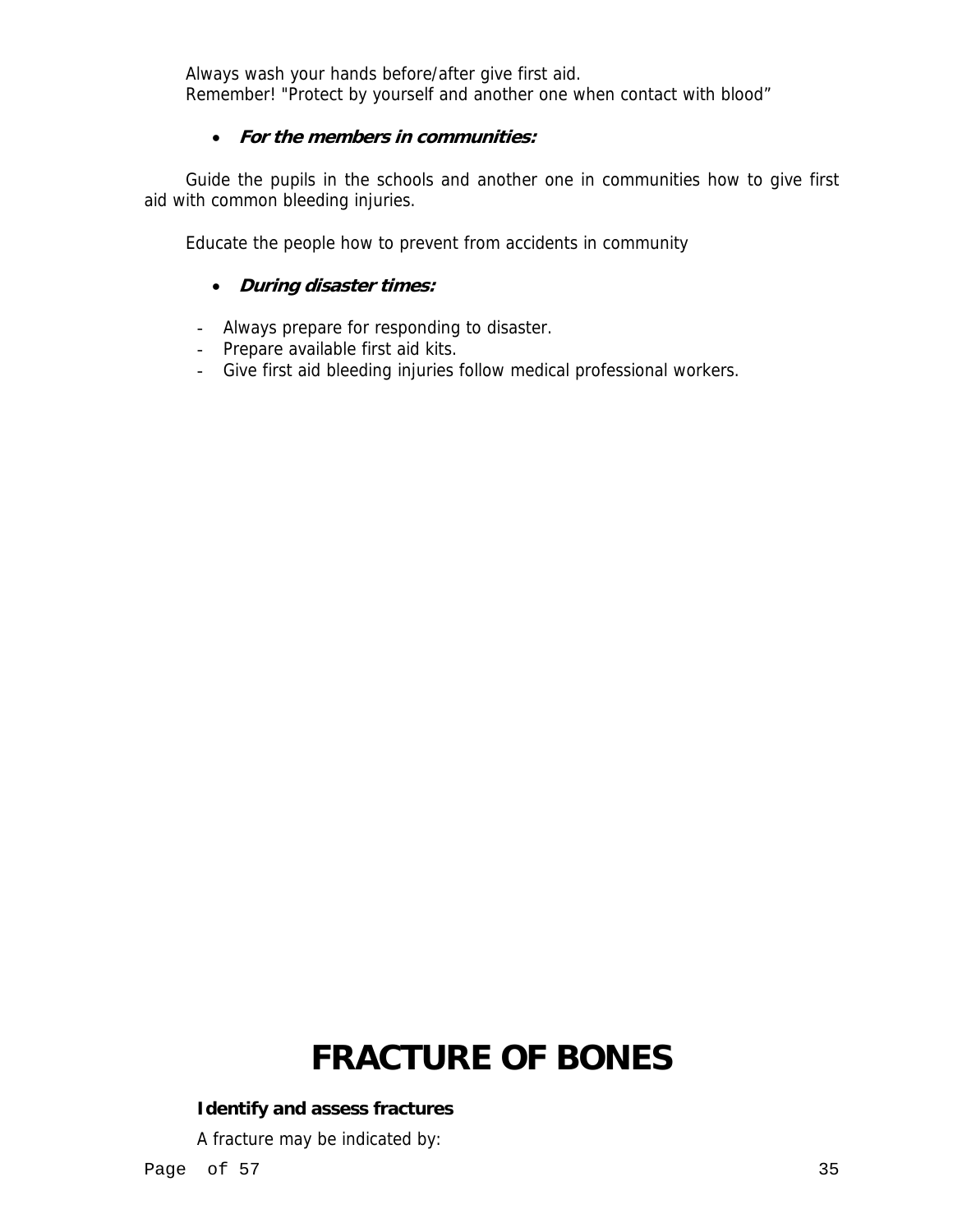- Pain at the injury site.
- Swelling and tenderness.
- Deformity of the injured area.
- Inability to use the injured area normally.
- Blood loss, internal or external, resulting in shock

## **Aims of giving first aid fractures:**

- Reduce paining
- Preventing in shock from severe bleeding (internal or external bleeding)
- Preventing in infected
- Prevent further another injuries

## **GIVE FIRST AID FRACTURES**

## **1. FRACTURE WITH OPENING INJURY :**



- Give first aid fracture but do not move the fracture
- Remember: **"Protect by yourself and another one when contact with blood"** using gloves, plastic bags, and clean cloth.
- Cover on injured area by clean dressing (non-fluffy)
- If there is an opening fracture, dressing around fracture of bone and bandage for keep in the dress.

## **THE FIRST IMPORTANT BEFORE TRANSPORT THE CASUALTY YOU SHOULD DO AS FOLLOW:**

- Fixed fracture of bone area together another part of casualty's body
- Fixed fracture of bone by soft materials with splints (made from wood, bamboo, blanket, magazines or clothes...)

## **2. Closed Fracture :**

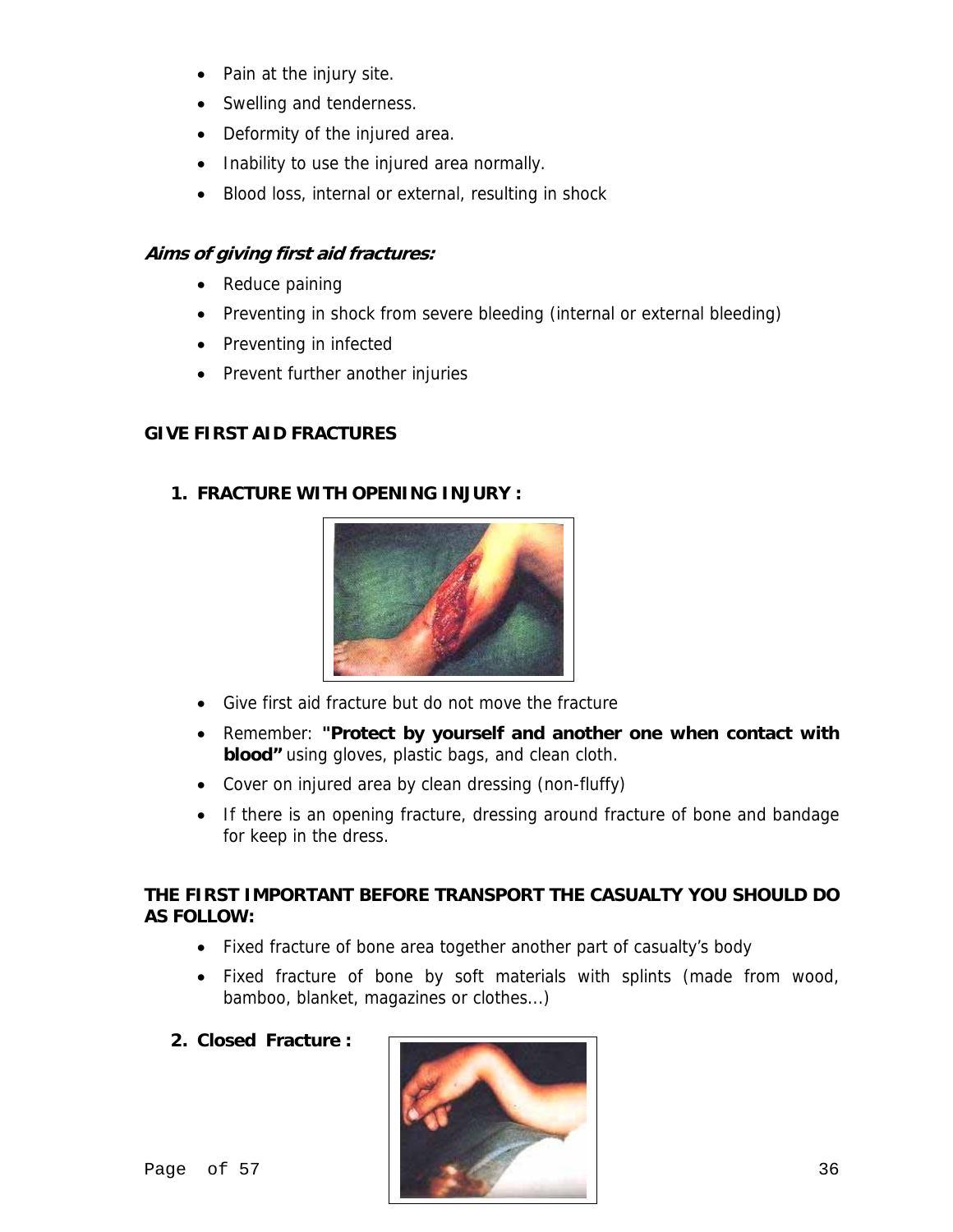- Fixed fracture of leg/arm bone
- Fixed above and below joints of bone fractured area, never tie cross on fractured site. (see figure below)





- Put soft materials at joints: knee, ankle, and elbow. Beware splint out off casualty's body when transport to health center.
- Look for symptoms and signs of shock situation, unconscious until medical person come
- If casualty's spinal is fracture result the casualty can not move. They need seek medical assistance
- If casualty's skull is fracture result blood through ears, nose then unconscious.
- Transport casualty seeks medical assistance but you should be carefully, you must create a stretcher.

#### **Symptoms and signs show bad fracture (wound):**

- Fever
- Pain and swelling
- Top of fingers or toes are dark brow and cold
- Pus through from wound

#### **PREVENTION & HEALTH EDUCATION**

#### **AS A VOLUNTARY FIRST AIDER:**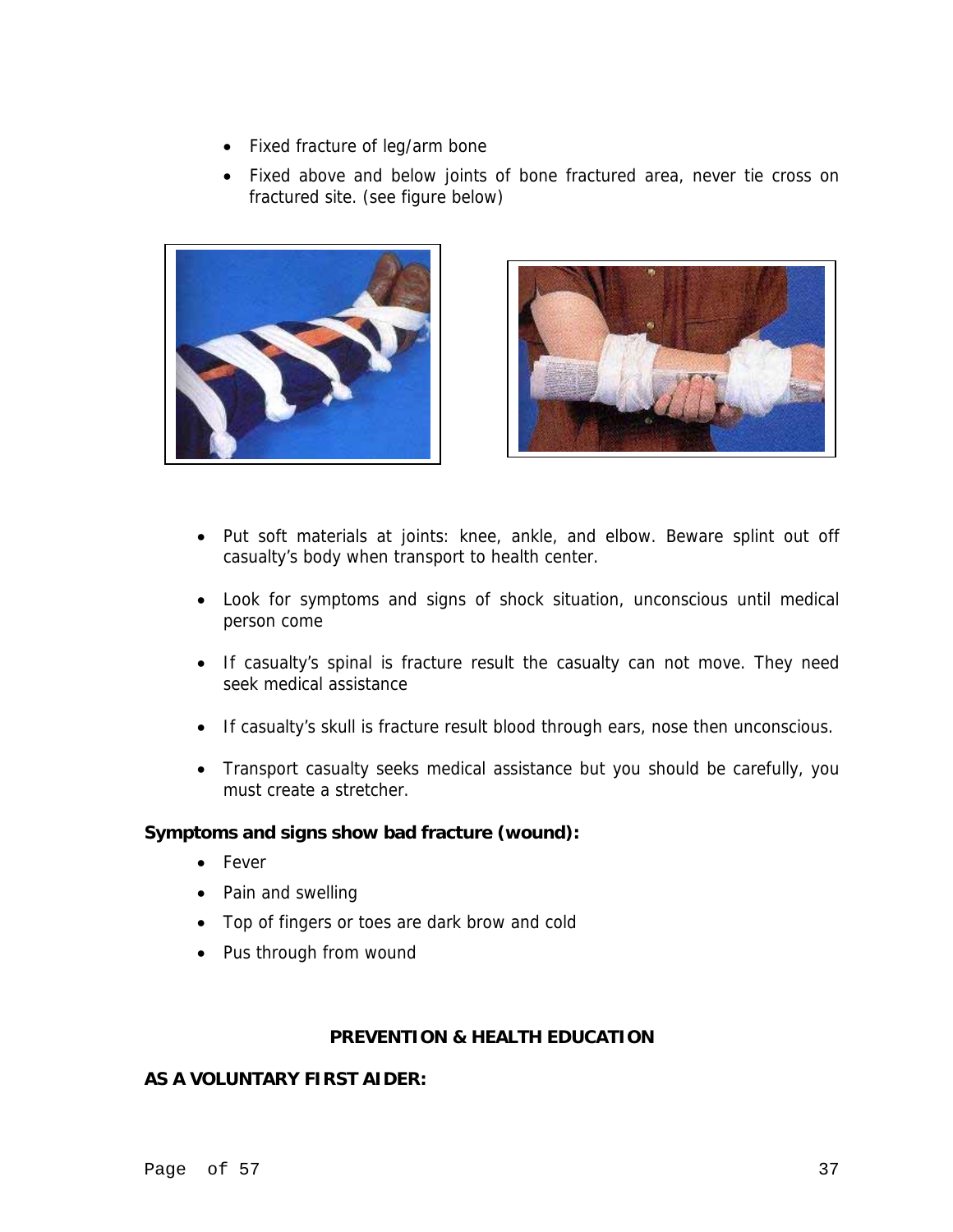- Lead another one how to first aid fracture of bone in schools, factories, enterprises, motorbike club…
- Together with some body in community recognize all dangerous sites lead accident and remark, show every body identify on the community map...
- Organize communication campaign on safety in community and safety during riding motorbike.
- Teaching on musculoskeletal injuries first aid for other volunteers.

#### **Pre & during disaster occur**

Prepare available splints, bandage, stretcher for any musculoskeletal injuries and moving casualties when disaster occurs under guide of medical professional.

# **SNAKE BITES**

 The venoms of different poisonous snakes have different effects on various part of the body, including the heart, blood and body tissues. The most serious common effect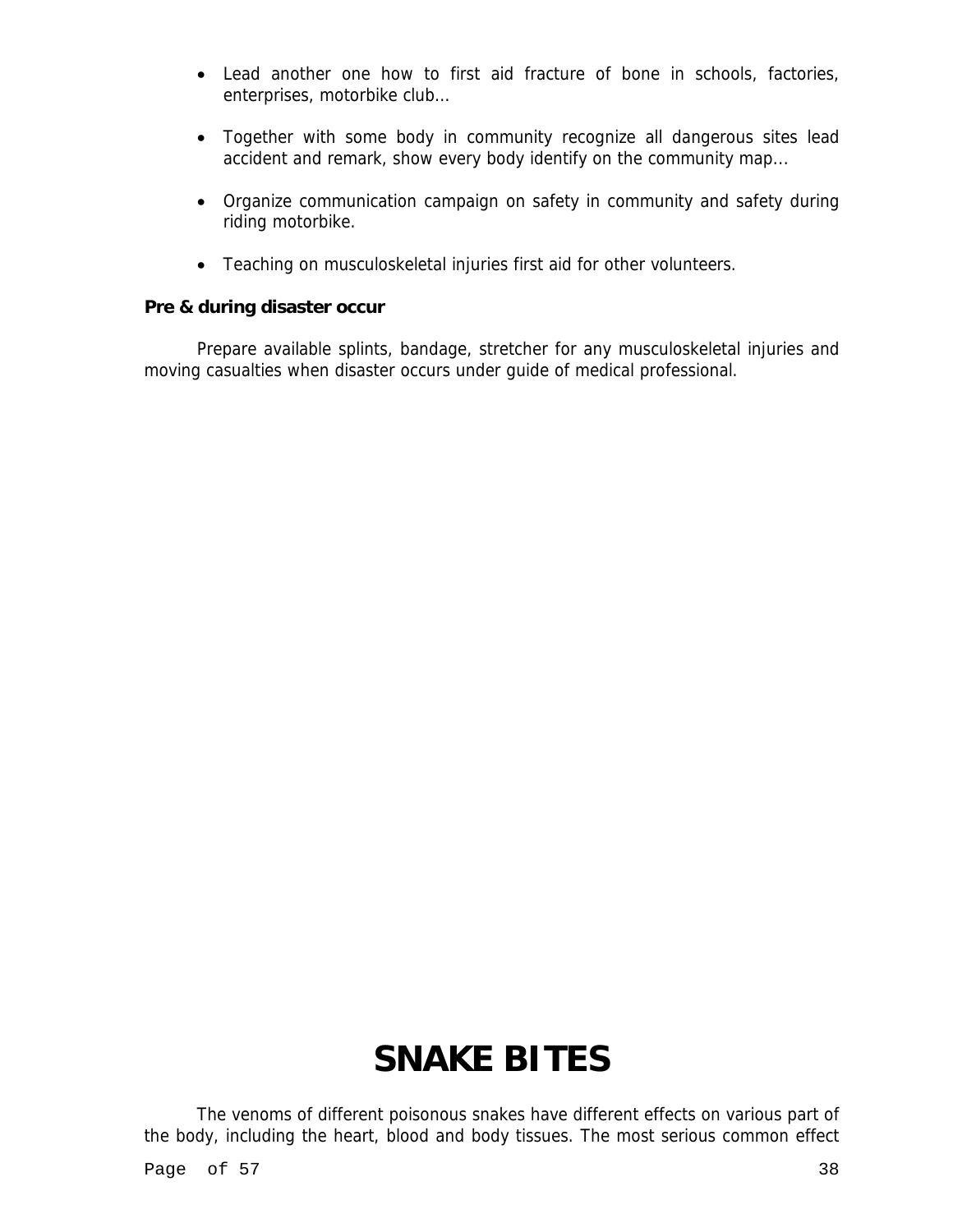is paralysis of the breathing muscles which can lead to death. Only an expert can identify all snacks and know for certain whether a bite is from a poisonous snake. All snake. All snake bites should be treated as potentially lethal and immediate medical attention should be sought. Colour identification of a snake is most unreliable because many species change colour as the snake matures. It can be helpful if the snake is killed and brought for identification, but you should NEVER endanger yourself to do so.

 Symptoms and signs of poisonous snake bites may appear either quickly or over the course of many hours. They include:

- Paired or single fang marks in the skin
- Nausea, vomiting
- Headache
- Altered conscious state
- Double vision or blurred vision
- Problems with speaking and/or swallowing
- Weakness in extremities and/or paralysis
- Respiratory distress or cardiac arrest
- Clotting defects



Red-Bellied Black Snack Tiger Snack



Highlands Copperhead Common Death Adder







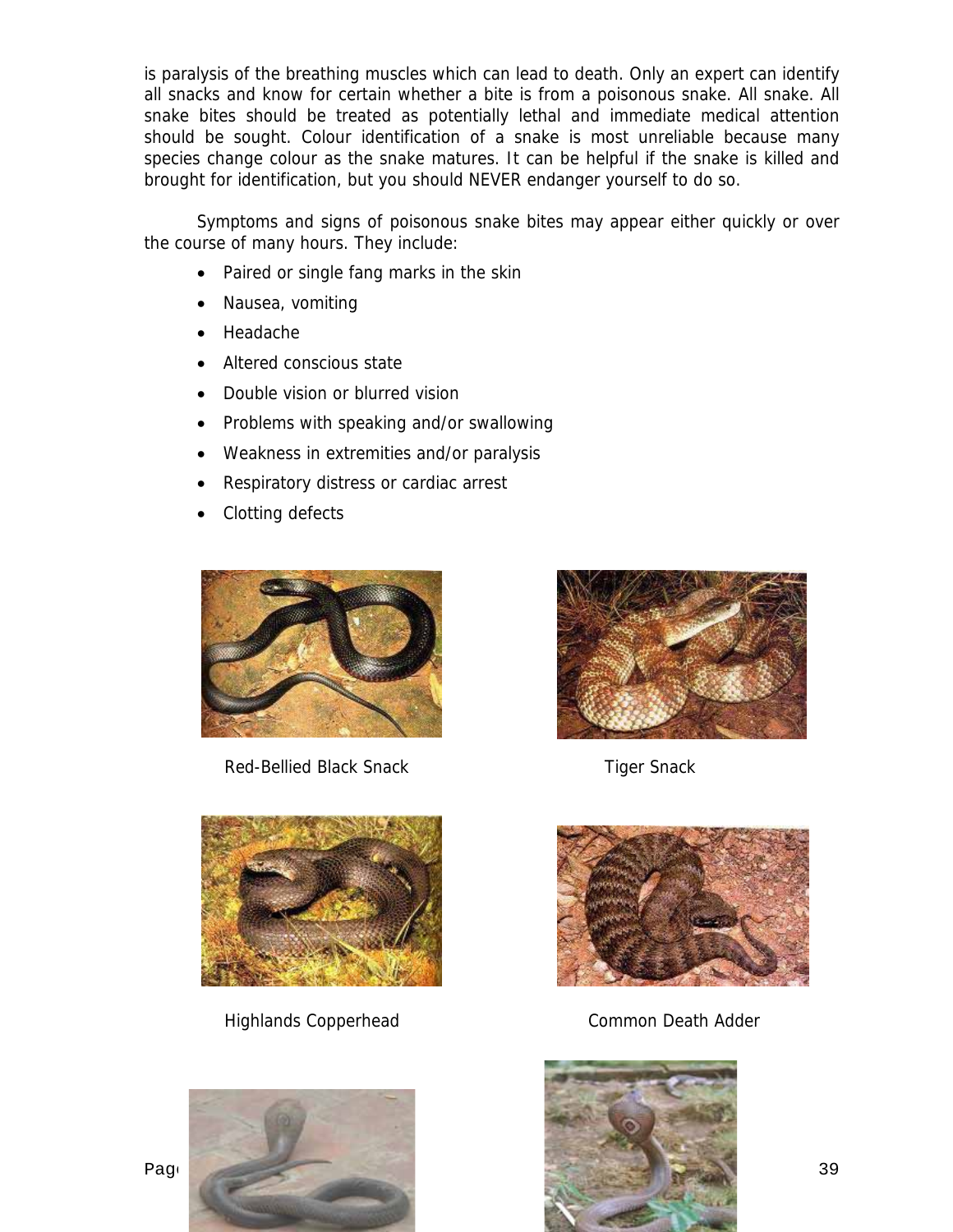- **1. Should not do :** 
	- **DO NOT CUT THE BITE** to try drain the venom,
	- **DO NOT SUCK** or wash the bite, and
	- **DO NOT APPLY A TOURNIQUET**
	- **DO NOT DIRECT CONTACT** with casualty's blood when your body have a graze, boil wound.

#### **2. To give first aid for snack bite follow these guidelines:**

- Use the pressure immobilisation technique for a bite on a limb
- Continually monitor the ABC and be prepared to give EAR or CPR if needed.
- Keep the casualty calm, reassured and at total rest.
- Call an ambulance, or in an isolated area transport the casualty to a medical facility immediately. Anti venom is available for most poisonous snake bites.

#### **APPLYING A PRESSURE IMMOBILISATION BANDAGE**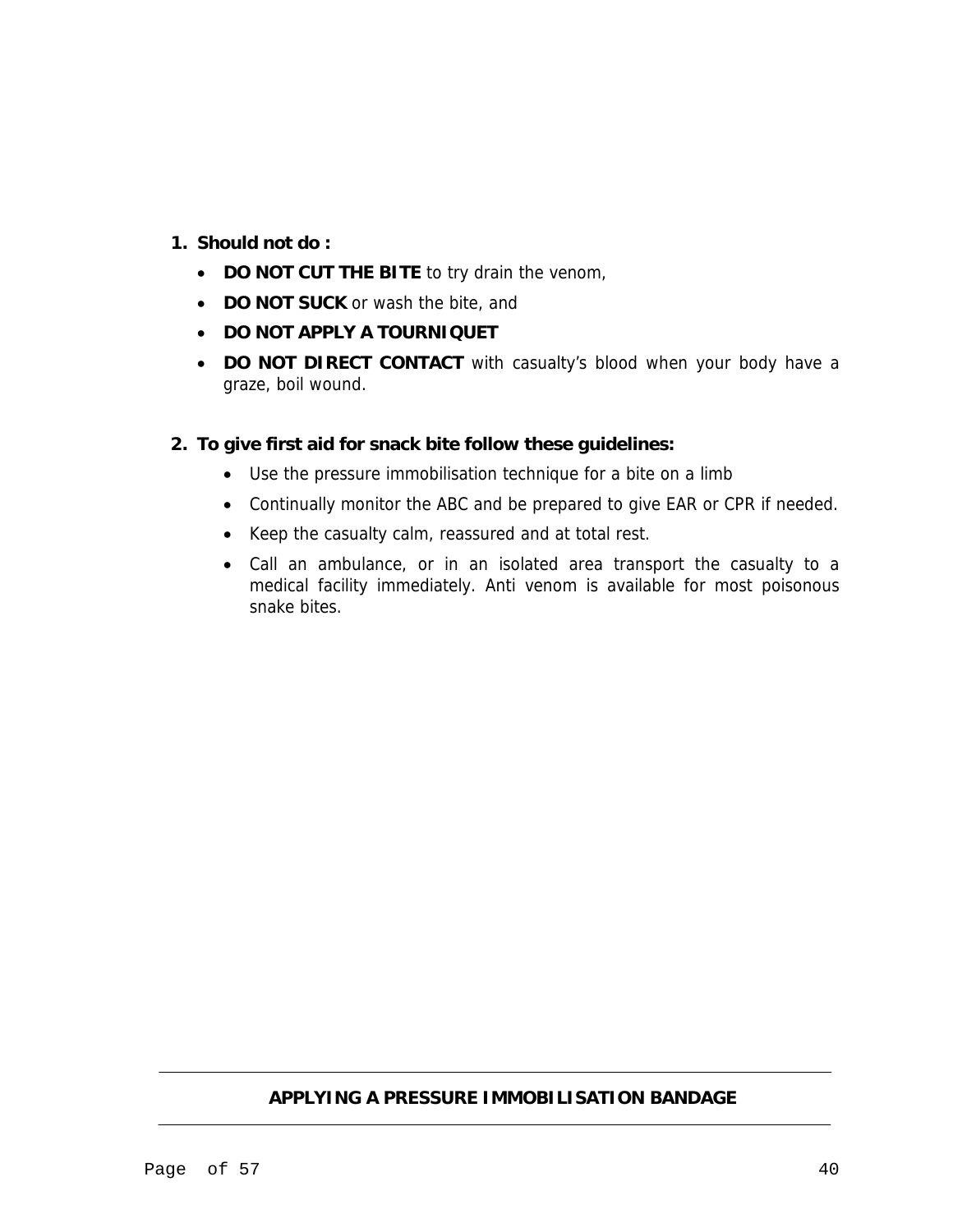The victim has been bitten by a snake on the lower leg. She is not sure but thinks it was the venomous tiger snake. An ambulance has been called but may not arriver for 30 minutes. You have the victim lying calmly on the ground.



## **Apply a pressure bandage over the bite area**

- Use crepe roller bandage over the bite area to apply firm pressure
- Tie or tape bandage in place



## **Apply a second bandage upward on the extremity**

- Bandage the leg upward from the toes to above the knee
- Bandage the leg as high as you can
- Secure the en of the bandage



## **Apply a padded splint to immobilise the leg**

- Apply an improvised splint which extends well above the bandage area
- Secure the splint in place with 2 or more ties over padding where there are joints



**Check the victim's toes to ensure circulation has not been cut off**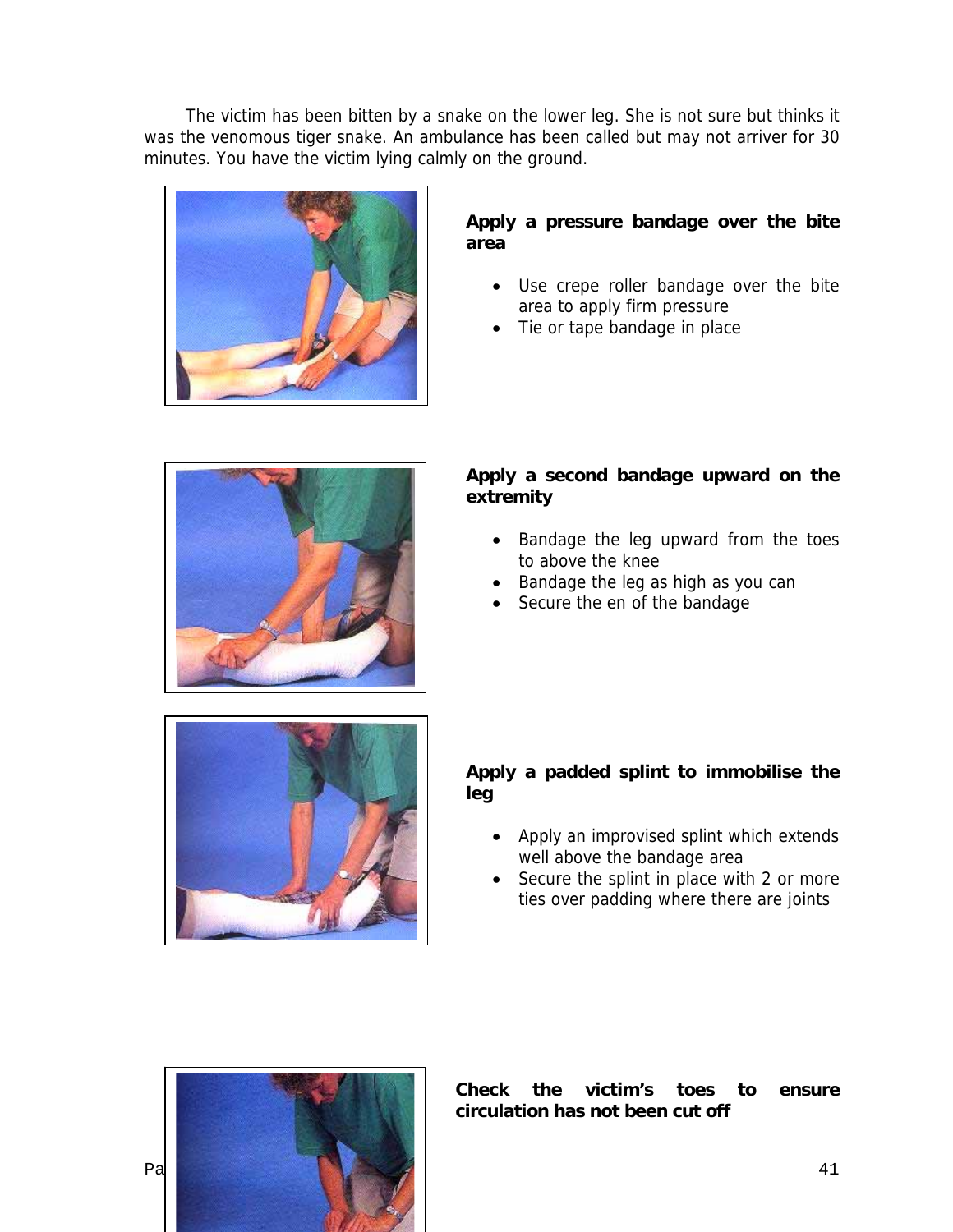- Look for discolouration of the skin on the foot and toes.
- Ask the victim if the foot feels cold or numb.

#### **If the circulation is not restricted**

• Keep the victim at rest and wait for the ambulance

## **If the victim's circulation is restricted**

Loosen the bandage slightly, but maintain pressure over the bite site

## **Monitor the victim until the ambulance arrives**

- Monitor the conscious sate and check the ABC
- Be prepared to give EAR or CPR if needed

# **BURNS**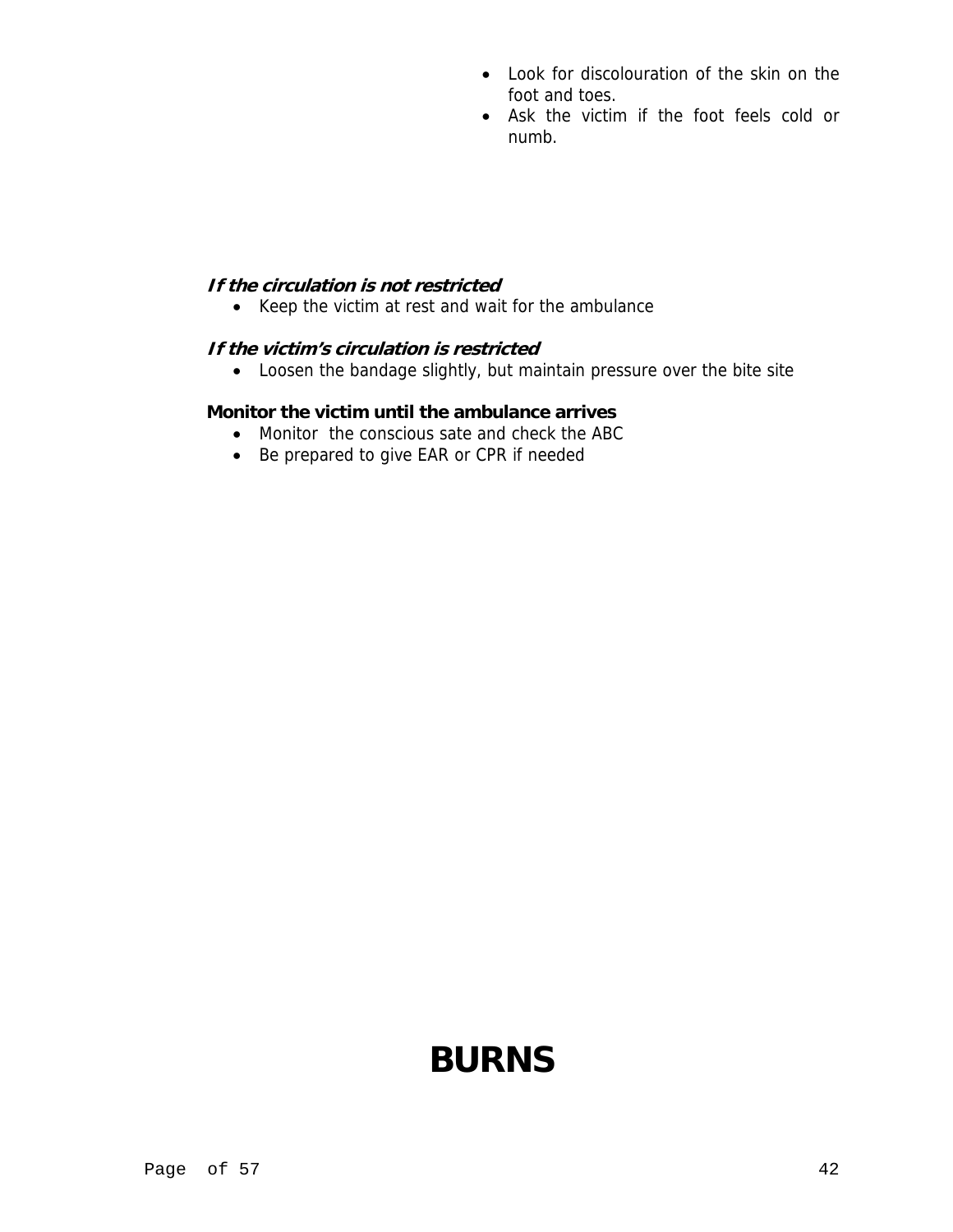Burns are a type of soft tissue injury caused primarily by heat. Burns also can occur when the body is exposed to certain chemicals, electricity, extreme hotter solar and other forms of radiation.

When a burn occurs, the heat first destroys the epidermis, the top layer of skin. If the burn progresses, the dermis, the second layer, is injured or destroyed. Burns break the skin and thus can cause infection, fluid loss and loss of temperature control. Deep burns can damage underlying tissues. Burns also can damage the respiratory system and the eyes.

#### **The severity of a burn depends on:**

- The temperature of the object or gas causing the burn
- The length of exposure to the source
- The location of the burn
- The extent of the burn
- The victim's age and medical condition

You can not judge severity by the pain the victim feels because nerve endings may be destroyed. **Call an ambulance immediately for assistance for burns which**:

- Burns to the head, neck, hands, feet or genital area
- Burns in children under 5 years of age and elderly
- A burn larger than the size of the casualty's palm
- Where smoke or fumes have been inhaled the casualty's airway may be injured
- Have caused the victim to have difficulty in breathing
- Chemical, explosions and electrical burns

## **DOS AND DONT'S OF BURN CARE**

**Dos:** 

- Cool burns by flushing with cool water.
- Remove rings and jeweler.
- Cover the burn with a dry, sterile dressing
- Take steps to minimise shock

#### **Don'ts**

- Apply ice directly to burns.
- Touch burns with anything except sterile or clean dressings; do not pull clothes over any burned area.
- Try to clean a full thickness burn.
- Break blisters
- Use any kind of oil or ointment on severe burns.

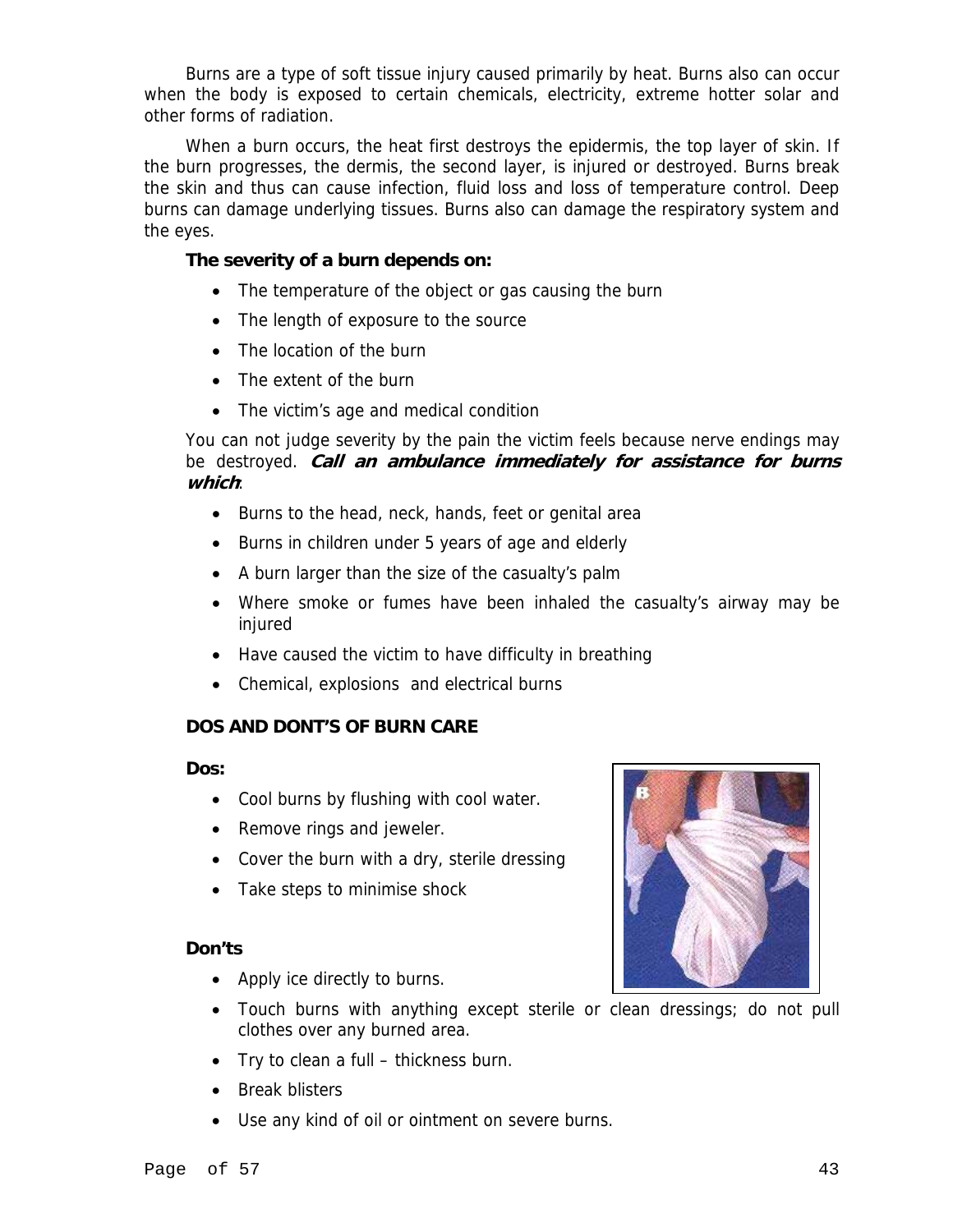Use cotton wool or other fluffy material on burns

**If burns are evident, follow these four basic care steps:** 

*1. Cool the burned area 2. Cover the burned area 3. Prevent infection 4. Minimise shock.*

#### **Give First Aid the burned:**

1. Transport the casualty leave from damage location immediately



**2.** Cool the burned **area with water for at least 10 minutes, for chemical burns 20 minutes** 



Large amounts of cool water are essential to cool burned area



Keep the burned in a basin of cool water for 10 – 20 minutes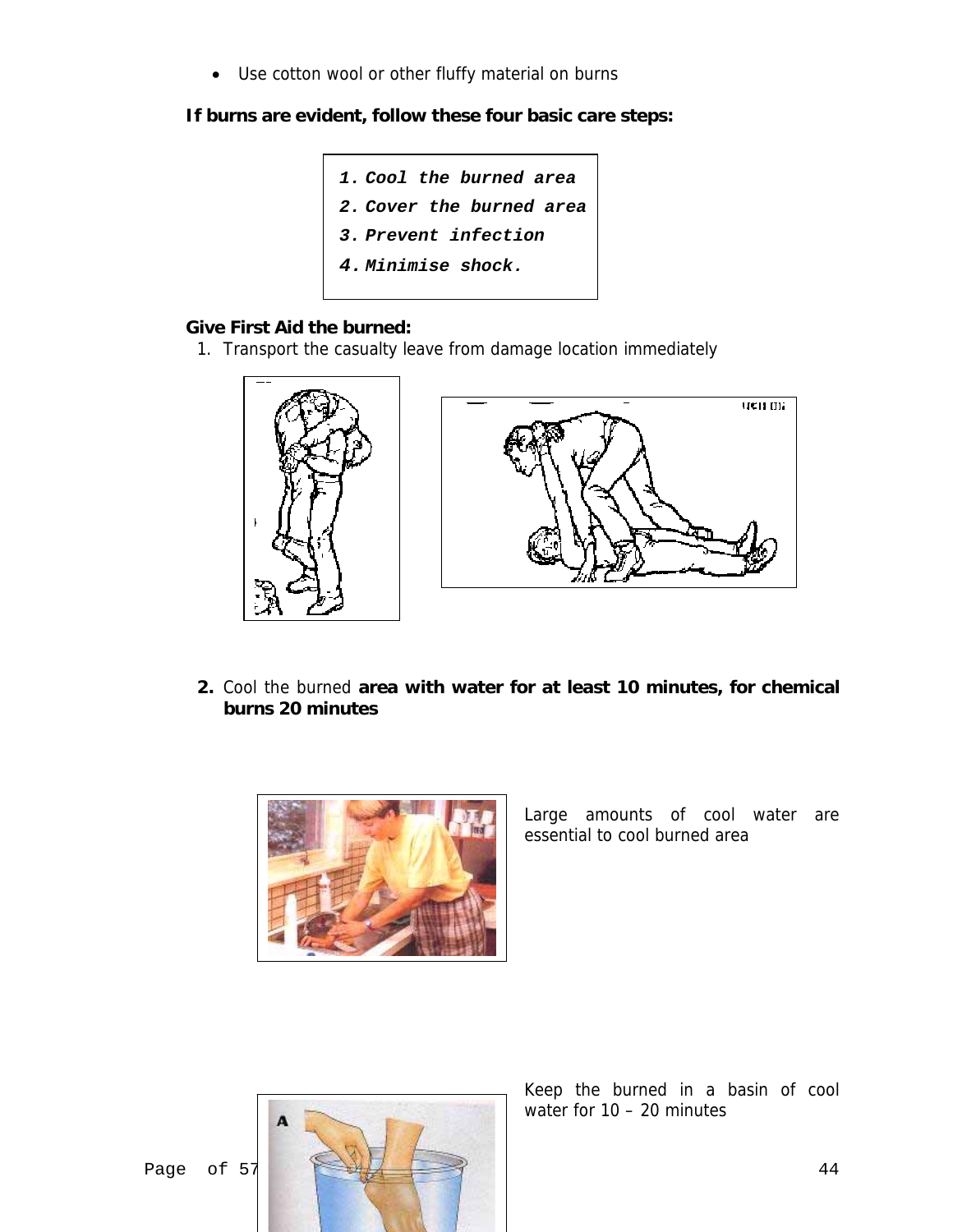- 3. Clear the area of any thing that may keep burning: jewellery, clothing that isn't sticking (cut around stuck clothing).
- 4. In chemical burns it is important to remove clothing contaminated with chemicals
- 5. Clean your hands before/after burns care, Prevent infection by yourself and the casualty then cover the burned area

#### **If the casualty's clothes, hair has fire, you should be do immediately:**

- 1. To put down the fired by water
- 2. If there is has not water, cover casualty by a blanket within water and rolls on the ground



#### **PREVENTION & HEALTH EDUCATION**

Women and children are often having burns; Women get burns because they are cooks in the kitchen, the children get burns because they are not conscious from damaged.

Training how to care of the burned, first aid for teachers, parents and people in communities

Training for every one in community how to prevent from burns as dos follow:

- o Keep off the children from the kitchen when cooking.
- o Keep off the hot pots from any one avoid touch it causing of the burned.
- o **DO NOT** hold the child while cooking
- o Advise the woman do not wear clothes easy fire catch during cooking.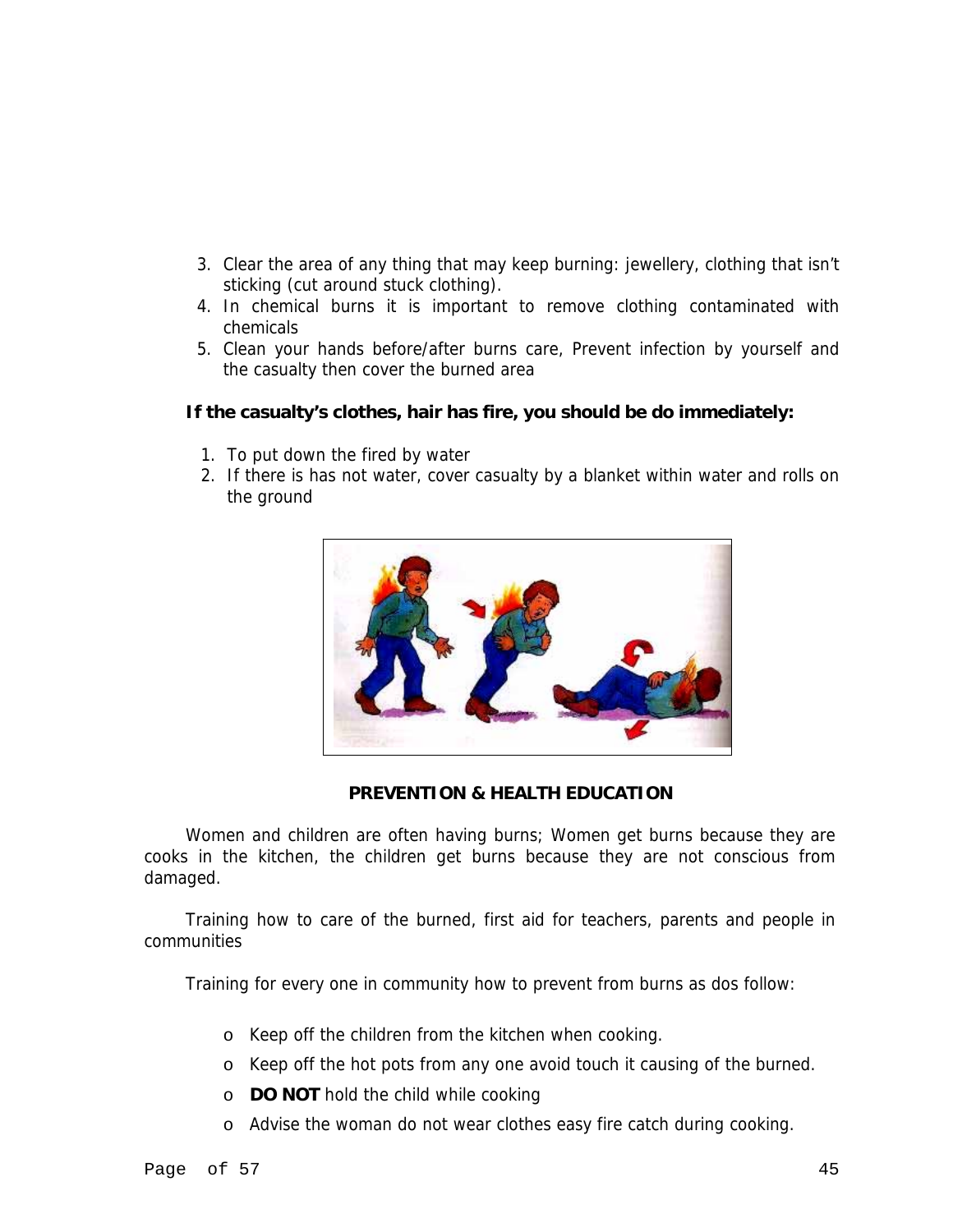- o Keep off match box or chemicals from the children.
- o **DO NOT** smoking and NEVER smoking while in the bed
- o Irrigate water in the cinder before throwing
- o Check for safe all electric wire
- o Discovery fire risk location in your community, discuss with community's leader and teacher about how to preparedness for fires

## **MOVING CASUALTY**

#### **PINCIPLES OF MOVING CASUALTIES**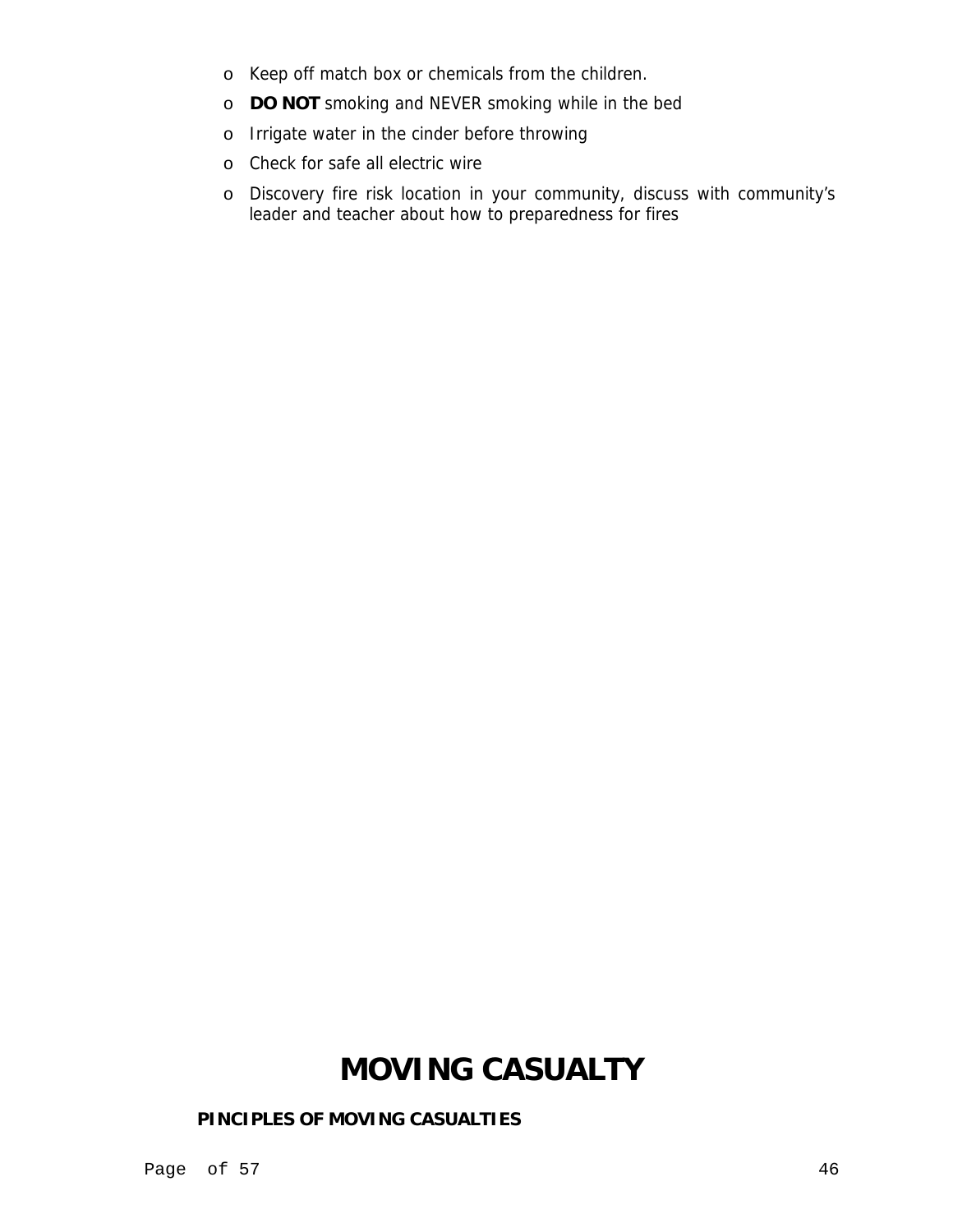Usually when you give first aid, you will not face hazards that require moving the casualty immediately. In most cases, moving a casualty needlessly can lead to further injury. For example, if the casualty has a closed fracture of the leg, movement could result in the end of the bone tearing the skin. Soft tissue damage, damage to nerves, blood loss and infection are all possible results of unnecessary movement.

#### **When to move a casualty**

You should move a casualty only if there is immediate danger such as fire, lack of oxygen or the presence of poisonous fumes, risk of drowning, risk of explosion, a collapsing structure or uncontrollable traffic hazards

Before you act, consider the following factors in order to ensure that you move a casualty quickly and safely:

- Dangerous conditions at the scene.
- The size of the casualty.
- Your own health and physical ability.
- Whether others can help you.
- The casualty's condition.

Considering these factors will help you decide how to proceed. For example, if the casualty is large and heavy and you have limited strength, or if you are injured or have a significant medical condition, you may be unable to move the person and will only risk making the situation worse. If you become part of the problem, ambulance personnel will now have one more person to rescue.

If any bystanders can help, never try to move a victim by yourself because of the risk of injury to both you and the casualty. When working with others to move a casualty, be sure everyone knows what to do before starting.

#### **Protecting the casualty during a move:**

To protect the casualty during any move, follow these guidelines:

- Only attempt to move the casualty if you are sure you can comfortably handle the person's weight. A casualty who falls or slips could be further injured.
- Walk carefully using short steps to keep the casualty as steady as possible.
- When possible, move forward rather than back-ward to avoid bumping into anything.
- Always look where you are going in order to keep an even footing and prevent jarring the casualty.
- Support the casualty's head and spine, maintaining alignment.
- Avoid bending or twisting a casualty with a possible head or spine injury.

#### **Protecting yourself when moving a casualty**

It is important to protect yourself when moving the casualty. Use good body mechanics to prevent straining your body or putting yourself at risk of injury. The back is especially vulnerable to injury caused by bending, twisting, lifting and carrying heavy weights.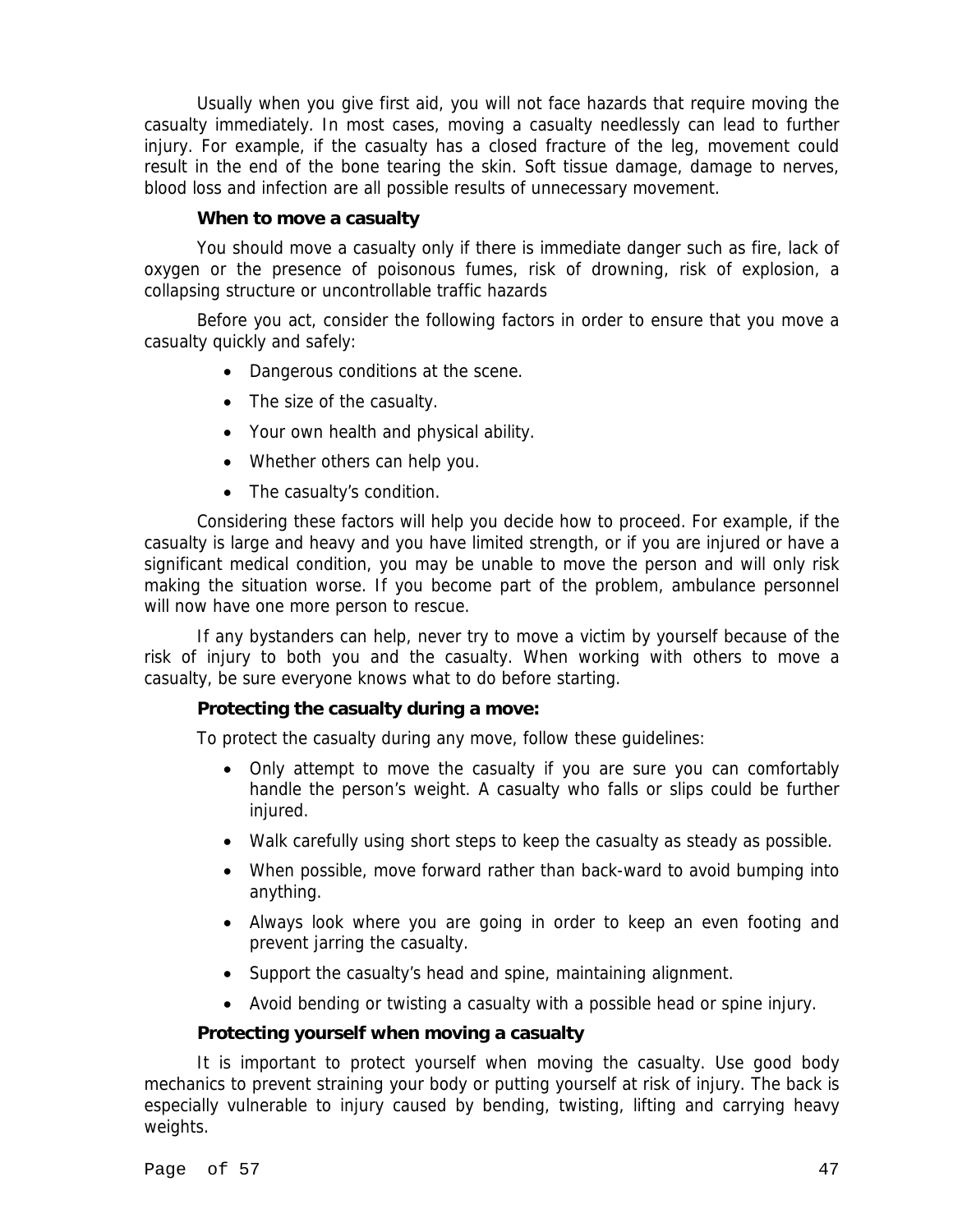Follow these guidelines:

- Only attempt to move the casualty if you are sure you can comfortably handle the person's weight. Musculoskeletal injuries can result from attempting to lift or move too great a weight.
- When lifting, bend at the knees and hips and lift with your legs, not your back. Keep your back straight and head erect. Keep your centre of gravity low and your feet spread about shoulder width apart, with one foot slightly forward.
- Hold the weight close to your body for greater stability.
- When carrying or lifting use your whole hand, as this will strengthen your grasp.
- Walk carefully using short steps. This helps you keep your balance and prevents sudden strains.
- When possible, move forward rather than backward.
- Face the direction of any body movement to prevent twisting your back.
- Be especially careful when lifting a casualty in an awkward situation, such as raising a child onto your shoulders or a casualty over a wall or through a window. Avoid twisting or any sudden lurching movement.

#### **Choosing what move to use**

When you have decide to move a casualty, your choice of method depends firstly on whether you need to move quickly in an emergency, or can take the time to plan the move and secondly on whether you can use the assistance of others or equipment such as a chair or blanket. Never rush a move if the situation does not require it.

#### **Emergency moves**

There are several ways to quickly move a person to safety in an emergency. Nut there is no one best way. As long as you can move the person to safety without injuring yourself or causing further injury to the casualty, the move is successful.

Different emergency moves are used depending on the circumstances and whether another person is available to help you move the casualty.

#### **One-person moves**

If the person is conscious and does not have a serious injury, you may be able to assist the casualty in walking away from the danger. However, if the casualty is unconscious or has a serious injury and you are alone, you need to drag the person from danger using one of the following methods (see all figures below)



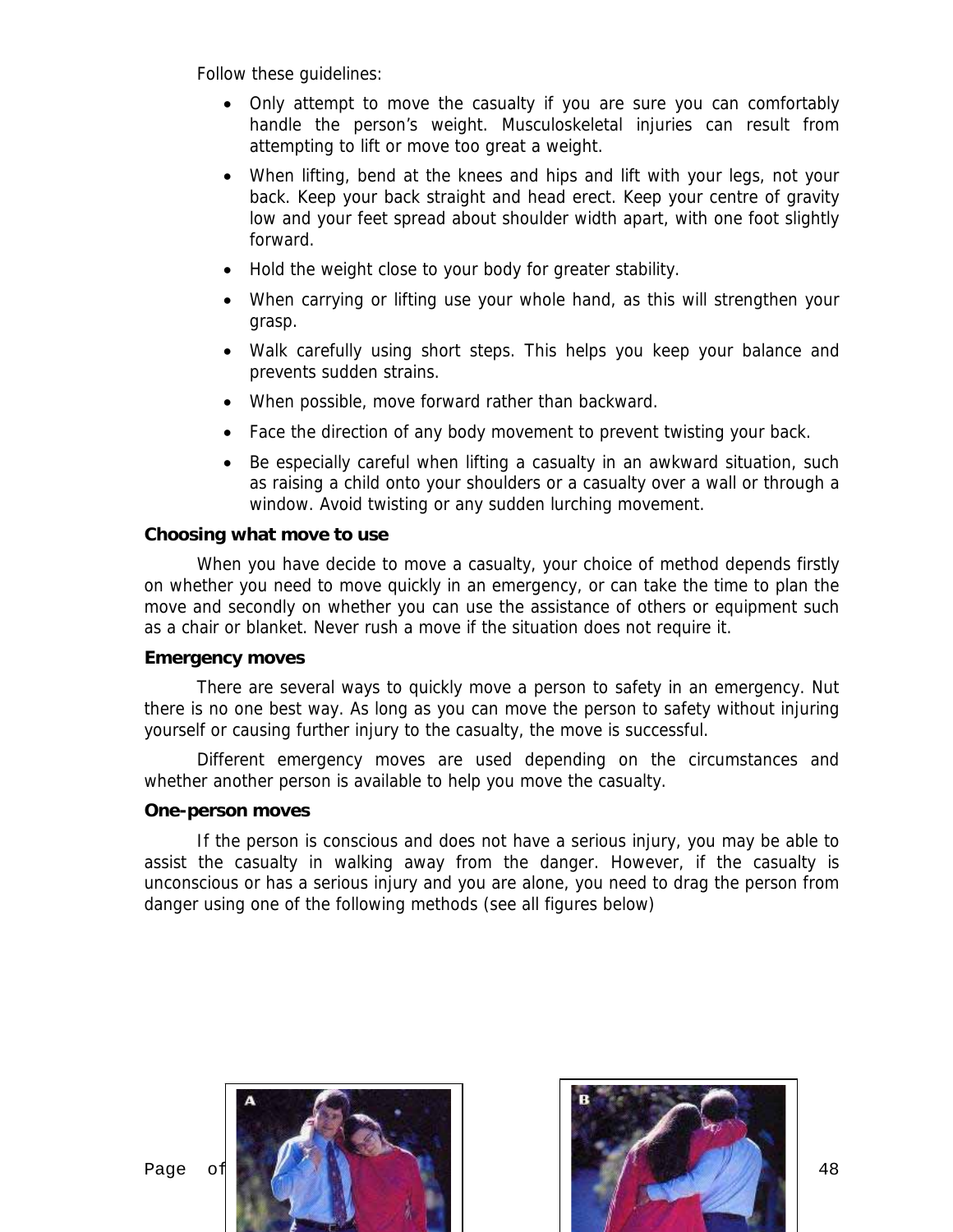#### **Tow-person move**

Two first aiders can move a casualty much more safely than once. If the casualty is conscious and can stand, both can assist the victim in walking away from danger. However, if the emergency situation which requires an immediate move uses the following fore and aft carry method.

- 1. From both sides, support the casualty in a sitting position. Cross the casualty's arm across the chest.
- 2. The large or stronger first aider moves behind the casualty and places one hand under each of the casualty's armpits to reach forward and hold the casualty's wrists. The casualty must keep both arms folded across the chest.
- 3. At the casualty's side, the other first aider puts one hand and forearm under the casualty's thighs and knees and hold the thighs firmly. The other arm is place is placed around the casualty's back.(figure A)
- 4. On the signal from one first aider, both stand, lifting the casualty (figure B)





Use this method to carry the casualty quickly from danger or to transfer a casualty to a chair or wheelchair in a non-urgent, planned move.

#### **Planned moves**

When there is no immediate danger or threat to life but you must still move the person to seek medical attention, take the time to plan the move that is safest not only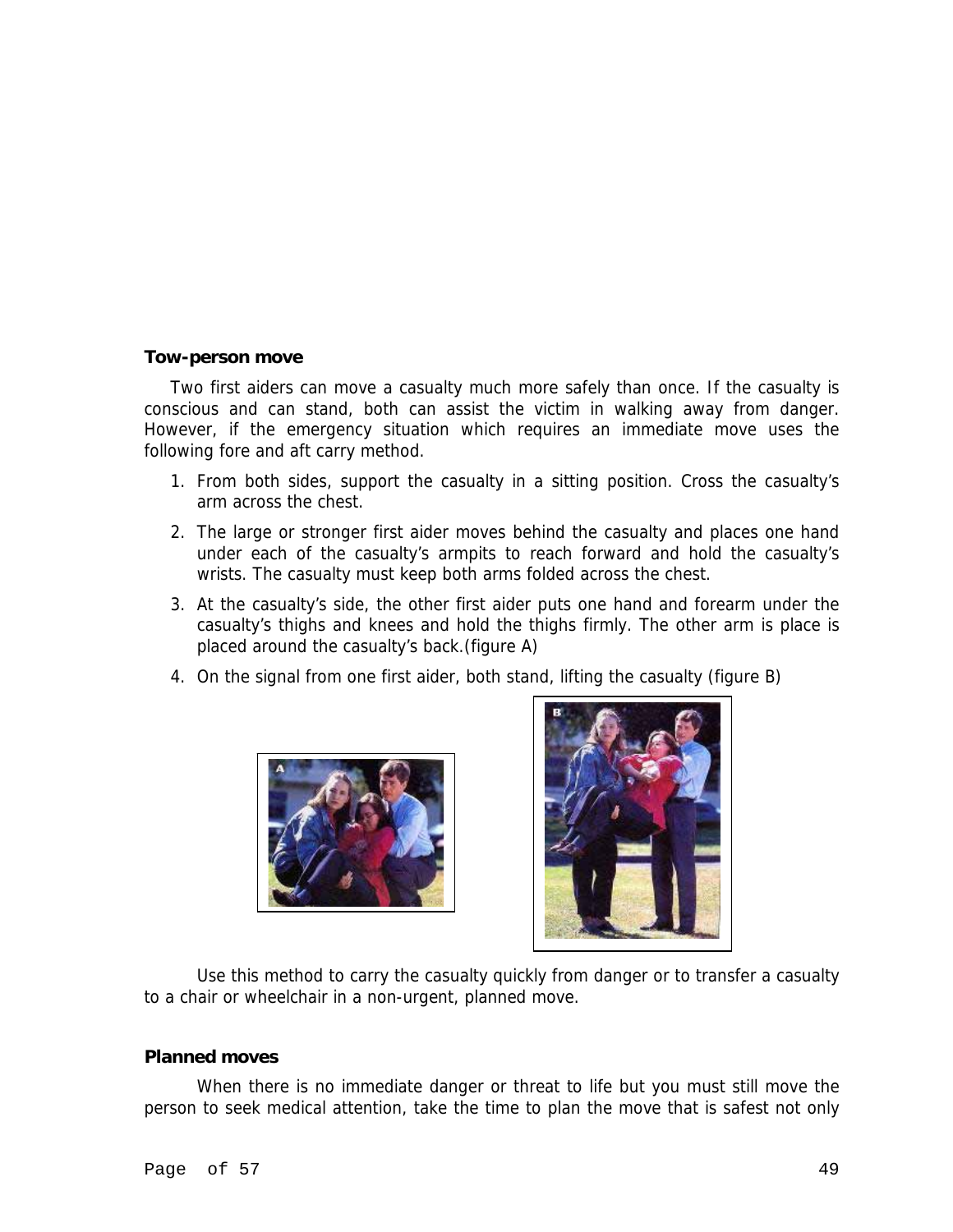for the casualty but for you and other first aiders as well. This could happen in a remote area where help cannot be brought in.

Planned moves include the one or two-person assisted walk, the seat carry, the chair lift and the use of a stretcher.





To lead by the hand with two first aiders





To palanquin the casualty



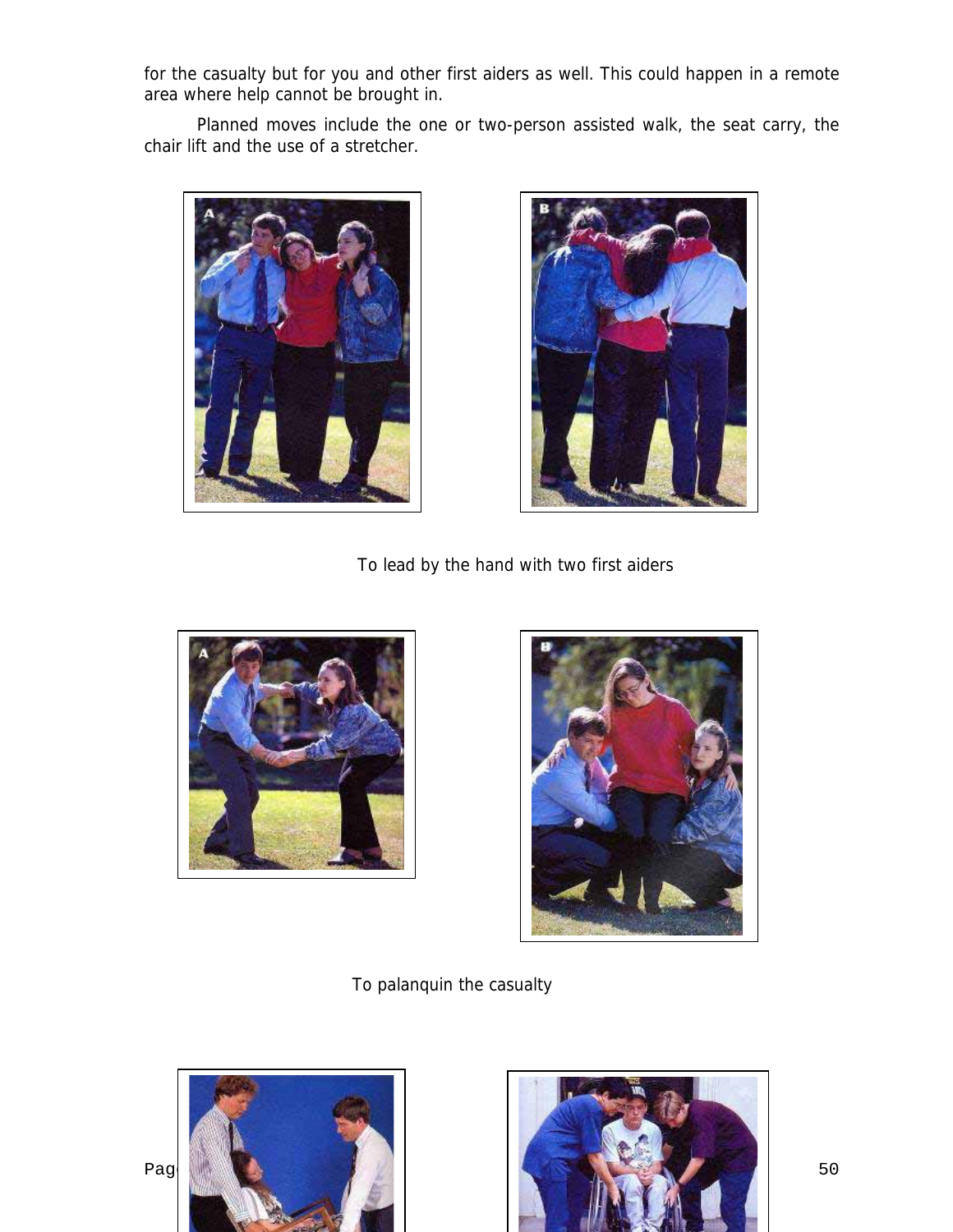Moving the casualty by a wheelchair

Moving the casualty by a chair

### **Create a stretcher by chance**

You can make a stretcher by chance from a door, ladder, cloth, skirt or blanket turn around two section of bamboo.





Bring the stretcher to a casualty, because you can not move the casualty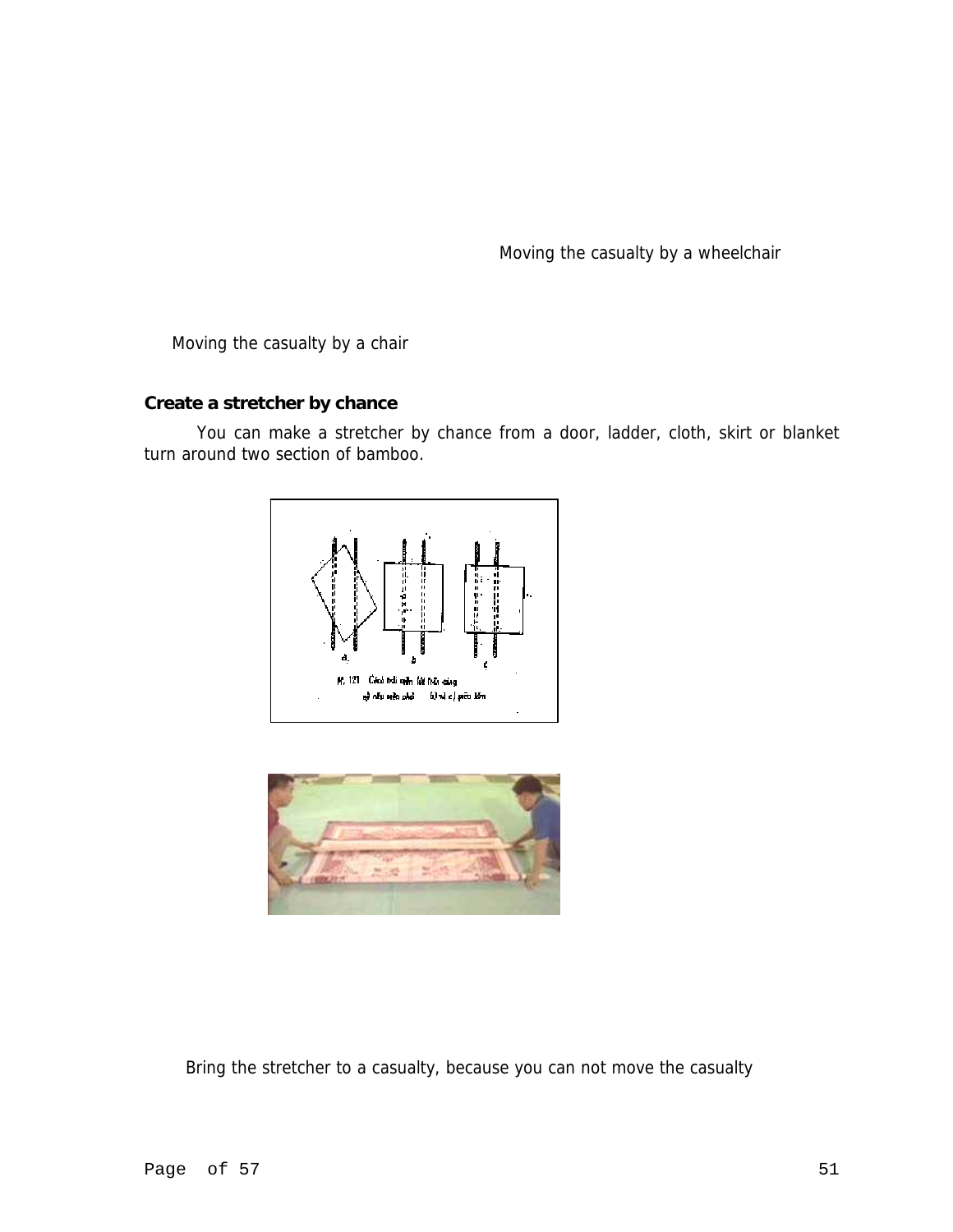

- Support the casualty's head and spine, maintaining alignment
- When you putting the casualty on the stretcher you need to supply concrete by a first aider.

Bring the casualty come to the stretcher or putting the casualty on the bed





Using the scoop method

#### **Stretcher moves**

If a seriously injured or ill casualty must be moved, a stretcher is the safest way to reduce the risk of causing additional injury. Several kinds of stretchers a commonly used, including the standard stretcher, Don way lifting frame (formerly call Jordon frame) and scoop stretcher. In addition to these, you may see ambulance personnel use other specialties types of stretchers.

Before putting the casualty on any type of stretcher, test it on ensure it has not been damaged and is still able to bear the weight of a victim. One person should lie on the stretcher while each end is lifted independently, and then both ends together, to test that the stretcher is sturdy and secure.

#### **Carrying a stretcher**

Once the casualty is secure on the stretcher, it can be carried to the ambulance or other site for continuing care. Four first aiders or bystanders should carry the stretcher when possible, although two trained people can do it when necessary.

It is important that those carrying the stretcher move in a co-ordinated manner. A trained person at the head of the stretcher should be in charge and give instructions to the others.

Follow these steps to lift and carry the stretcher:

1. All first aiders face forward, squat down, and hold the stretcher handles as shown in Figure below, using good body mechanics.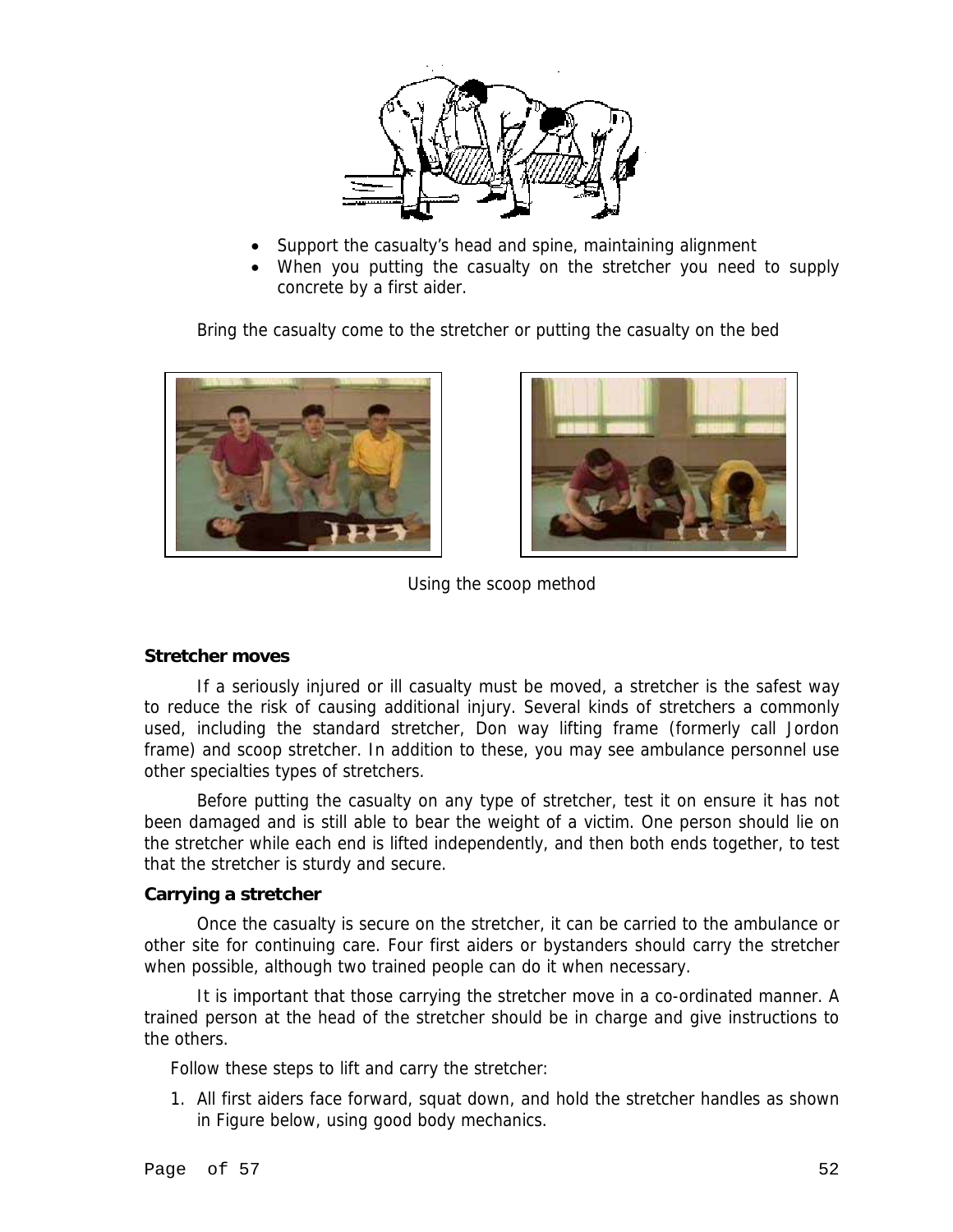- 2. The first aider at the casualty's head asks if everyone is ready and gives the instruction to lift. All stand together and hold the stretcher level or with the head slightly raised.
- 3. The first aider in charge gives the instruction for everyone to walk forward. The group should intentionally walk out of step to avoid bouncing the stretcher.
- 4. Follow the instructions of ambulance other personnel to load the casualty into the ambulance or other site.

As a general rule, the stretcher should be carried with the casualty's head higher than the feet, unless the casualty is in shock or has hypothermia; a casualty of hypothermia be move feet first except in certain circumstance.

Carry the casualty head first only:

- When carrying a casualty to a bed or into the ambulance
- When climbing up steps or a hill as long as the legs are not injured.
- When going down steps or a hill when the lower limb are injured.





Climbing the casualty up a hill Carrying the casualty cross a channel



Carrying the casualty into the ambulance Four first aiders position

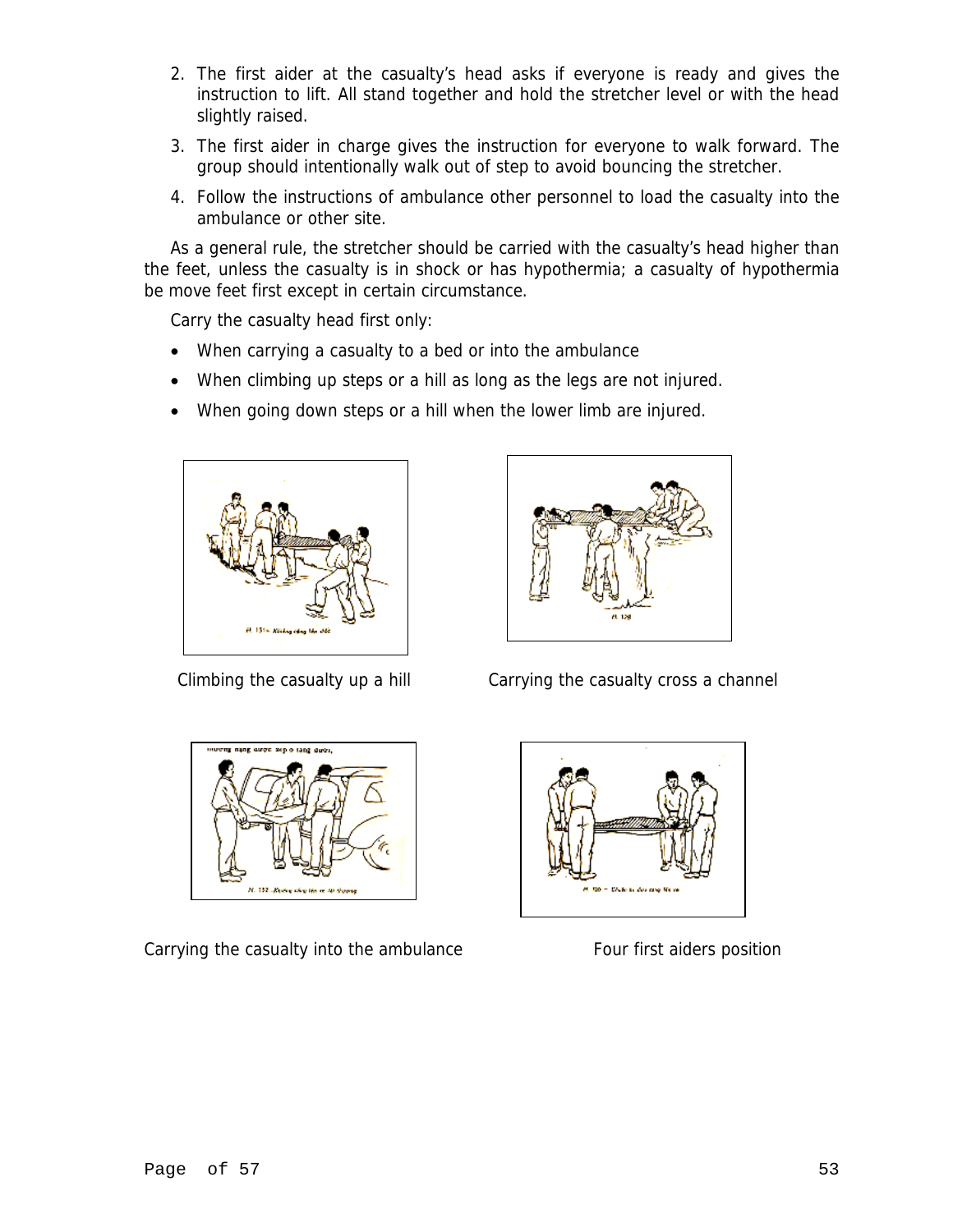## **Several of carrying a stretcher within the casualty:**



The casualty with chest injured



The casualty with spine injured



Safety position of the casualty on the stretcher

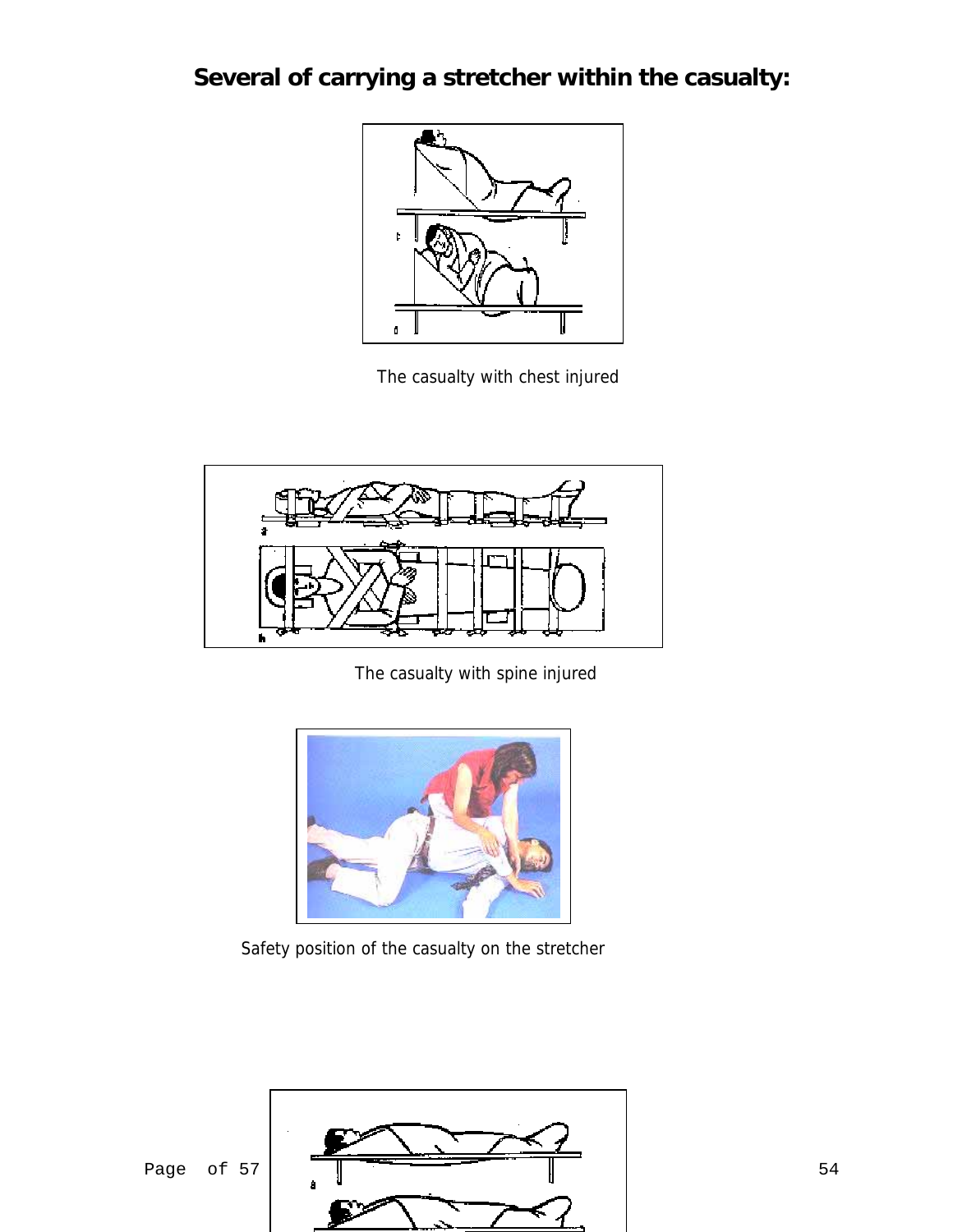The casualty in shock (Casualty's legs is higher than head)



The casualty has a belly injured

• Putting a pillow under the casualty's ham this is support bend casualty's legs

 Putting a pillow or material rolling under casualty's arm and head this is support straight back

• This position allow all the casualty's muscles are not stretch



The pregnant casualty

## **Several of moves method the casualty**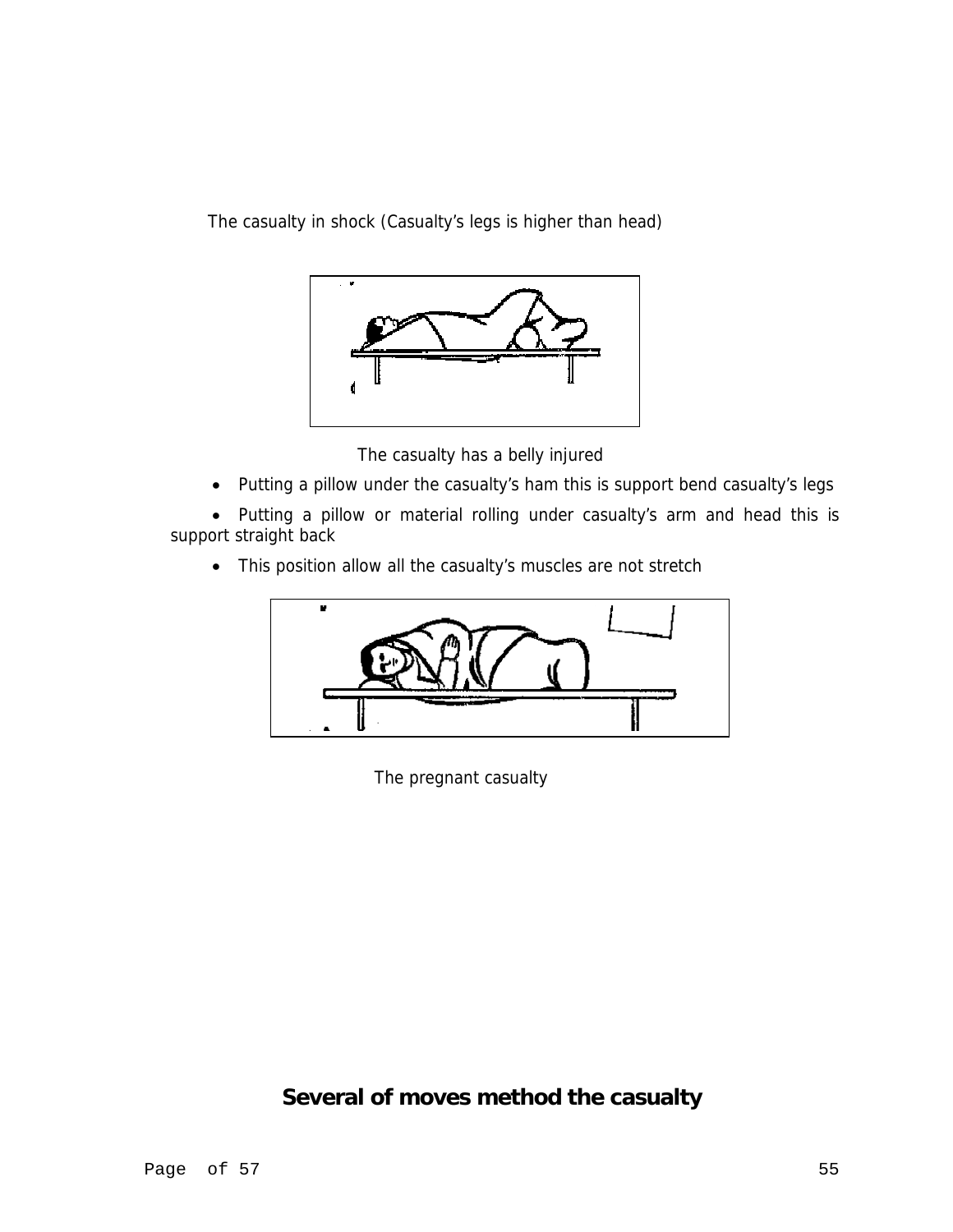